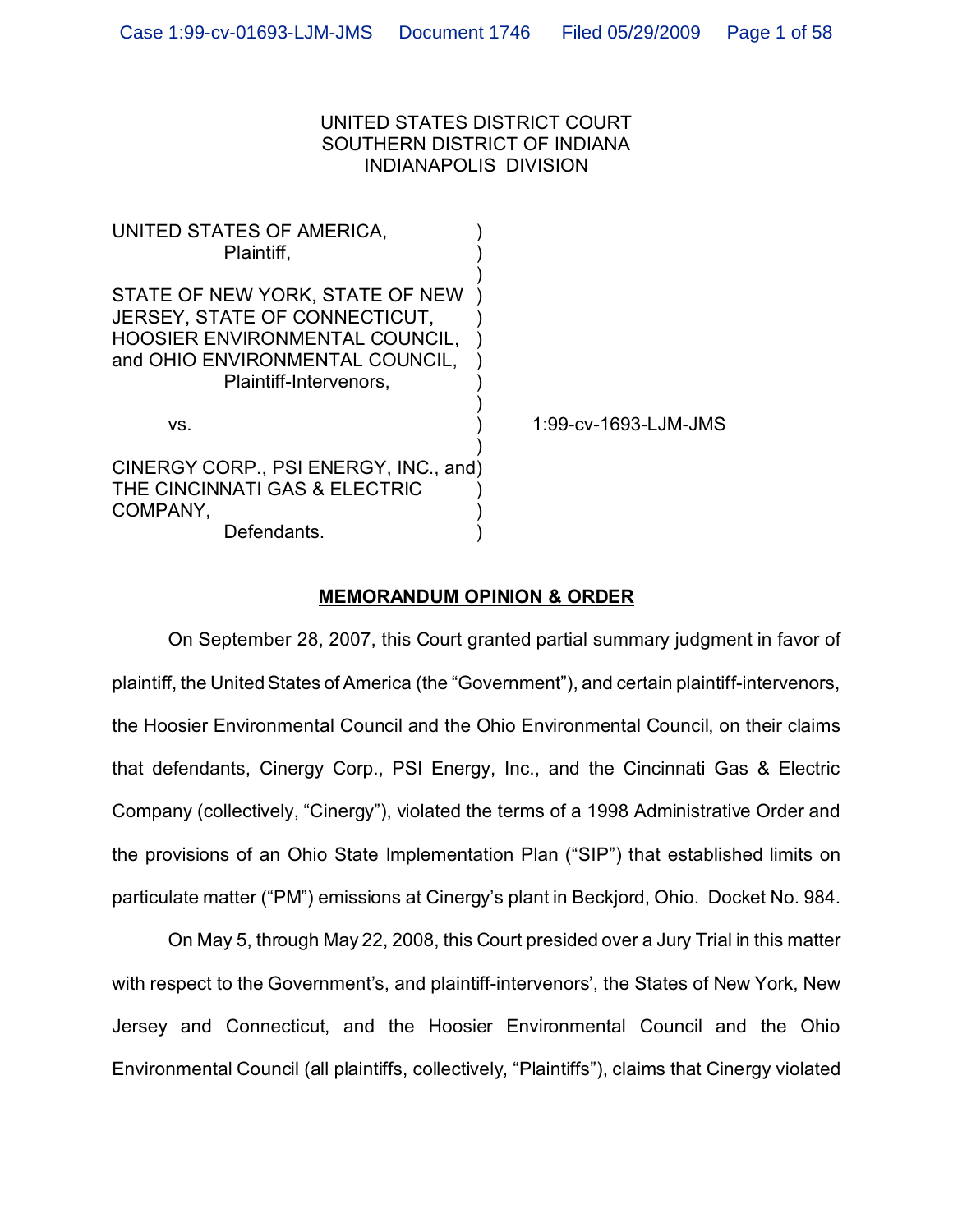the New Source Review ("NSR") provisions of the Clean Air Act ("CAA") when it performed certain work on its coal-fired boiler units at several of its facilities in Indiana and Ohio without first obtaining a permit. On May 22, 2008, the Jury returned a verdict in favor of Plaintiffs on the following projects: (1) the front wall radiant superheater replacement project at Wabash River, Indiana, unit 2 from June 1989 to July 1989; (2) the high temperature finishing superheater tubes and upper reheater tubing assemblies replacement project at Wabash River, Indiana, unit 2 from May 1992 to September 1992; (3) the finishing, intermediate, and radiant superheater tubes and upper reheat tube bundles replacement project at Wabash River, Indiana, unit 3 from June 1989 to October 1989; and (4) the boiler pass and heat recovery actions replacement project at Wabash River, Indiana, unit 5 from February 1990 to May 1990. Docket Nos. 1338 & 1339.

On February 2, through February 6, 2009, this Court presided over a Bench Trial on the appropriate remedy for the violations found by the Court as a matter of law at Beckjord, and by the Jury after a trial on the merits at Wabash River. Docket Nos. 1581- 85. This Memorandum Opinion & Order is intended to serve as the Court's findings of fact and conclusions of law after said Bench Trial as contemplated by Rule 52(a) of the Federal Rules of Civil Procedure. Any factual statement or finding more appropriately considered a conclusion of law shall be so deemed, and vice versa.

2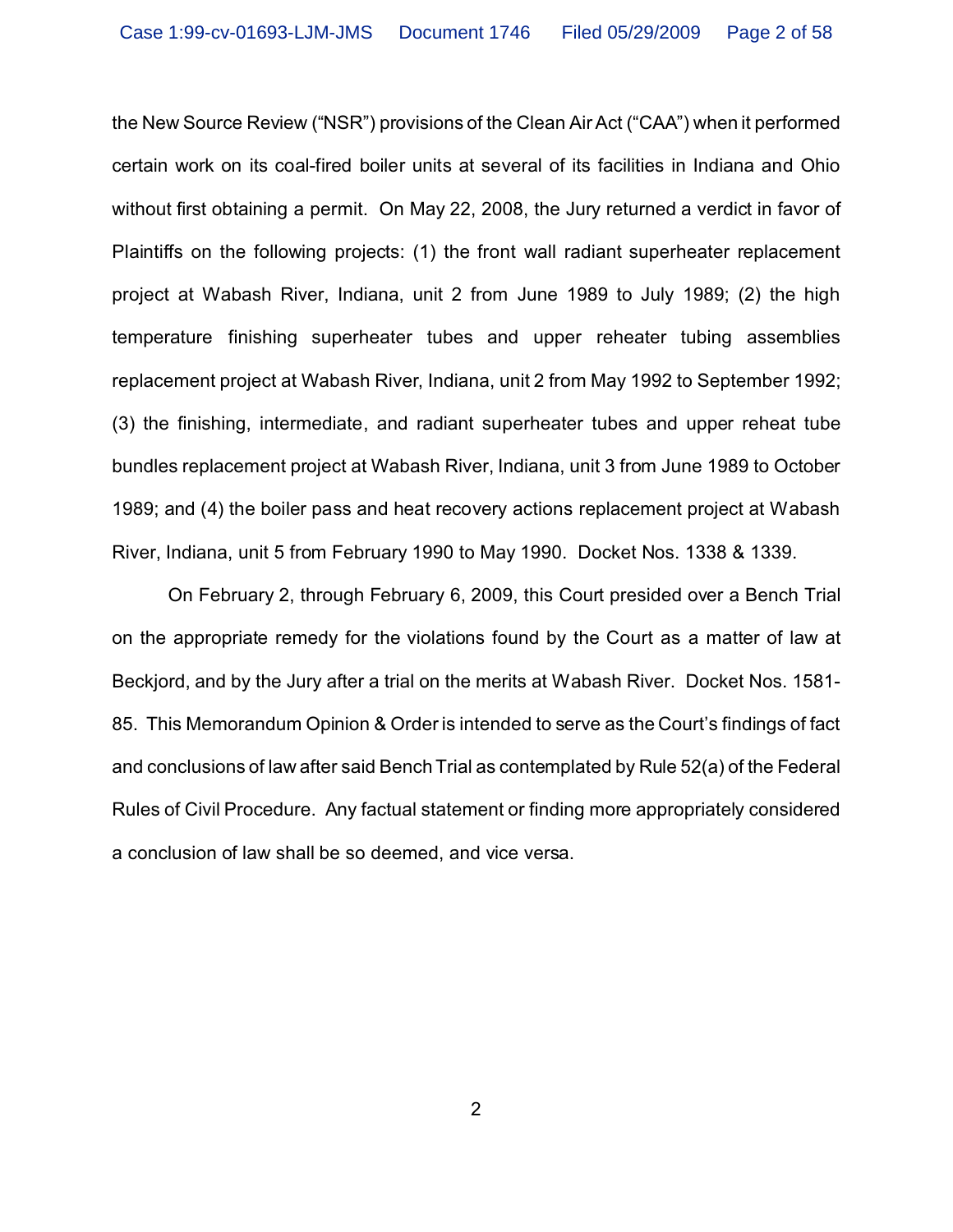## **I. FACTUAL BACKGROUND**

# **A. WABASH RIVER PLANT**

Cinergy's Wabash River plant is located in Vigo County, Indiana, near the City of Terre Haute. (Docket No. 1499, at No. 8.) The Wabash River plant has five coal-fired boiler generating units: Wabash River units 2, 3, and 4, are 90 megawatt ("MW") gross units that went online in 1953, 1954, and 1955, respectively; unit 5 is a 103 MW gross unit that went online in 1968; and unit 6 is a 342 MW gross unit that went online in 1968. (Remedy Tr. at 2-330 to 331; Docket No. 1499, at Nos. 11, 13, 14, 16, 17, 19; Pls.' Ex. 1955, at PSI-0083210.) All of the Wabash River units vent their emissions through a common smokestack. (Remedy Tr. at 1-31, 2-330 to 331; Pls.' Ex. 2133; Secrest, Nov. 13, 2008, Dep., at 49-64.) Together, Wabash units 2 through 6 burn approximately 2 million tons of coal in a typical year. (Remedy Tr. at 22-331.) Cinergy tends to view units 2 through 5, the smaller units, collectively. (*Id.* 4-659.)

By the mid-1980s Cinergy, through its predecessor in interest, Public Service of Indiana ("PSI"), knew that the forced outage rate of a unit increases and availability decreases with age. (Pls.' Ex. 1955, at PSI 0083177.) Moreover, Cinergy knew that the forced outage rate typically begins rising quickly at about 30 years of operation. (*Id.* at PSI-0083177, 0083212.)

In the mid-1980s, Cinergy began a program to evaluate whether it was more economic to "refurbish" the units at Wabash River or to replace them with new units. (*Id.* at PSI-0083187.) In or around February 1985, during hearings before the Public Service Commission of Indiana, James E. Benning ("Benning"), then Executive Director–Fossil

3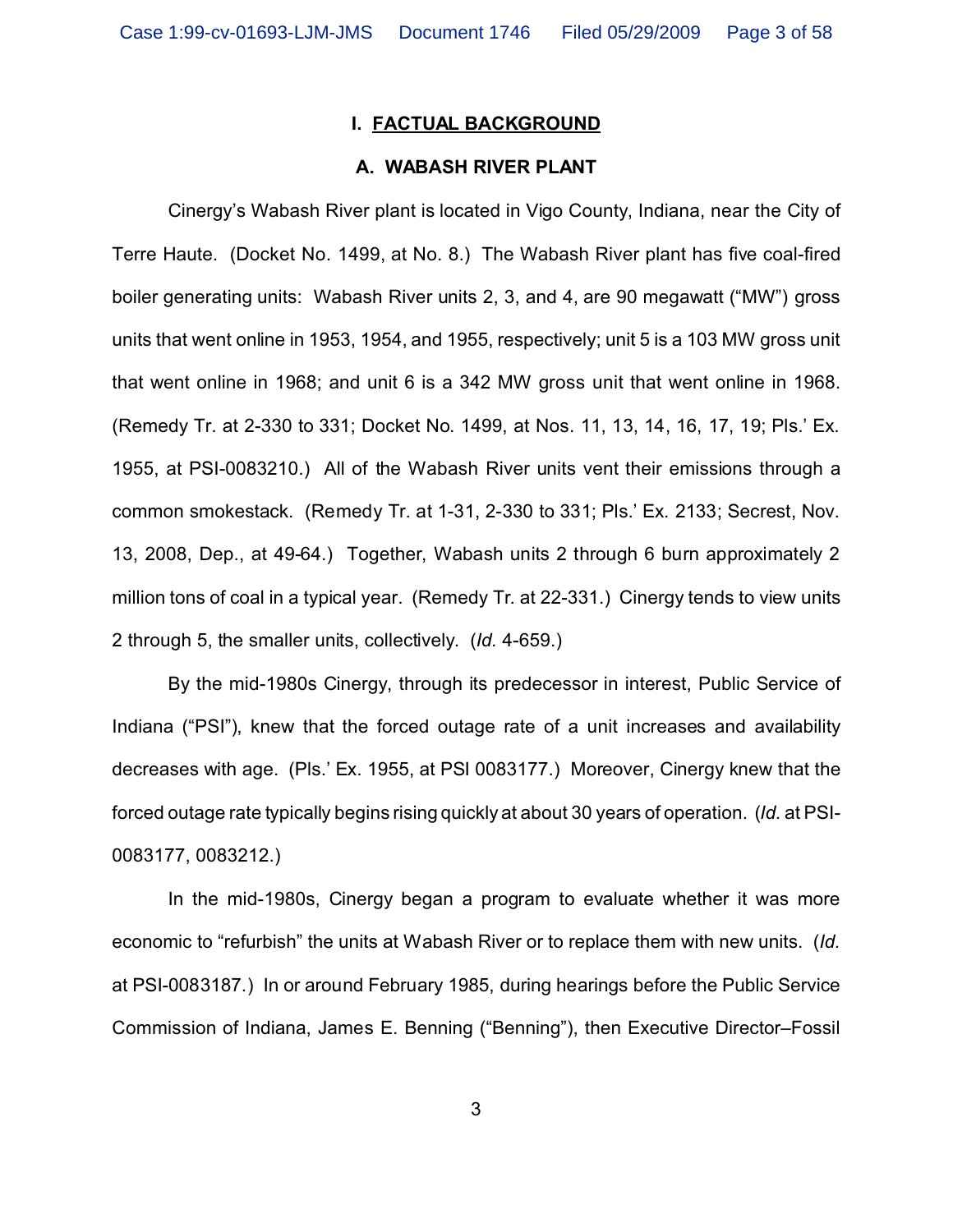Power Operations Support at PSI, testified that the company's "refurbishment plan", also referred to as a "renovation plan" or a "plant life extension plan," had the "ultimate goal . . . to extend the life of existing generating plants so as to defer the need to build new, costly generating units." (*Id.* at PSI-0083172.) Benning stated that the company's program was "designed to allow operation of its existing generating plants at the same, or possibly even greater, levels of reliability and efficiency through the year 2003." (*Id.*) The Wabash River projects at issue in this case were part of this refurbishment plan. (Liability Tr. at 2- 271 to 272, 2-300 to 302, 2-306, 2-315 to 317.) The company's goal with respect to the Wabash River units was to extend their life fifteen years beyond their current life expectancy date of 1993. (Pls.' Ex. 1319, at CINWA002121-22.)

On May 22, 2008, the Jury in this matter found that a reasonable power plant owner or operator would have expected a net increase of 40 tons or more in SO $_2$  and/or NO $_\mathrm{\star}$ emissions as a proximate result of the refurbishment projects at Wabash River units 2, 3, and 5. Docket No. 1338. Specifically, the Jury found that Cinergy violated the CAA when it failed to obtain an NSR permit for the following projects: (1) the front wall radiant superheater replacement project at Wabash River, Indiana, unit 2 from June 1989 to July 1989, because of increased emissions of  $SO_2$ ; (2) the high temperature finishing superheater tubes and upper reheater tubing assemblies replacement project at Wabash River, Indiana, unit 2 from May 1992 to September 1992, because of increased emissions of SO<sub>2</sub>; (3) the finishing, intermediate, and radiant superheater tubes and upper reheat tube bundles replacement project at Wabash River, Indiana, unit 3 from June 1989 to October 1989, because of increased emissions of both SO $_2$  and NO $_\mathrm{\star}$ ; and (4) the boiler pass and heat recovery actions replacement project at Wabash River, Indiana, unit 5 from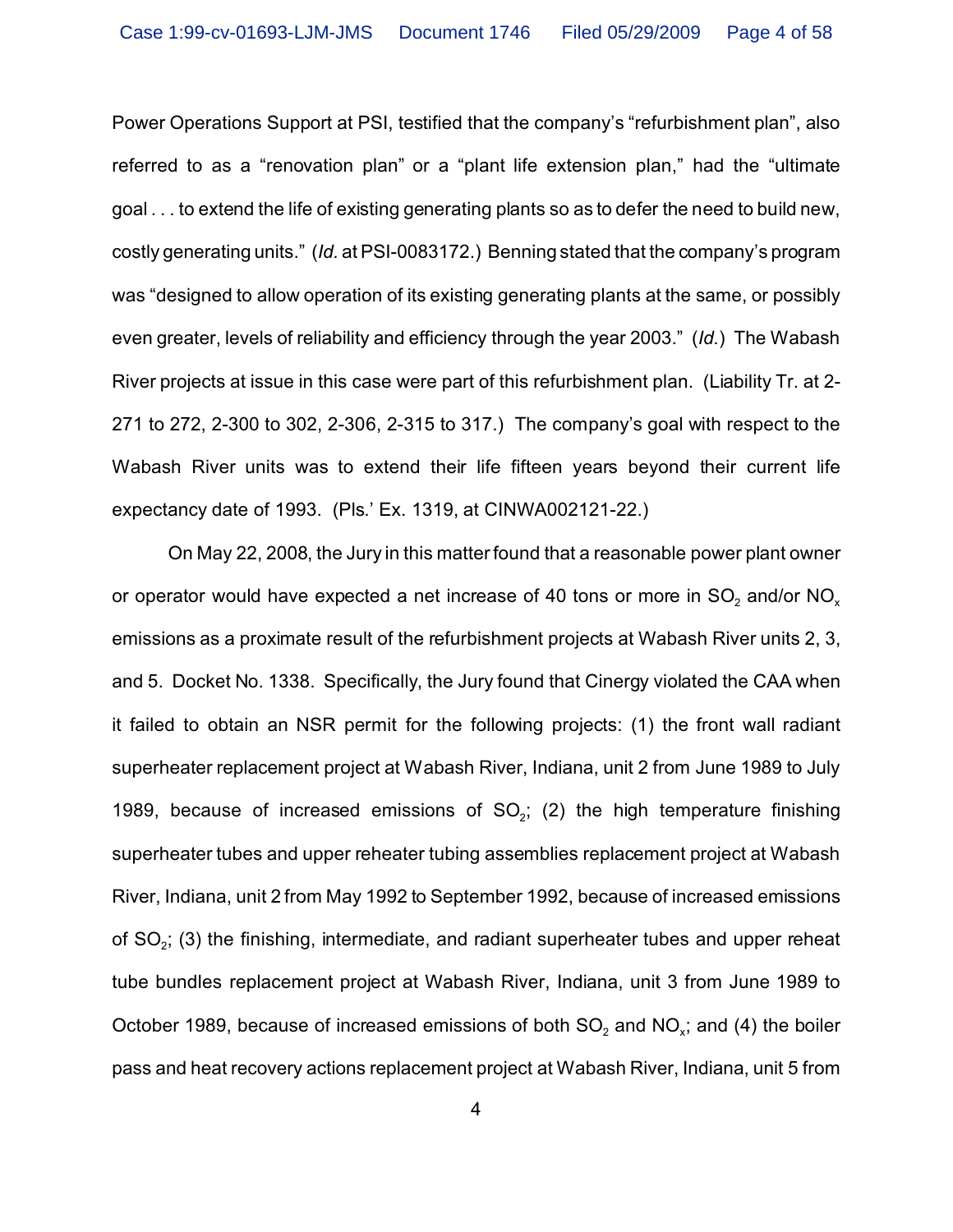February 1990 to May 1990, because of increase emissions of both SO $_2$  and NO $_\mathrm{\tiny X}$ . Docket Nos. 1335, 1338 & 1339.

### **B. EMISSIONS AT WABASH RIVER**

During the first liability phase trial in May 2008, Plaintiff's expert, Dr. Richard Rosen ("Dr. Rosen"), presented the annual baseline emission levels of SO $_2$  and/or NO $_{\mathrm{\mathsf{x}}}$  before the earliest project was performed at each unit ("Rosen baseline"). (Liability Tr. at 6-951 to 953; Pls.' Ex. 1549.) Specifically, for the 1989 project at Wabash River unit 2, the  $SO<sub>2</sub>$ baseline emission level was 5,641 tons per year; for the 1989 project at Wabash River unit 3, the SO $_{\rm 2}$  baseline emission level was 4,484 tons per year; and for the 1990 project at Wabash River unit 5, the SO $_{\rm 2}$  baseline emission level was 4,245 tons per year. (Pls.' Ex. 1549.)

With respect to NO $_{\sf x}$ , the annual baseline emissions level for the 1989 project at Wabash River unit 3, was 1,201 tons per year, and the annual baseline emissions level for the 1990 project at Wabash River unit 5, was 1,156 tons per year. (Liability Tr. at 6-952 to 953; Pls.' Ex. 1549.)

Wabash River units 2, 3, and 5, are still in service as of the date of this Order. (Remedy Tr. at 2-309.) In January 2009, Cinergy began running Wabash River units 2, 3, and 5, at the annual Rosen baseline emissions levels described above. (*Id.* at 4-731 to 732.)

Since the modifications were performed, Cinergy has emitted approximately 378,000 tons of SO<sub>2</sub> from Wabash River units 2, 3, and 5, through the end of 2007. (*Id.* at 2-208 to 209, 2-320; Pls.' Ex. 2112B.) Since the modifications were performed, Cinergy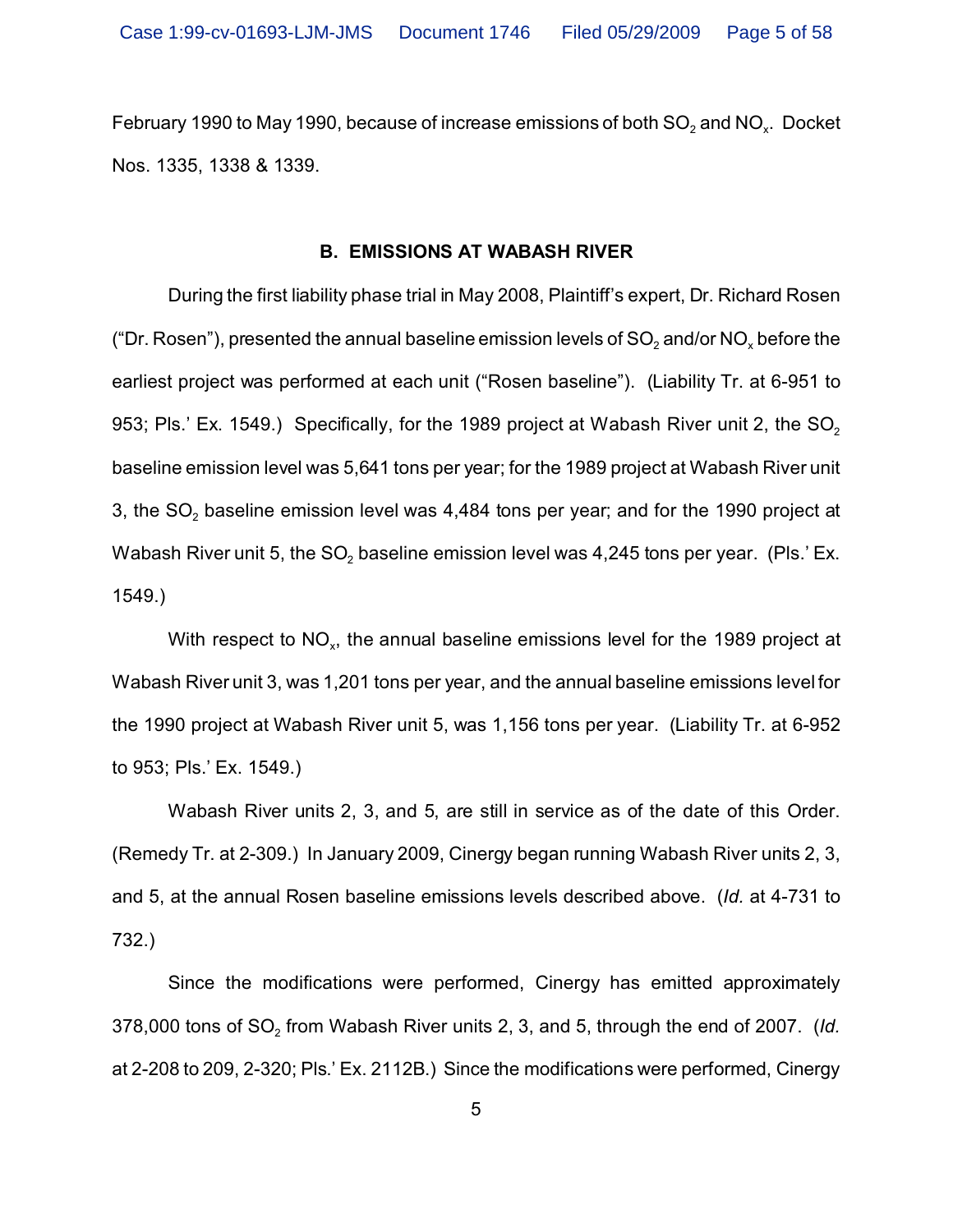has emitted approximately 49,000 tons of NO $_{\mathrm{\mathsf{x}}}$  from Wabash River units 3 and 5, through the end of 2007. (Remedy Tr. at 2-308 to 309; Pls.' Ex. 2112B.)

For purposes of this Memorandum Opinion and Order, the term "excess emissions" means "actual emissions that would have exceeded levels of emissions that would have been allowed had permits been issued at the time the modification took place, looking back." (Remedy Tr. at 4-881.) Calculations for excess emissions were performed by party experts for various types permits for which Cinergy might have applied and for various types of pollution control systems that might have been installed if Cinergy had applied for permits under NSR. The type of pollution control equipment that was required at the time of the projects depended upon the designation of the area in which the Wabash River plant was located. (*Id*. 2-307.)

At the time of the projects, the Wabash River plant was located in a nonattainment area with respect to SO<sub>2</sub> emissions. *(Id.* at 2-312.) Dr. Phyllis Fox ("Dr. Fox"), Plaintiffs' expert, testified that if Cinergy had applied for a permit under NSR for each of the Wabash River projects with respect to SO $_{\textrm{\tiny{2}}}$ , it would have been required to install lowest achievable emissions rate ("LAER") technology. (*Id.* at 2-307.) There is no dispute between the parties that LAER for SO $_{\tiny 2}$  at the time of the projects would have been a wet scrubber or wet flue gas desulfurization ("FGD") unit. (*Id.* at 2-307; *id.* at 3-588.) There is a dispute, however, over the removal efficiency of the FGD's available at the time of the projects.

Dr. Fox opined that an FGD at the time could remove 95% of the SO $_{\rm 2}$  from the flue gas. (*Id.* at 2-314.) Dr. Fox came to her conclusion based on the installation of an FGD on a unit at a Pennsylvania plant, known as Mitchell unit 3, in 1982, pursuant to a consent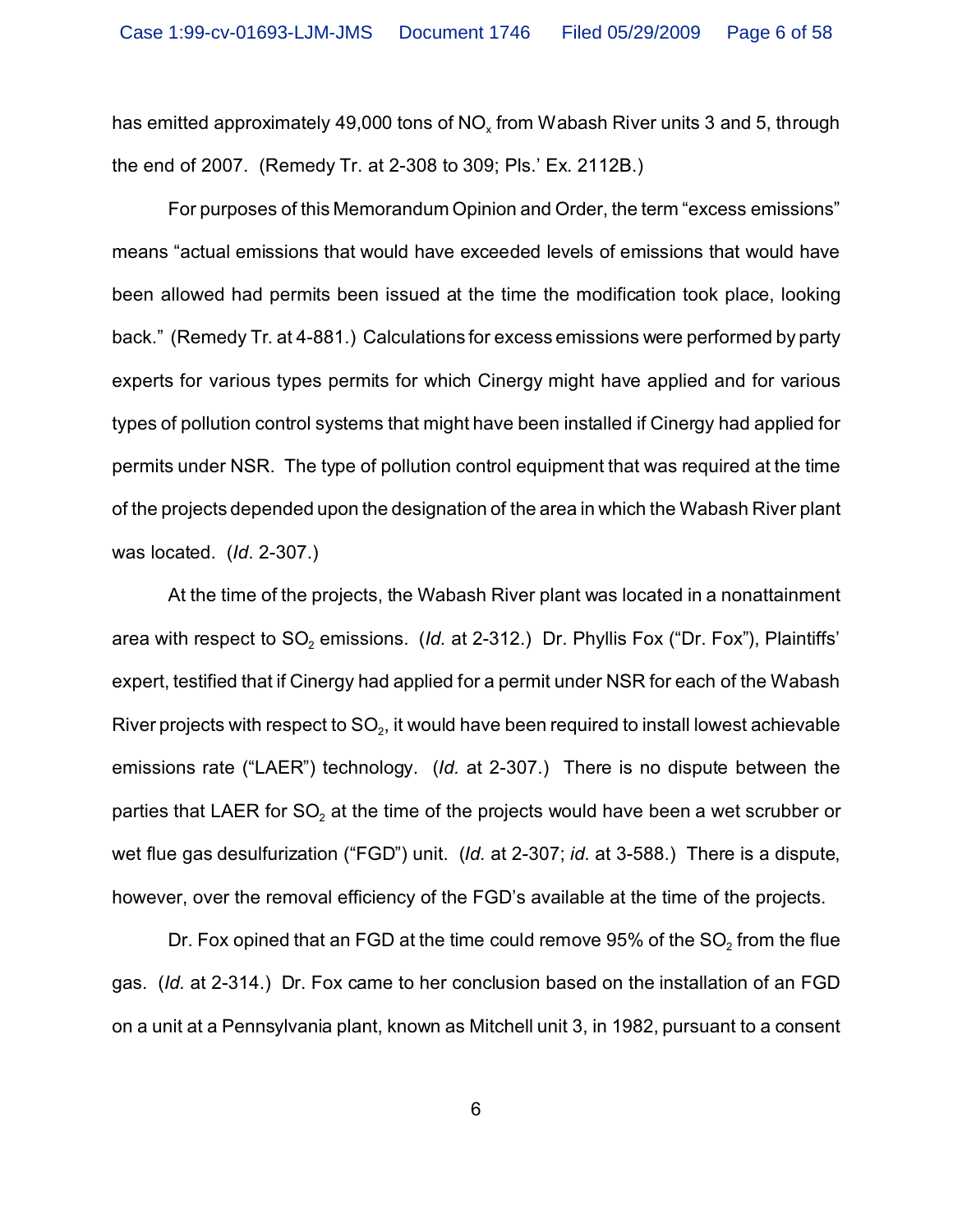decree. (*Id.* at 2-318.) In that case, Dr. Fox testified that the consent decree required 95% removal efficiency and that the data from the installed unit showed that the unit removed 99% of the SO<sub>2</sub> from the flue gas.  $(\mathit{Id.}$  at 2-318 to 319.) In addition, the vendor that constructed the Mitchell unit 3 FGD applied for a patent on the process at a 99% removal efficiency rate. (*Id.* at 2-319.) One other plant, Harry Allen in Nevada, had been issued a permit for an FGD with a 95% removal efficiency; but that plant had never been built. (*Id.*) Prior to 1999, Dr. Fox was also aware of papers being presented in San Francisco and in other parts of the United States reporting on FGD efficiencies of 95% to 96% in the United States. (*Id.* at 2-319 to 320.) Assuming Cinergy had installed an FGD with a 95% removal rate, the excess emissions of SO $_{\text{2}}$  from Cinergy's Wabash  $\,$  River units 2, 3, and 5, collectively, was a total of 359,000 tons, in the time period from the date of the projects through 2007. (*Id.* 2-230 to 231.)

Cinergy's expert, William DePriest ("DePriest"), testified that LAER at the time of the projects was an FGD that removed 90% of the SO<sub>2</sub> from the flue gas.  $($ ld. at 3-588.) DePriest opined that the Mitchell unit 33 FGD was of a unique design, which would not have been the most economical choice for FGDs at the time. (*Id.* at 3-589.) Assuming Cinergy had installed an FGD with a 90% removal rate, the excess emissions of SO $_{\textrm{\tiny{2}}}$  from Cinergy's Wabash River units 2, 3, and 5, collectively, was a total of 340,000 tons, in the time period from the date of the projects through 2007. (*Id.* at 2-321 to 322.)

Another Cinergy expert, Thomas Rarick ("Rarick"), testified that instead of installing LAER at the time of the projects, Cinergy would have sought a synthetic minor permit cap on SO<sub>2</sub> emissions at its Wabash River plant. *(Id.* at 2-322, 4-883, 4-897, 5-937.)The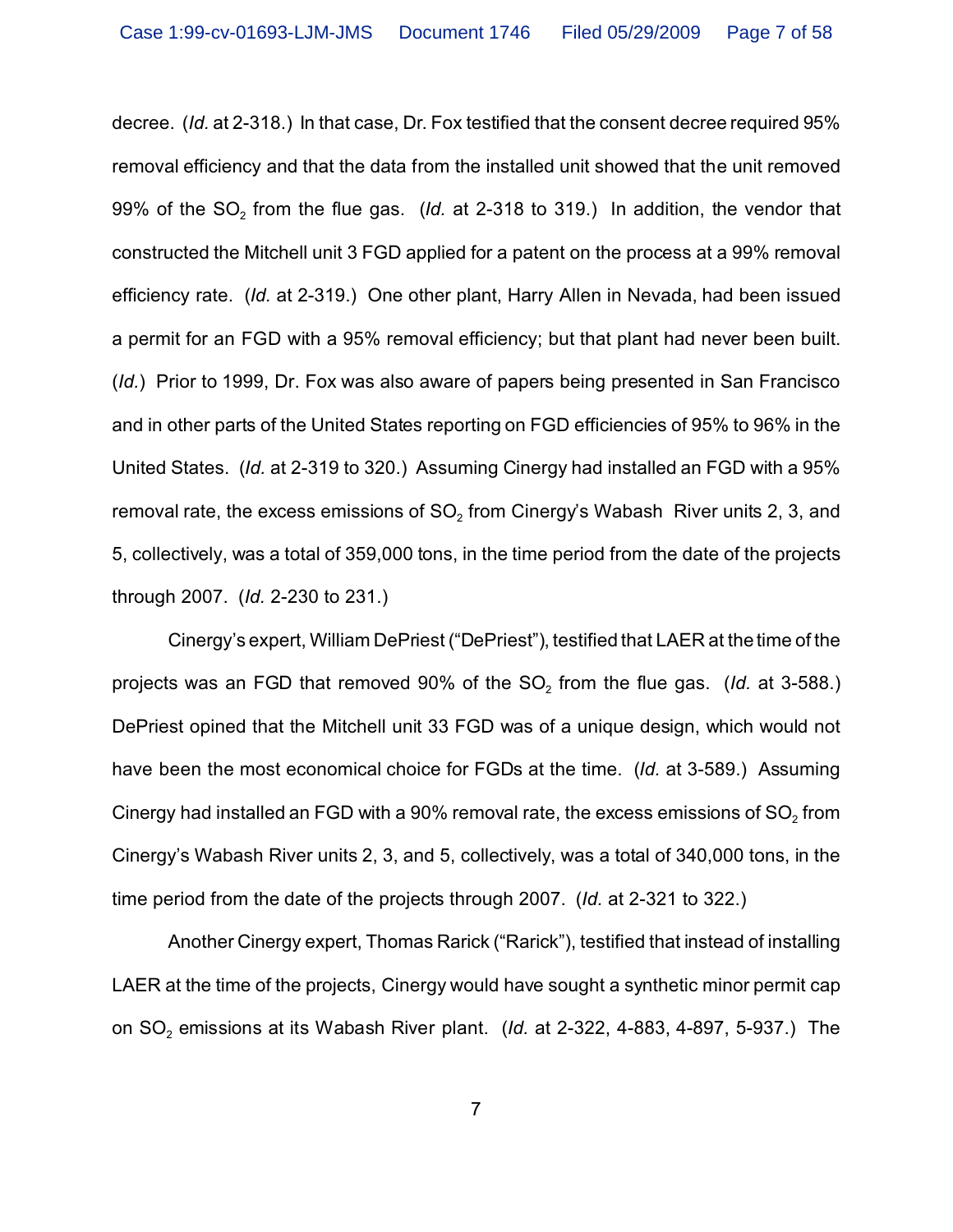synthetic minor permit cap would have capped SO $_2$  emissions at the Wabash River plant at pre-project baseline levels. (*Id.* at 4-883.) With such a permit, Cinergy would have had to limit future production capacity. (Pearl Oct. 30, 2008, Rule 30(b)(6) Dep. at 51; Defs.' Ex. DR142, at GAL-096179.)

Cinergy has never obtained a synthetic minor permit for a coal-fired unit. (Pearl Oct. 30, 2008, Rule 30(b)(6) Dep. at 60.) In fact, Cinergy representative Steven L. Pearl ("Pearl") testified that synthetic minor permits are more conducive to combustion turbine units, which are "peaking units," operating only at times of peak demand. (*Id.* at 60-61.) Pearl testified that, typically, coal-fired units are "base-load units" that Cinergy would "want . . . available to operate at all times, so [it is] much more hesitant to restrict their operation." (*Id.* at 61.) Pearl and Rarick agree that whether a synthetic minor permit would have been compatible with any of the projects at issue in this case would require an economic evaluation. (*Id.* at 60; Remedy Tr. at 5-935 to 936.) Cinergy never made such an evaluation. (Remedy Tr. at 5-936.)

Hypothetically, even if Cinergy would have applied for and obtained a synthetic minor permit that would have capped SO $_{\text{2}}$  emissions at the Wabash River plant to the Rosen baseline emissions level, Cinergy has emitted approximately 120,000 tons of excess SO $_{\tiny 2}$  through December 2007.  $\,$  (*ld.* at 2-323 to 324, 5-939 to 941.)

With respect to NO $_{\sf x}$ , at the time of the projects, the Wabash River plant was in an area that was designated attainment for NO $_\mathrm{x}$ . As a result of this status, Cinergy would have been required to install best available control technology ("BACT") if it had applied

8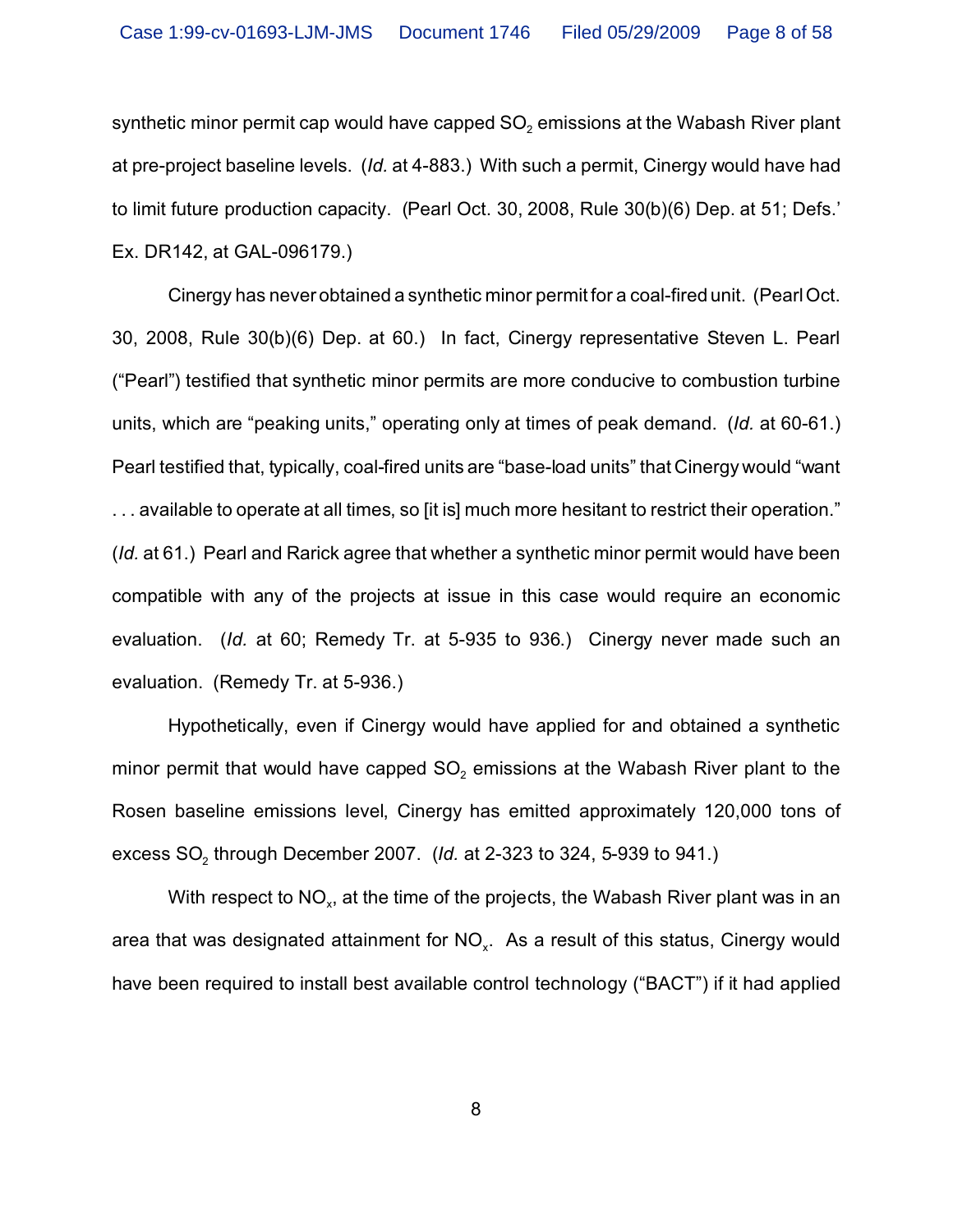for and obtained an NSR permit. (*Id.* at 2-306 to 307, 2-311 to 312.) The parties disagree over what would have been considered BACT at the time of the Wabash River projects.

Plaintiffs' expert, Dr. Fox, testified that BACT for NO<sub>x</sub> in the late 1980s was selective catalytic reduction ("SCR") technology. (*Id.* at 2-325.) Dr. Fox explained that SCR had not been installed on a coal-fired power plant in the United States in the late 1980s, but the time was ripe because SCR had been installed on such units overseas, particularly in Germany, Austria, and Japan. (*Id.* at 2-325 to 326.) Furthermore, SCR had widespread use on gas- and oil-fired plants in the United States. (*Id.* at 2-326.) The first SCR in the United States for a coal-fired boiler was permitted in late 1990. (*Id.* at 2-326 to 327.) Dr. Fox concluded that any problems associated with high-sulfur coals used in the United States had been resolved in foreign countries and would not impede application of SCR to coal-fired plants in the United States. (*Id.* at 2-327 to 328.)

Dr. Fox calculated the NO $_{\sf x}$  excess emissions for the Wabash River plant if SCR had been installed at the time of the projects to be 30,000 tons through the year 2007. (*Id.* at 2-328.)

In contrast, Cinergy's experts, Rarick and DePriest, testified that BACT for NO<sub>y</sub> emissions control at the time of the Wabash River projects on units 3 and 5 was a low-NO<sub>x</sub> burner with an emission limitation of 0.6 pounds per million BTUs. (*Id.* at 4-889, 3-561 to 562.) Rarick testified that in his review of the RACT/BACT/LAER Clearinghouse, which is a database of technology decisions that have been made under NSR programs and is managed by the EPA, and state and local environmental protection agencies, BACT at the time of the Wabash River projects was not SCR. (*Id.* at 4-885 to 886.) Rarick stated that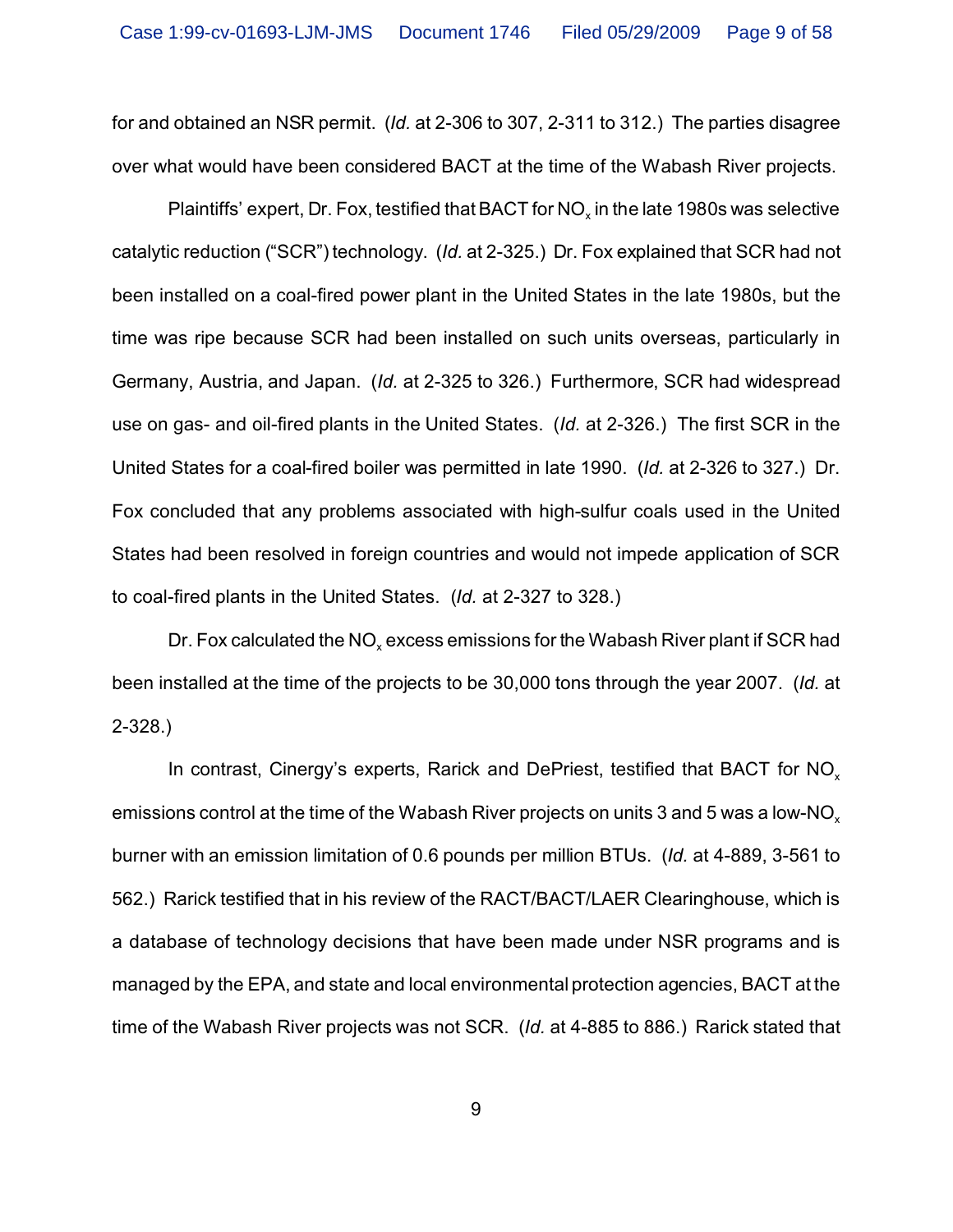the RACT/BACT/LAER Clearinghouse data supported a conclusion that low-NO<sub>x</sub> burners were BACT at the time of the Wabash River projects because there were numerous entries that identified low-NO<sub>x</sub> burners as the required BACT for a number of coal-fired projects preceeding and up to the date of the Wabash River modifications. (*Id.* at 4-889.)

In forming his conclusion that SCR was not BACT at the time of the Wabash River projects, Rarick also considered a statement made by the EPA in June 1991 in public rulemaking documents regarding proposed revisions to the PSD regulations. (*Id.* at 4-887.) At 56 Federal Register 27638, the EPA stated that "[SCR] and SNCR are not in use in this country as retrofit technologies for coal-fired boilers and the DOE, or Department of Energy sponsored projects, have not yet been demonstrated." (*Id.* at 4-887 to 888.) In addition, at the same citation under a section entitled "Utility BACT Presumption for NO $_{\mathrm{x}}$ ," the EPA stated, "In general, this will call for the use of combustion modification and/or low-NOX [sic] burners." (*Id.* at 4-890.) Although the EPA did not adopt this particular rule-making initiative, Rarick finds it persuasive evidence of what the EPA considered BACT at the time it was written. (*Id.* at 4-888.)

At the time of the modification to unit 5, Cinergy installed a low-NO<sub>x</sub> burner that would have met an emissions limitation of 0.6 pounds per million BTU. (*Id.* at 4-889.) Such a limitation would have been measured on a 30-day rolling average. (*Id.* at 5-944.) Although Cinergy did not install a low-NO<sub>x</sub> burner on unit 3 at the time it made the modification to that unit, it did install such a burner on unit 3 a few years later. (*Id.* at 4- 889.) Even with these installations, Cinergy's excess emissions of NO $_\mathrm{\mathsf{x}}$  would have totaled 4,865 tons, through 2009. (*Id.* at 5-946 to 947.)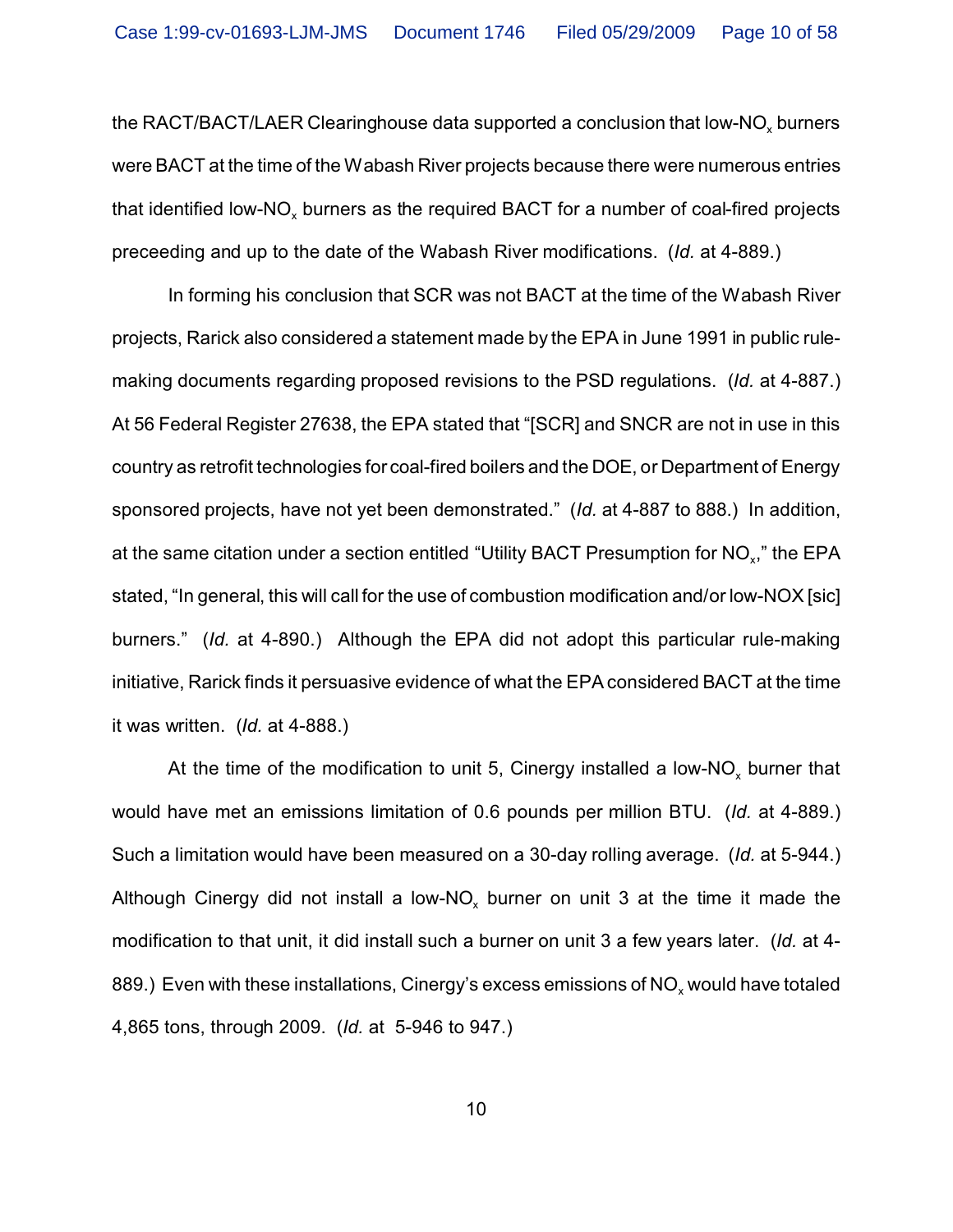Rarick opined that at the time of projects, installation of BACT for NO $_{\sf x}$  emissions would have been the most reasonable presumption for how Cinergy would have applied for a permit. (*Id.* at 5-947 to 948.)

#### **C. HARM CAUSED BY EXCESS EMISSION AT WABASH RIVER**

### **1. PM2.5**

With respect to SO $_{\textrm{\tiny{2}}}$  emissions, Dr. Fox testified that the annual excess emissions of SO<sub>2</sub> is approximately 23,000 tons. *(Id.* at 2-321, 2-328.)Putting this into perspective, this rate is approximately equivalent to the amount of SO $_{\rm 2}$  emitted by 324,000 heavy-duty diesel trucks, which is the total number of trucks registered in Indiana, Ohio, and Kentucky. (*Id.* at 1-178 to 179.) According to Plaintiffs' expert, Lyle Chinkin ("Chinkin"), the annual excess emissions alone would rank among the top 5% of sources of SO $_{\rm 2}$  pollution in the Eastern United States. (*Id.* at 1-212.) Cinergy's expert, Stanley Hayes ("Hayes"), testified that the annual excess emissions of SO $_{\rm 2}$  is equivalent to 2% of SO $_{\rm 2}$  emissions from all sources of the gas in the State of Indiana. (*Id.* at 3-641.) And, the Wabash River annual excess SO $_{\rm 2}$  emissions is approximately two times that of the total annual SO $_{\rm 2}$  emissions from all point sources in all six counties of the Dayton Regional Air Pollution Control Agency. (*Compare id.* at 2-242 *with id.* at 2-321.)

There is no dispute that SO $_2$  and NO $_\mathrm{x}$  emissions contribute to the formation in the atmosphere of secondary particulate matter that is 2.5 microns in diameter or smaller ("PM2.5"), which is called secondary PM2.5. (*Id.* at 1-62 to 64, 1-118, 1-121; Pls.' Ex. 1907, at CINERGY 1005860; Remedy Tr. at 2-234.) Specifically, once emitted,  $SO_2$  can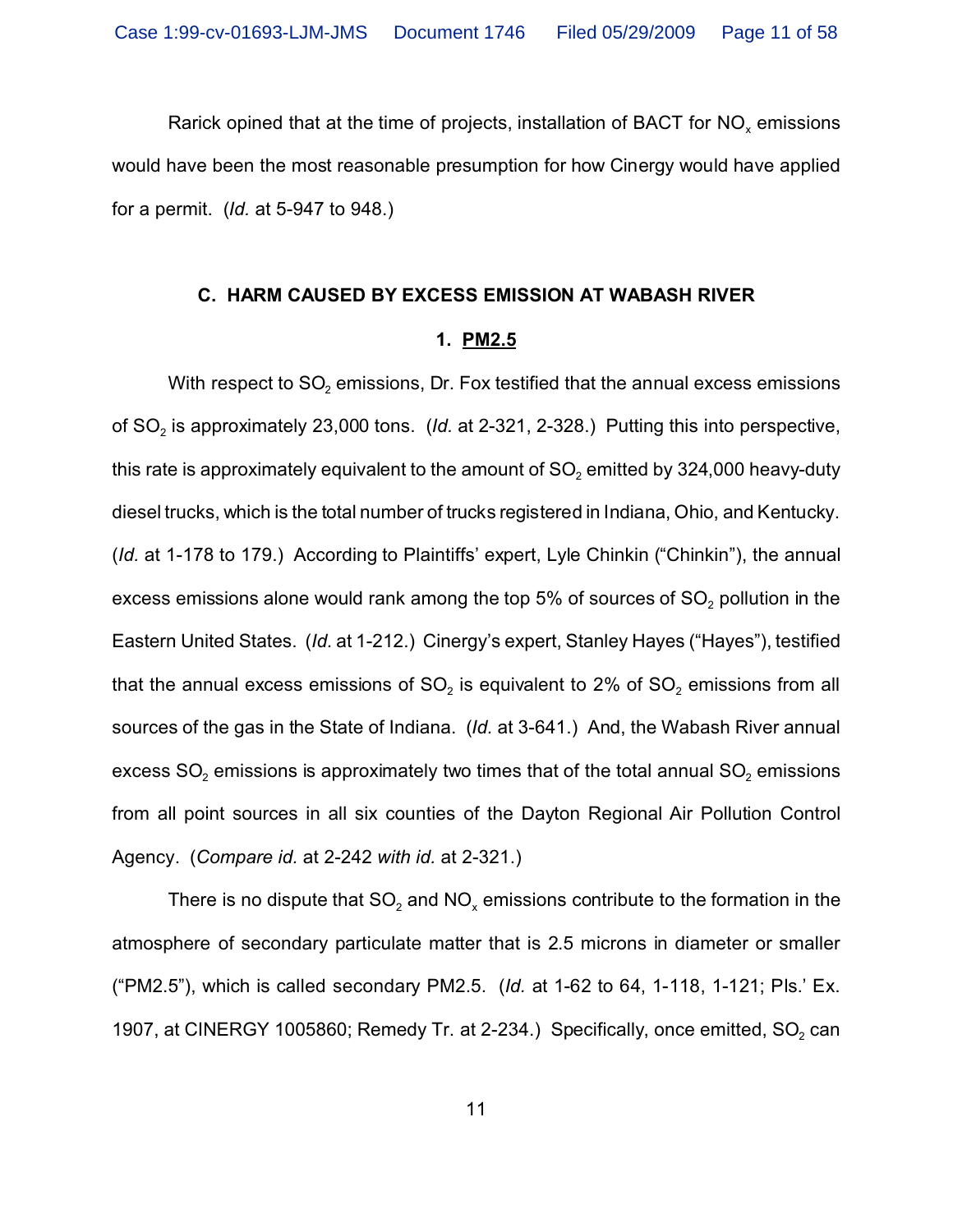form sulfates, which is a constituent of secondary PM2.5. (Remedy Tr. at 1-64, 1-118, 1- 121.) Once emitted, NO<sub>x</sub> can form nitrates, which is another constituent of secondary PM2.5. (*Id.*)

In the air, PM2.5 is measured in micrograms per cubic meter ("µg/m3" or "µg"). (*Id.* at 1-122 to 123.) Secondary PM2.5 represents the majority of PM2.5 in the United States. (*Id.* at 1-64.) Secondary PM2.5 can form over hundreds of miles, and it can travel thousands of miles downwind from where it forms. (*Id.* at 1-77 to 78, 1-141.) Because of its size, PM2.5 is "considered respirable." Pls.' Ex. 1939, at CINERGY 1343912. Once inhaled, PM2.5 lodges deep in the human lung. (Remedy Tr. at 1-63.) Because the sulfate particles tend to combine with metals in the atmosphere, the PM2.5 that contains sulfates are particularly toxic. (*Id.* at 1-80.)

According to Plaintiffs' expert, Dr. Joel Schwartz ("Dr. Schwartz"), the scientific consensus is that PM2.5 is harmful to human health. (*Id.* at 1-63 to 65.) Particulate matter, like PM2.5, cause the following health impacts: decreased lung function, increased prevalence of respiratory symptoms, worsened respiratory infections, heart attacks, and the risk of early death. (*Id.* at 1-49.) The effect on life expectancy and heart attack rates is both acute and chronic. (*Id.* at 1-65 to 70.) These views are held by the following groups in the scientific community: the American Medical Association; EPA's Clean Air Science Advisory Committee ("CASAC"); the American Academy of Pediatrics; the American College of Cardiology; the American Heart Association; the American Thoracic Society; the American Cancer Society; the American Public Health Association; and the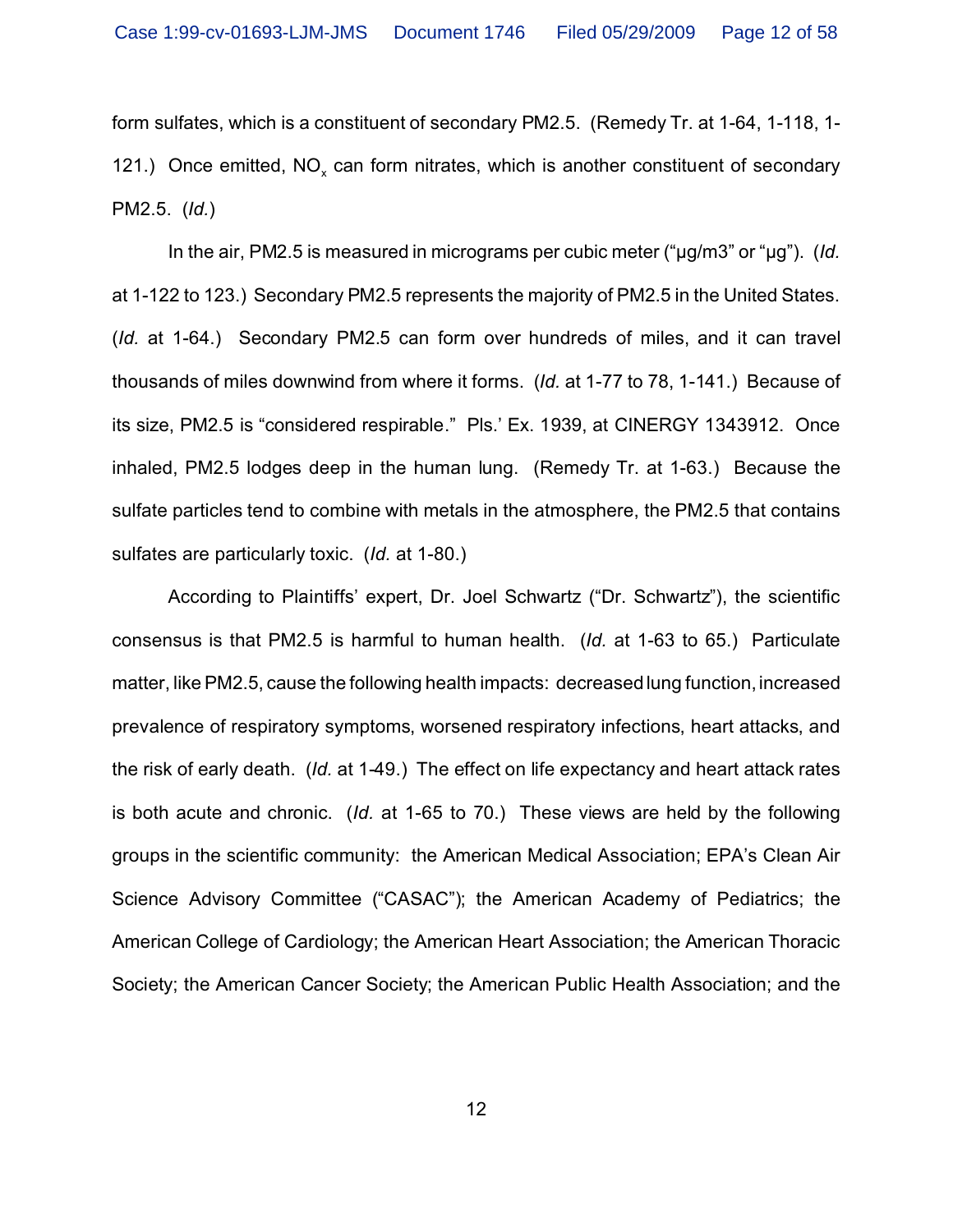National Association of Local Boards of Health (collectively, the "relevant public health advisory groups"). (*Id.* at 1-50 to 54.)

According to the relevant public health advisory groups there is clear and convincing scientific evidence that significant adverse human-health effects occur in response to short-term and chronic particulate matter exposures at and below 15 µg/m3, the level of the current annual PM2.5 standard. (*Id.* at 1-50 to 54; Pls.' Ex. 1911.) Dr. Schwartz testified that the dose-response curve for PM2.5 and mortality is linear, at least in the range between 8 µg/m3 and 25 µg/m3, the range of ambient PM2.5 in the United States. (Remedy Tr. at 1-85 to 87.) Dr. Schwartz' statistical evidence was acknowledged by a National Academy of Sciences panel, which, after reviewing epidemiology data, stated "For pollutants such as . . . PM2.5 there is no evidence for any departure of linearity in the observed range of exposure." (*Id.* at 4-873 to 877.)

There are some human chamber studies and toxicology studies that argue against a connection between PM2.5 and health effects. (*Id.* at 1-60 to 62, 4-809 to 811, 4-849 to 850.) And, the EPA has stated that it is relevant to consider such studies when evaluating potential mechanisms for PM2.5-related effects. 71 Fed. Reg. at 61,151. However, the reports relied upon by Cinergy's expert, Peter Valberg ("Valberg"), to form his opinion that PM2.5 does not have adverse health effects are a minority view and the bulk of the scientific literature on the subject concludes that PM2.5 has significant effects on human health. (*Id.* at 1-60 to 62, 1-73 to 75.)

Cinergy's reliance on the February 1998 study by the EPA on Hazardous Air Pollutants from Electric Utility Steam Generating Units (the "HAPS report"), is unavailing.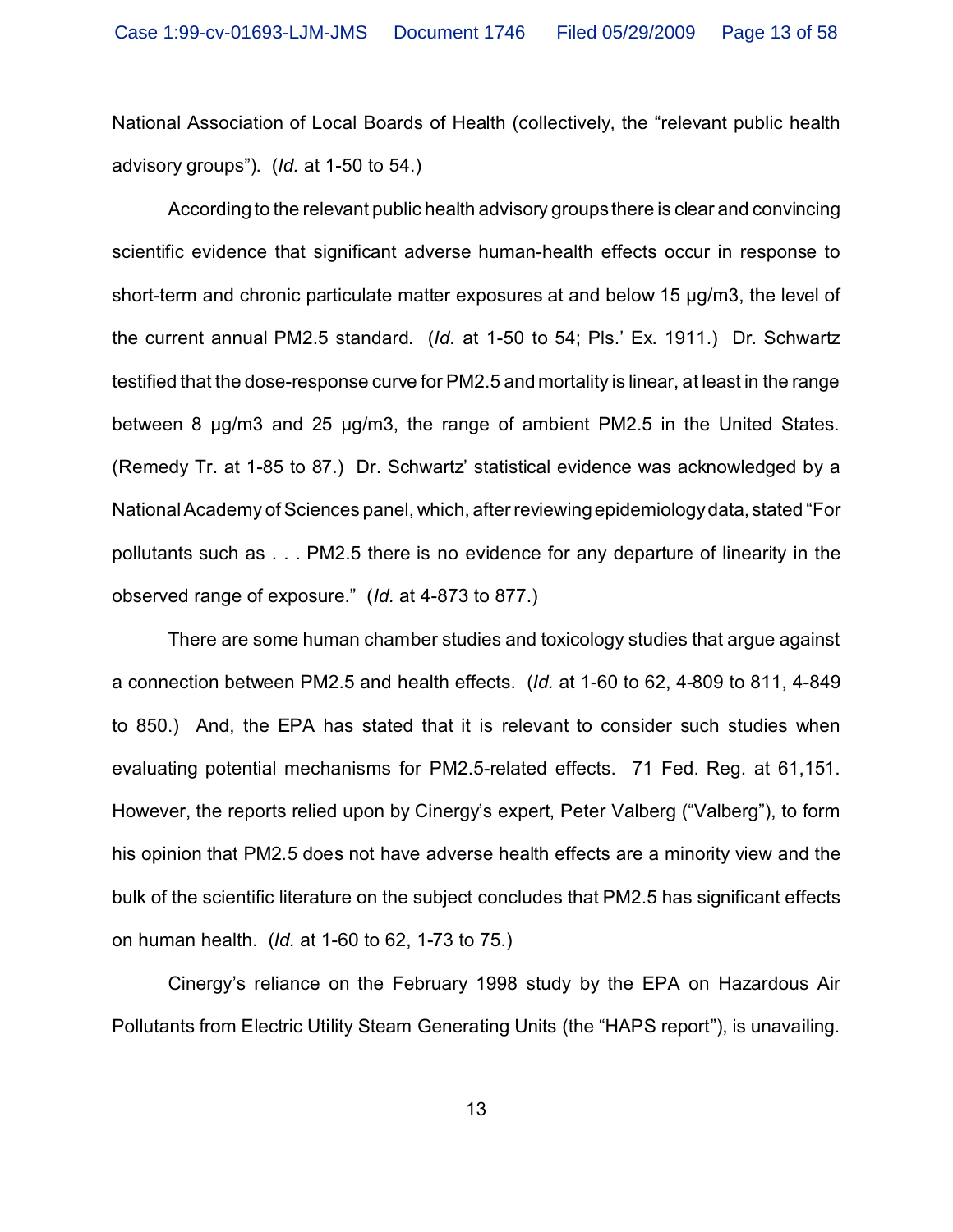(*See* Defs.' Ex. DR-244.) First, the HAPS report only modeled the effects in a 50-kilometer ("km") radius from the Wabash River plant. (*Id.* at ES-12, 14 to 15.) The primary source of harm from the excess emissions in this case, PM2.5 generated downwind of the Wabash River plant, causes effects beyond the 50-km radius of the report. Second, the HAPS report did not address SO2, NO<sub>x</sub>, PM2.5, or ozone. (*Id.* at ES-27.) The HAPS report recognizes this deficiency as a significant omission. (*Id.*)

Cinergy's reliance on the Toxicology Excellence for Risk Assessment ("TERA") report is equally unavailing. (Defs.' Ex. DR-025.) Like the HAPS report, the TERA report does not address the health impacts or risk from PM2.5. (Remedy Tr. at 4-861 to 867.) The TERA report does not attempt to measure the health impacts of emissions from Wabash River that has mixed with pollution from other sources or, specifically, the health risks associated with PM2.5. (*Id.* at 4-863, 4-867; McElfresh, Nov. 14, 2008, Dep. at 120, 124.) Furthermore, the efficacy of the TERA report is in question because there is no evidence of the model used by the report authors to form the conclusions contained therein. (McElfresh, Nov. 14, 2008, Dep. at 92-95, 115-16; Defs.' Ex. DR-025, at CINERGY 1547785-87; Remedy Tr. at 4-864 to 867.) In other words, there is no way to test the validity of the air quality model used to form the basis of the conclusions in the report. (Remedy Tr. at 4-864 to 867.)

Plaintiffs' expert, Lyle Chinkin ("Chinkin"), analyzed the extent to which excess  $SO<sub>2</sub>$ and NO $_{\sf x}$  emissions from Wabash River units 2, 3, and 5, contributed to secondary PM2.5 formed in the air. (*Id.* at 1-118.) To perform his analysis, Chinkin primarily relied upon two different air quality models, the Community Multi-Scale Air Quality Model ("CMAQ"), and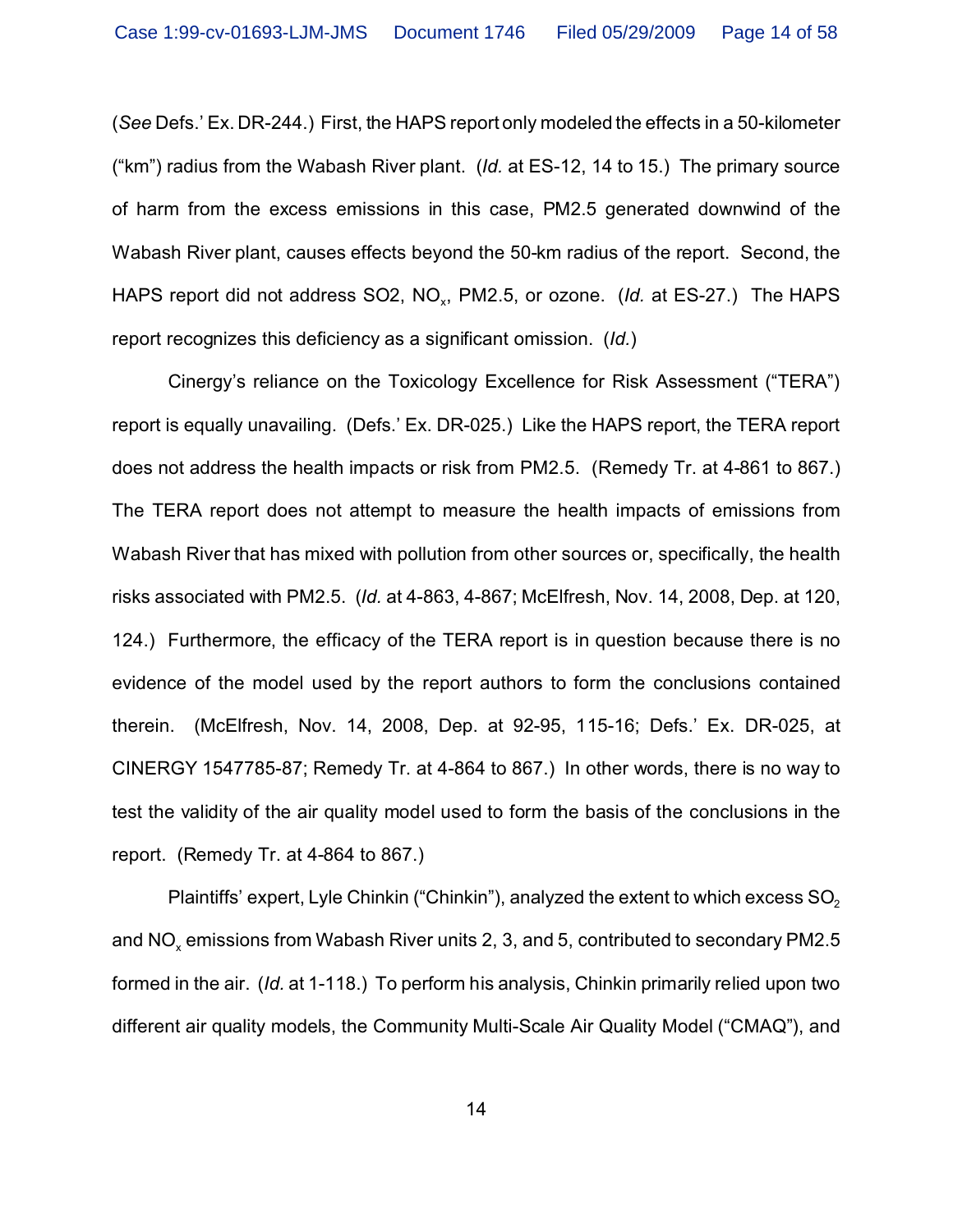the Comprehensive Air Quality Model with Extensions ("CMAx"). (*Id.* at 1-125, 1-131, 1- 133.)

CMAQ is a photochemical grid model that represents the atmospheric science of air pollution in three dimensions. (*Id.* at 1-125.) The atmosphere is simulated in a series of "grid cells," or boxes, over a community. (*Id.*) CMAQ provides an estimate of air pollution concentration in each of the grid cells for PM2.5 and ozone. (*Id.* at 1-126.) This model accounts for emissions, atmospheric chemistry, meteorology, and physics. (*Id.* at 1-125 to 129.) CMAQ is one of the most peer-reviewed air quality models and reflects years of scientific testing, experiments, and comparisons of the model's predictions to measured air pollution by air quality monitors. (*Id.* at 1-125 to 126, 1-129 to 130.)

The CMAQ modeling used by Chinkin was derived from "VISTAS," a regional planning organization of Southeastern states that was formed to address air pollution problems. (*Id.* at 1-133 to 134.) In its study, VISTAS modeled the year 2002, including SO $_2$  and NO $_\mathrm{x}$  emissions from multiple sources and the Wabash River plant, to determine both PM2.5 and ozone impacts. (*Id.* at 1-133 to 135.) Peer-reviewed papers concluded that the VISTAS study was reliable. (*Id.* at 1-135 to 136.)

Chinkin used a CMAQ model identical to the VISTAS model, however, he removed the excess emissions of SO $_2$  and NO $_\mathrm{\star}$  from the Wabash River plant, as provided to him by Dr. Fox, to determine the impact of the excess emissions on PM2.5 and ozone concentrations. (*Id.* at 1-130, 1-132 to 133, 1-139 to 140.) Chinkin selected June 2002 to model because there were a number of days in that month when air quality exceeded the

15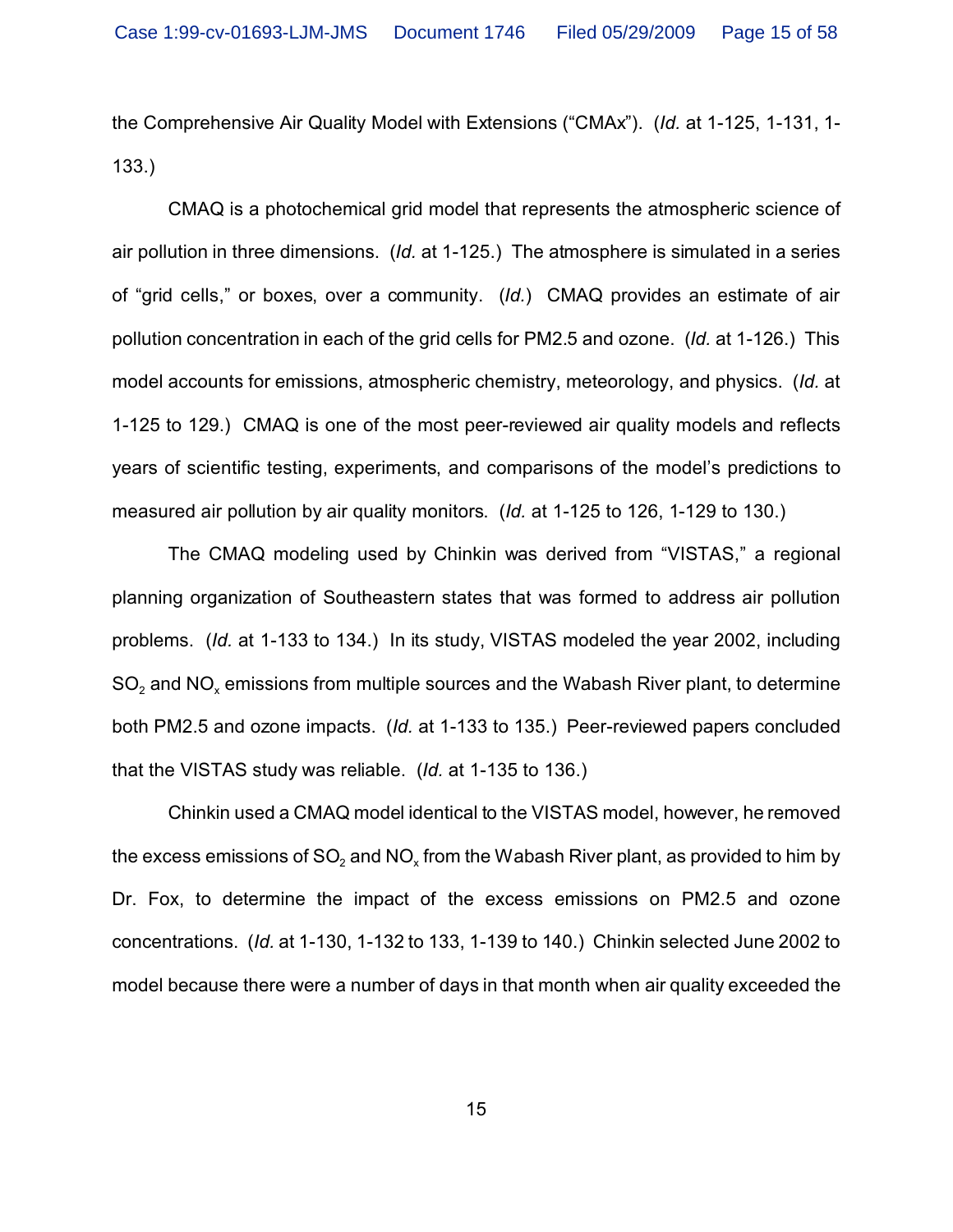National Ambient Air Quality Standard ("NAAQS") for PM2.5 and ozone. (*Id.* at 1-138, 1- 181 to 182.)

The CMAQ modeling indicated that the excess emissions from the Wabash River plant contributed to PM2.5 levels in Indiana, Ohio, Kentucky, Illinois, Maryland, Rhode Island, New York, Connecticut, and New Jersey. (*Id.* at 1-141, 1-143 to 147.) Specifically, the excess emissions from Wabash River contributed about 0.50 µg of PM2.5 to Indianapolis, Indiana, on half of the days modeled. (*Id.* at 1-206 to 208.) The average monthly impact on PM2.5 ranged from 0.17 to 0.10 µg in Indiana, with smaller impacts in states such as Illinois, Kentucky, Ohio, Michigan, and Wisconsin. (*Id.* at 1-148 to 149.) Chinkin opined that this monthly impact is representative of the likely annual impact on PM2.5 concentration from the excess emissions as confirmed by other modeling and analysis. (*Id.* at 1-138, 1-171 to 173.)

CAMx is another photochemical grid model that Chinkin used to form his opinions. (*Id.* at 1-131.) CAMx is similar to CMAQ in that both models provide estimates of PM2.5 and ozone impacts based on emissions, atmospheric chemistry, and meteorology. (*Id.* at 1-132.) For other purposes, the EPA recently used CAMx to estimate PM2.5 impacts from the emissions from the Wabash River plant in the calendar year 2005. (*Id.* at 1-150 to 152.) The area, or domain, modeled included Indiana, Illinois, Wisconsin, Michigan, Kentucky, and Ohio. (*Id.* at 154.) Chinkin opined that the EPA's CAMx model is reliable and consistent with the EPA's guidelines on good "model performance." (*Id.* at 1-154 to 155.)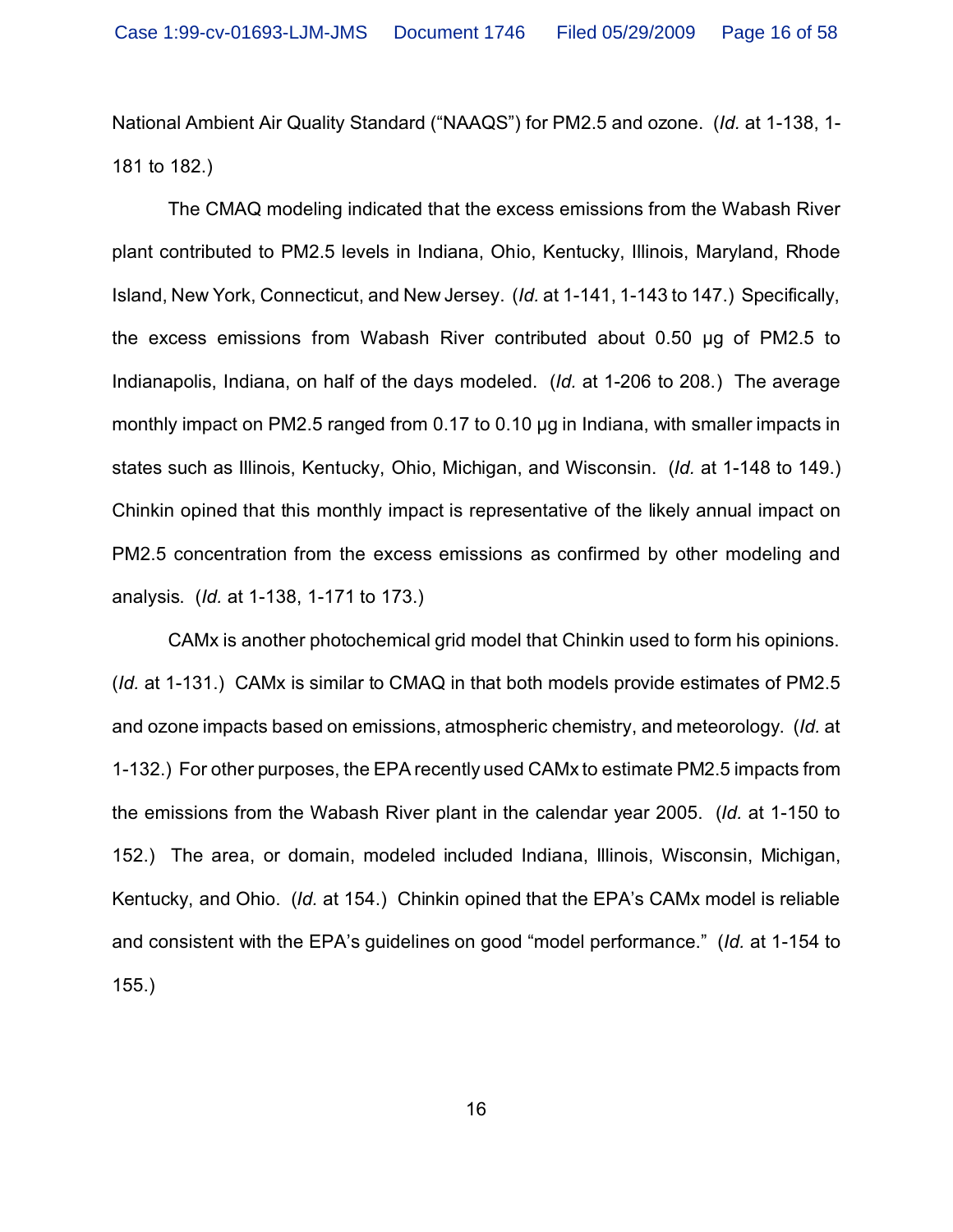Although the CAMx modeling estimated the PM2.5 impact of the entire plant's emissions, approximately one-third of that impact is due to the excess emissions from Wabash River units 2, 3, and 5, because excess SO $_{\rm 2}$  emissions represent approximately one-third of the total SO $_2$  emissions from the plant and the relationship between SO $_2$  and sulfate formation is fairly linear. (*Id.* at 1-152 to 153, 1-177 to 178.) The parties' experts agreed that this proportionality technique was reasonable. (*Id.*; *id.* at 3-631 to 632, 3-633 to 634.)

During the 2005 model year, the greatest daily impacts from the excess emissions on PM2.5 occurred during the summer, when it is hot, humid, and the air is stagnant; these are conditions that are most conducive to conversion of SO<sub>2</sub> to sulfates. *(Id.* at 1-159 to 162.) For example, on June 6, 2005, the excess emissions had about a 0.70 µg impact on the Indianapolis area, with lesser impacts extending to Louisville, Kentucky; Cincinnati-Dayton, Ohio; and Lafayette, Indiana. (*Id.* at 1-159 to 161; Pls.' Ex. 2139.) On August 26, 2005, the highest daily impact of excess emissions on PM2.5 occurred. (Remedy Tr. at 1-161 to 162; Pls.' Ex. 2139.) On that day, the Wabash River plant had a 6.40 µg impact, one third of which was from excess emissions. (*Id.*) Nonattainment areas impacted that day included Gary, Indiana, and Chicago, Illinois. (*Id.*)

Using the CAMx modeling, the EPA compiled a list of PM2.5 nonattainment areas that were most impacted on days when PM2.5 concentrations were predicted to be high. (Remedy Tr. at 1-165 to 168.) Those areas included: Evansville, Indiana; Knox County, Indiana; Dubois County, Indiana; Louiseville, Kentucky; Marion County, Indiana; Chicago, Illinois; Cincinnati, Ohio; Lafayette, Indiana; Kent, Michigan; McKracken County, Kentucky;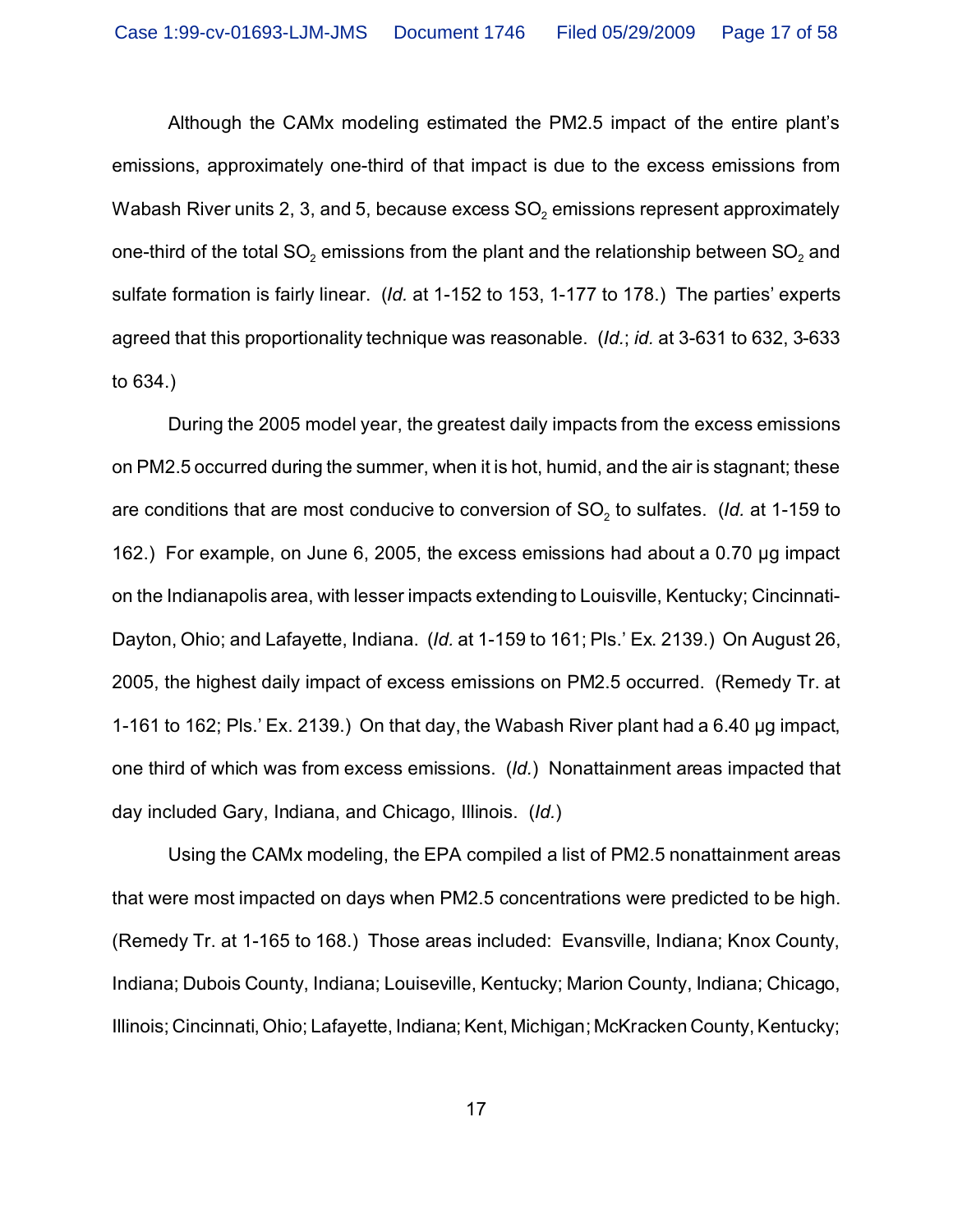Madison, Illinois; St. Louis, Missouri; and Dayton, Ohio. (*Id.*) The average daily impact on those areas ranged from 0.65 µg to 0.19 µg, approximately one-third of which is attributable to excess emissions from Wabash River units 2, 3, and 5. (*Id.*)

The average annual impacts on PM2.5 concentrations from the excess emissions from Wabash River units 2, 3, and 5, was predicted by CAMx to be approximately 0.15 to 0.16 µg. (*Id.* at 1-171 to 172.) On an annual basis, the most impacted area was near the Wabash River plant and extending into Indianapolis, with smaller impacts over the states of Illinois, Wisconsin, Michigan, Ohio, and Kentucky. (*Id.*)

The annual impacts predicted by CMAQ and CAMx corroborate one another because their predictions are remarkably similar: annual impact of 0.17 µg predicted by CMAQ compared to an annual impact of 0.16 µg predicted by CAMx. (*Id.* at 1-138, 1-150 to 152; 1-169 to 173.)

Chinkin also analyzed data from a third analytical tool called "CALPUFF." (*Id.* at 1- 124 to 125.) CALPUFF is an air quality model that tracks the movement of air pollution from a source, however, it uses simplified chemistry compared to the CMAQ and CAMx models. (*Id.*) The CALPUFF data that Chinkin considered was performed by the Indiana Department of Environmental Management ("IDEM"), and modeled the emission from the Wabash River plant for its impact on PM2.5 concentrations in the year 2003. (*Id.* at 1-174 to 175.) CALPUFF predicted impacts from the Wabash River emissions over all of the Midwest, and into the states of New York, New Jersey, and Connecticut. (*Id.* at 1-175.) The PM2.5 concentrations predicted by CALPUFF modeling were smaller than the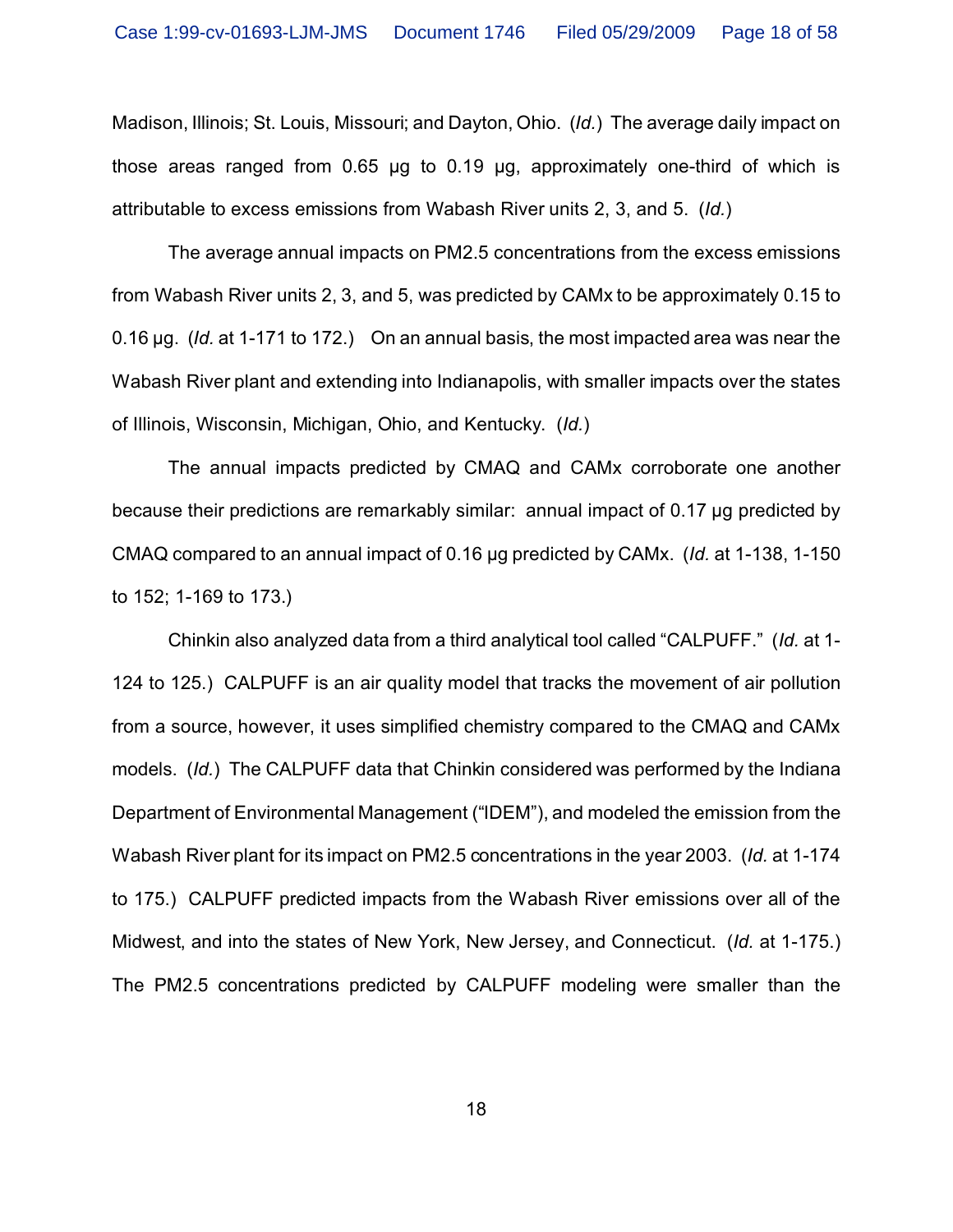predictions from the other two models; however, Chinkin attributed this difference to the simplified chemistry of the CALPUFF model. (*Id.* at 1-175 to 176.)

Chinkin opined that the excess emissions from Wabash River units 2, 3, and 5, had a substantial or meaningful impact on the PM2.5 concentration in nonattainment areas. (*Id.* at 1-118, 1-194 to 197.) The daily NAAQS for PM2.5 is 15 µg, while the annual NAAQS is 35 µg. (62 Fed. Reg. 38,679 (July 18, 1997); 71 Fed. Reg. 61,144, 16,165, 61,171 (Oct. 17, 2006); 62 Fed. Reg. 38,856, 38,895 (July 18, 1997); 73 Fed. Reg 16,435 (Mar. 27, 2008).) No single source is considered alone when determining whether the PM2.5 concentration in any given area exceeds these standards. (Remedy Tr. at 1-197, 3-634 to 637.) When communities are within just a few tenths of a µg from compliance with the annual and/or daily NAAQS, contributions on the order of one-tenth of a µg are significant. (*Id.* at 1-150, 1-173, 2-225 to 226, 2-237 to 239, 2-241.) Therefore, contributions of single sources can make a difference in areas where the difference between attainment and nonattainment is very small. (*Id.* at 2-259.) Dayton, Ohio, is one such area. (*Id.* at 2-225 to 226, 2-238 to 239, 2-241.) There are other such areas in the Eastern United States. (*Id.* at 2-240 to 241.)

Chinkin also opined that continued emissions from the Wabash River plant would have the same impacts in the future. (*Id.* at 1-176.)

#### **2. Ozone**

In addition to PM2.5, NO<sub>x</sub> contributes to ground level ozone, another secondary pollutant. (*Id.* at 1-91, 1-121.) In the presence of heat and sunlight, NO<sub>x</sub> reacts with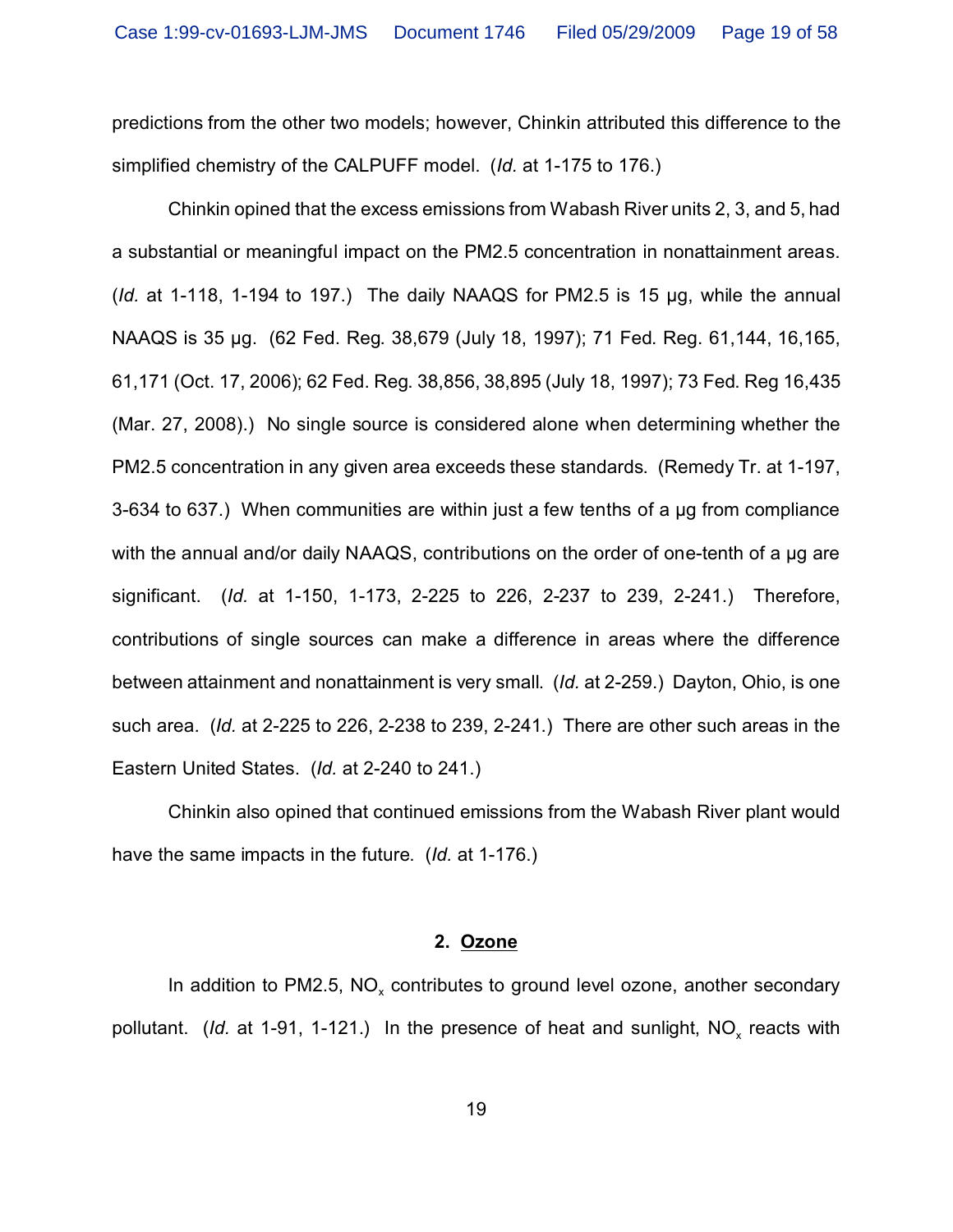hydrocarbons—also referred to as volatile organic compounds ("VOCs")—to form ozone. (*Id.*; Pls.' Ex. 1907, at CINERGY 1005842.) In the air, ozone is measure in parts per billion ("ppb"). (Remedy Tr. at 1-123.)

According to Dr. Schwartz, ground-level ozone causes acute inflammation of the lungs, reduction in lung function, increased respiratory symptoms and changes in day-today mortality rates; it can trigger asthma attacks; and it can increase hospital admissions for respiratory illnesses. (*Id.* at 1-54 to 55, 1-91 to 92.) Similar to the effects of PM2.5, the scientific consensus is that human health effects from ground-level ozone is linear down to low levels and that any threshold is below current ambient levels. (*Id.* at 1-92 to 93.)

At the excess NO $_\mathrm{\tiny X}$  emissions calculated by Dr. Fox if SCR was BACT at the time of the projects at Wabash River units 2, 3, and 5, the CMAQ model indicated that the excess emissions contributed to ozone pollution in Indianapolis, Indiana, and further downwind in Ohio. (*Id.* at 1-147 to 148.)

#### **3. Acidic Deposition or Acid Rain**

The third type of harm associated with emissions of SO<sub>2</sub> and NO<sub>x</sub> is acidic deposition or acid rain.  $\,$  (*ld.* at 1-64, 1-118, 1-121.)  $\,$  As previously discussed, SO $_2$  is a precursor for sulfates and NO $_{\mathrm{\mathsf{x}}}$  is a precursor for nitrates; sulfates in the form of sulfuric acid and nitrates in the form of nitric acid, are the major components of acid rain. (*Id.* at 2-270 to 271.) Plaintiffs' expert, Dr. Charles Driscoll ("Dr. Driscoll"), testified to the general environmental effects of acid rain. (*Id.* at 2-260 to 302.) Generally, those effects include restricted growth of fauna, decreased ability of fauna to fight diseases and insect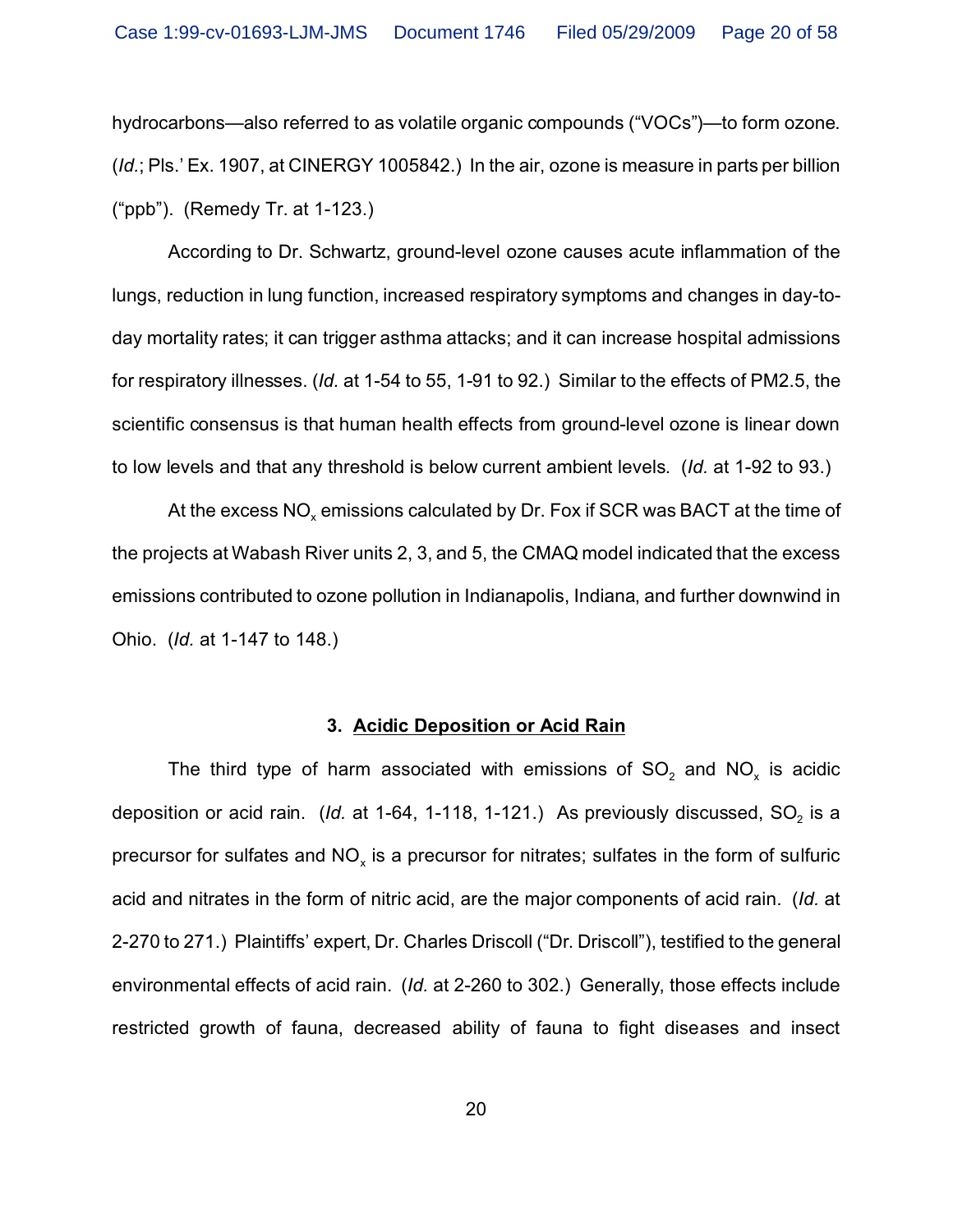infestation, and similar detrimental effects on aquatic ecosystems. (*Id.* at 2-275 to 284.) Dr. Driscoll opined that the general trajectory pattern of the Wabash River emissions, as described by the models used by Chinkin, is very similar to the emissions pattern that other modeling and trajectory studies have reported in the scientific literature about acidic deposition. (*Id.* at 2-272 to 274.) Therefore, Dr. Driscoll opined that the effects of the excess emissions from Wabash River units 2, 3, and 5, would be consistent with those of previously-reported studies. (*Id.*)

Dr. Driscoll stated that the overwhelming consensusamong the scientific community is that acidic deposition has cumulative, long-term effects on both forest and aquatic ecosystems. (*Id.* at 2-276 to 277, 2-281, 2-287.) Reductions in acidic deposition can reduce and reverse these adverse effects, however, recovery is very slow. (*Id.* 2-277 to 278, 2-285 to 286.) Dr. Driscoll opined that the greater the extent of acidic deposition reductions, and the sooner such reductions are achieved, the faster the recovery. (*Id.* at 2-277 to 278, 2-287.)

Plaintiffs presented no evidence, however, from which Dr. Driscoll purported to analyze the extent to which any measured acid deposition was attributable to emissions from Wabash River units 2, 3, and 5. (*Id.* at 2-272, 2-300.) Despite having performed environmental quality modeling in the past, Dr. Driscoll did not perform such modeling for the emissions from the Wabash River plant. (*Id.* at 2-272, 2-299 to 300.)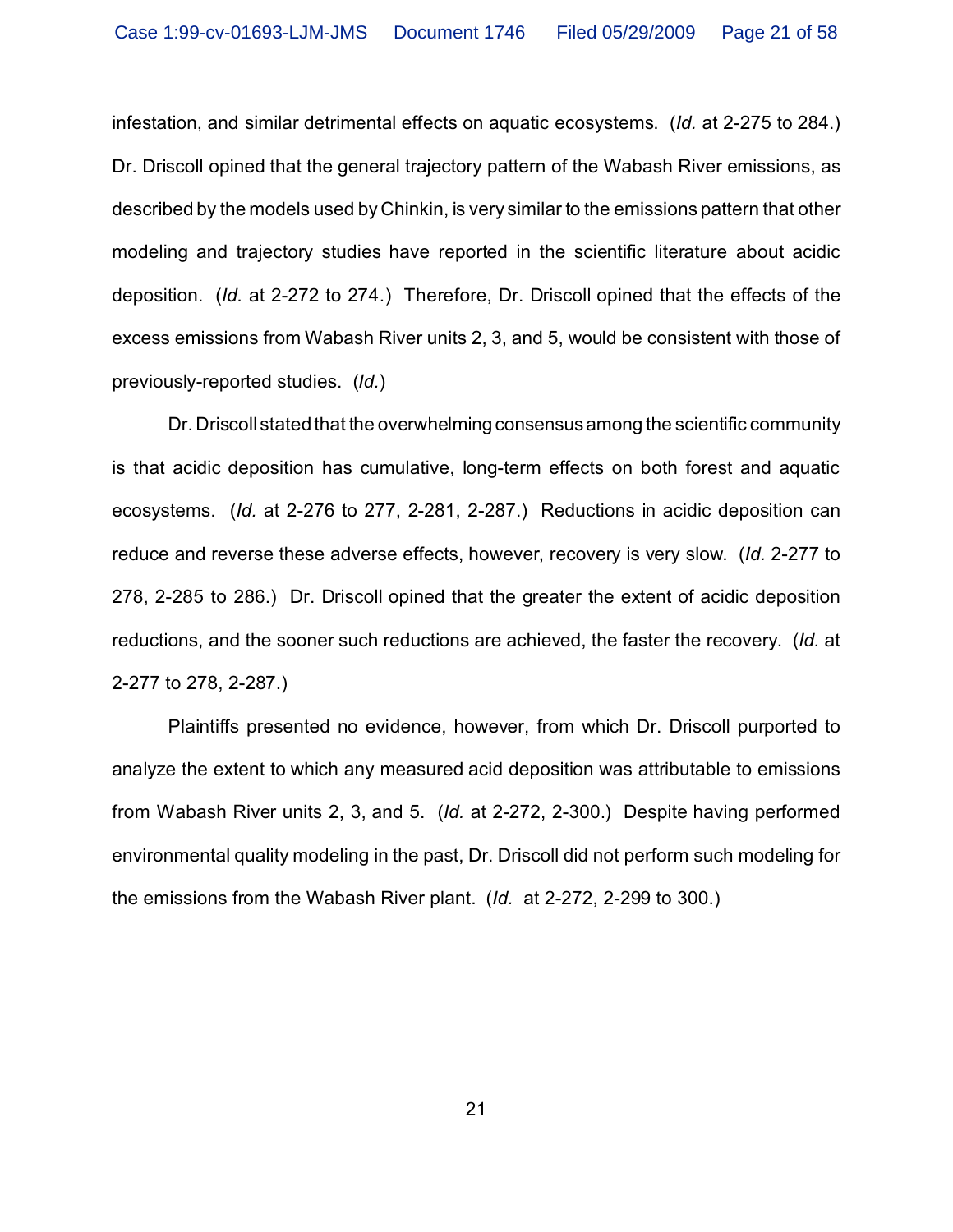### **4. Mercury Effects**

Plaintiffs' expert, Dr. Driscoll, also testified about the general environmental effects of mercury, which is another biproduct of coal combustion that is emitted from the Wabash River plant. (*Id.* at 2-288 to 298.) Even Cinergy understands that power plants are the largest source of mercury emissions in the United States. (Geers Oct. 24, 2008, Dep. at 27, 35-38, 89-90.)

Mercury is emitted in three forms from a coal-fired power plant like Wabash River: elemental mercury, gaseous oxidized mercury and particulate oxidized mercury. (Remedy Tr. at 2-289 to 290.) Oxidized mercury is deposited generally close to the source, or within 250 miles of the source. (*Id.* at 2-289.) The mercury emitted from the Wabash River plant largely are in the oxidized form. (*Id.* at 2-290.)

Mercury that ends up in the soil undergoes a chemical transformation called methylation. (*Id.* at 2-291.) The formation of "methyl-mercury" is heightened by acid rain, specifically, sulfate deposition. (*Id.* at 2-292.) Methyl-mercury bioaccumulates in food chains and is the form of mercury found in fish. (*Id.* at 2-291 to 292.) Most importantly, the concentration of methyl-mercury goes up by a factor of one to ten million from the time it enters lakes and streams, moves through the food chain, and, finally, accumulates in larger fish consumed by people and animals. (*Id.* at 2-294.)

There is plenty of literature to support Dr. Driscoll's opinion that methyl-mercury deposition has negative effects on the aquatic ecosystem in Indiana and surrounding states. (*Id.* at 2-294 to 297; Pls.' Ex. 1913.) Dr. Driscoll also opined that reduction of

22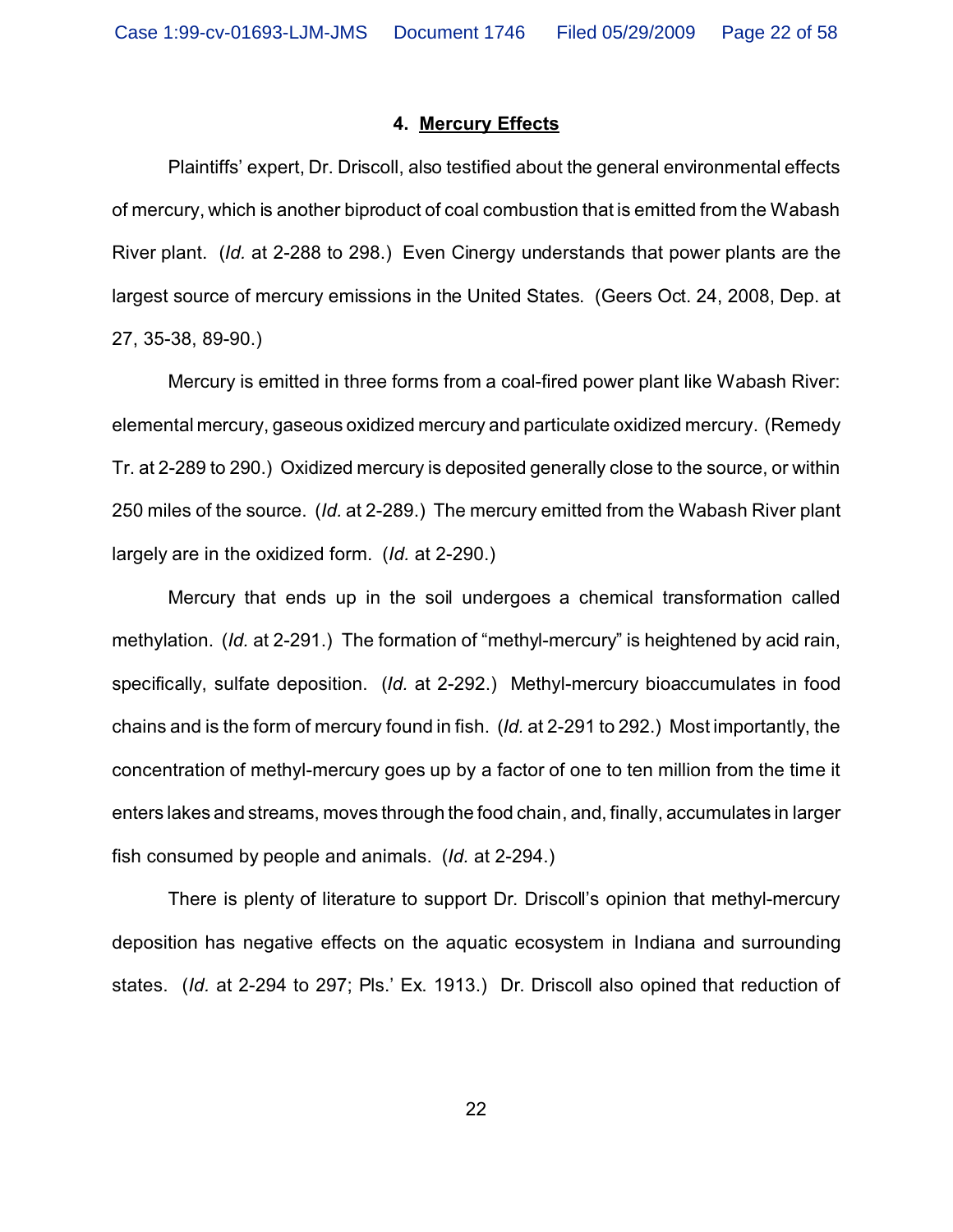mercury emissions from Wabash River would likely result in benefits to Indiana and surrounding areas within a 250-mile radius. (Remedy Tr. at 2-290, 2-297 to 298.)

Wabash River units 2 through 6 emit approximately 170 pounds of mercury per year; units 2, 3, and 5, emit approximately 58 pounds of mercury per year. (*Id.* at 2-351; Pls.' Ex. 2100, at CINREMETREX000917; Docket No. 1499, Stip. of Fact No. 29.) Operation of FGDs and SCRs together can remove from 70% to 80% of the mercury that is otherwise emitted from a coal-fired power plant. (Pls.' Ex. 1912.) An FGD alone would remove from 40% to 60% of the mercury. (Remedy Tr. at 2-391.)

Plaintiffs did not do any modeling or other environmental risk assessment to determine where Wabash River mercury emissions may have been transported or to gauge any impact these emissions may have had. (*Id.* at 1-183, 1-190, 2-300.) Moreover, the EPA's HAP report did study mercury and concluded, generally, that mercury emissions from the utility industry are not expected to have any adverse health effects. (Defs.' Ex. DR-244; Remedy Tr. at 4-826 to 831.)

#### **D. WABASH RIVER COMPLIANCE TODAY**

Compliance with NSR today would require installation of BACT at Wabash River units 2, 3, and 5. (Remedy Tr. at 2-329 to 330.) BACT would require a scrubber that removed 99% of the SO $_2$  and an SCR that would remove 90% of the NO $_{\sf x}$  from the units' emissions. (*Id.*)

Cinergy, however, through James L. Turner ("Turner"), Duke Energy Corporation's Group Executive and President and Chief Operating Officer of Duke's franchised electric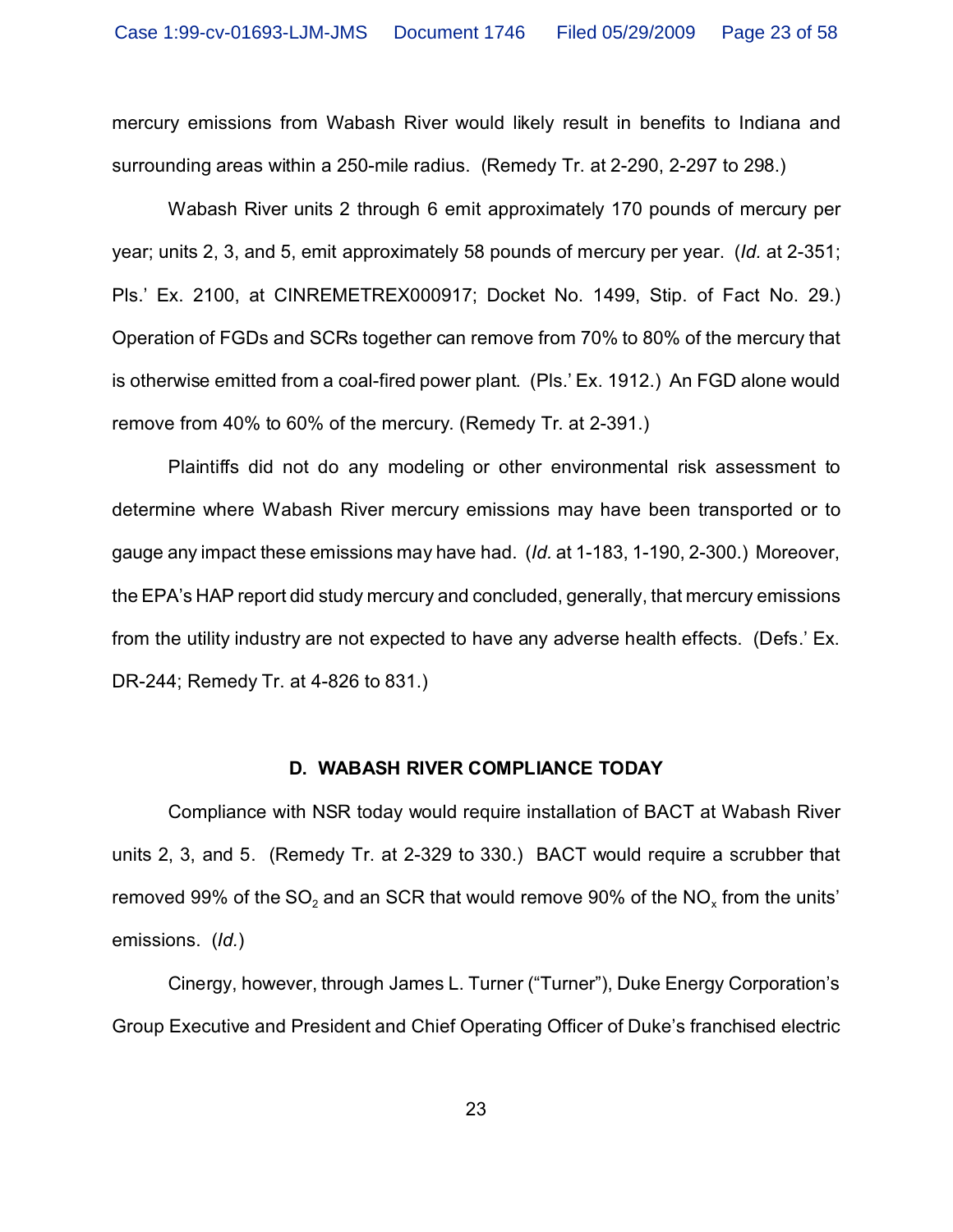and gas business segment, stated that it would not make sense to install pollution controls on Wabash River units 2, 3, and 5, because they are too old for such modifications to be economical. (*Id.* at 4-679.) Moreover, Turner testified that absent a finding of liability in this case, Cinergy did not plan to shut down Wabash River units 2, 3, and 5, in the foreseeable future. (*Id.* at 4-679 to 680.) However, as environmental restrictions are likely to become tighter over time, generally, smaller, older units like Wabash River units 2, 3, and 5, "are likely the ones that over time will be shut down." (*Id.* at 2-680.) In fact, in 2007, Cinergy opined that retirement of Wabash River units 2, 3, 4, and 5, around the year 2012 is

an important scenario to consider given the high cost to retrofit these units with pollution control equipment, especially if more stringent environmental regulations are to be enacted. These are the next oldest coal units on Duke Energy Indiana's system . . . and, with more stringent environmental requirements, likely the next units to face retirement.

(Pls.' Ex. 1971, at CINERGY 1407877-78. *See also* Remedy Tr. at 4-720 to 722.)

Cinergy presented evidence that Midwest ISO ("MISO") has concerns about an immediate shut down of Wabash River units 2, 3, and 5. (Remedy Tr. at 5-957 to 992; Defs.' Ex. DR-321.) Specifically, a MISO representative, Roger Harszy ("Harszy"), MISO Vice President of Real Time Operations, testified that MISO is responsible for the transmission of power in fourteen states across the Midwest, and in the Canadian province of Manitoba. (Remedy Tr. at 5-958.) Upon Plaintiffs' request, MISO undertook an analysis of the potential impact of the immediate shutdown of Wabash River units 2, 3, and 5 ("MISO report"). (*Id.* at 5-960; Defs.' Ex. DR-321.) Based on the analysis in the report, Harszy opined that the immediate unavailability of Wabash River units 2, 3, and 5, would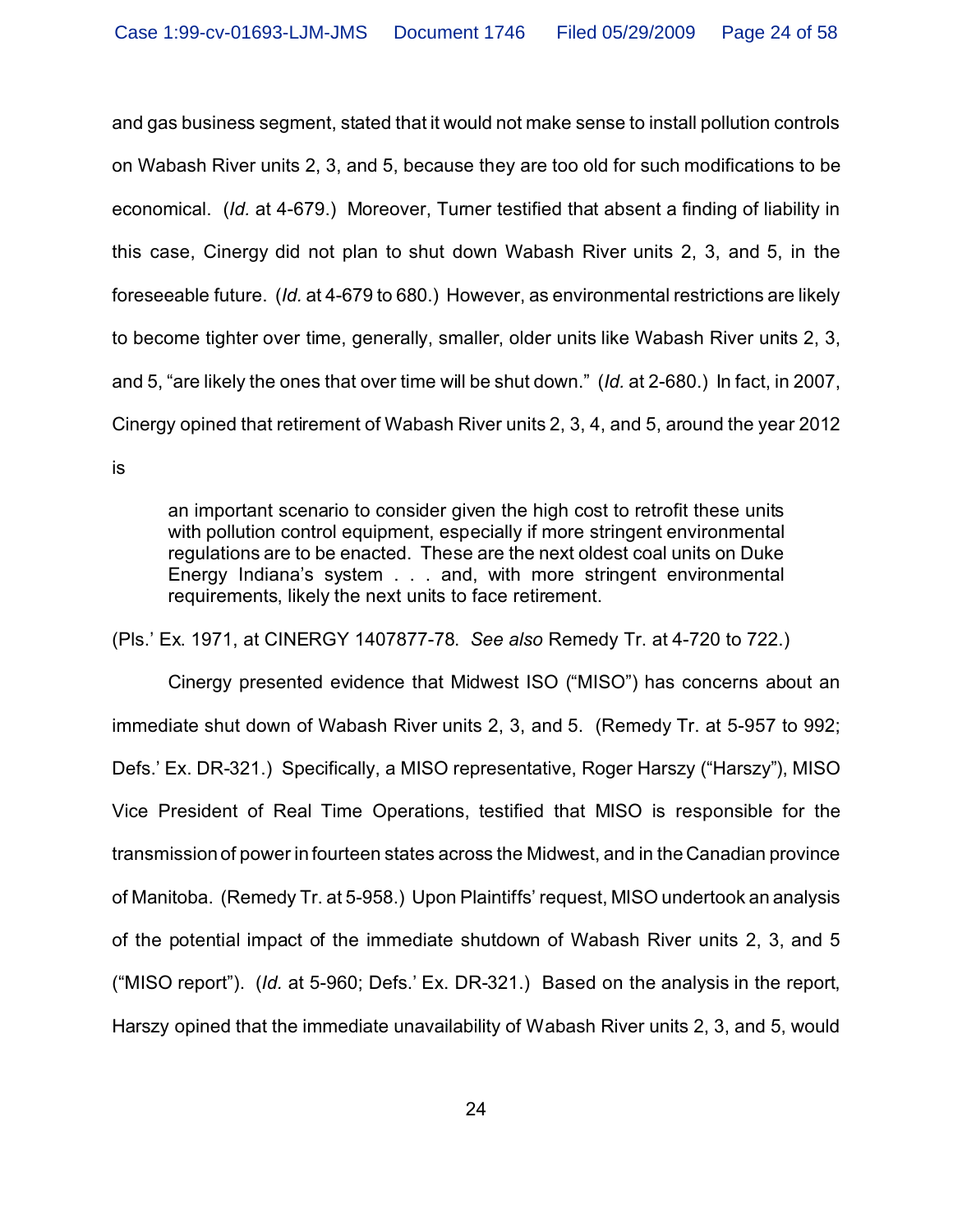cause a significant problem in MISO's service of the electrical demand in the Terre Haute load pocket. (Remedy Tr. at 5-962.)

Harszy explained that without Wabash River units 2, 3, and 5, to generate power, MISO would use power generated in other parts of Indiana, Illinois, and Michigan, to service the Terre Haute load pocket. (*Id.* at 5-964.) Such a situation would put a strain on the Dresser transmission substation during the summer peak of electricity demand.<sup>1</sup> (*Id.* at 5-964 to 965.) Transmission of power through the Dresser substation is limited by the transformer equipment at that location. (*Id.* at 5-966.) Without Wabash River units 2, 3, and 5, in operation, coupled with the loss of one of the transformers at Dresser, the Dresser substation could overload and MISO would have to shed load to the Terre Haute region to alleviate the situation. (*Id.* at 5-967 to 968, 5-975 to 976.) If MISO instructs a power supplier to "shed load" it asks the power supplier to turn off the supply of electricity to a certain number of customers. (*Id.* at 5-968.)

Harszy testified that the MISO report recommends two things to alleviate its concerns about the limitation on the Dresser substation: (1) add another transformer to the Dresser substation; and (2) add another 138,000-volt transmission line from Dresser to the Allendale, and Margaret substations. (*Id.* at 5-969 to 970.) Cinergy believes the addition of another transformer at Dresser would alleviate MISO's concerns completely. (*Id.* at 4-690 to 691; Gesweing Nov. 5, 2008, Rule 30(b)(6) Dep. at 108-09.) The addition of another transformer at Dresser has already been planned for by Cinergy and accounted

 $1$ For purposes of the MISO study and this Order, the summer peak of electricity demand is defined as days of ninety-degrees or higher in the Terre Haute area. (Remedy Tr. at 5-974 to 975.)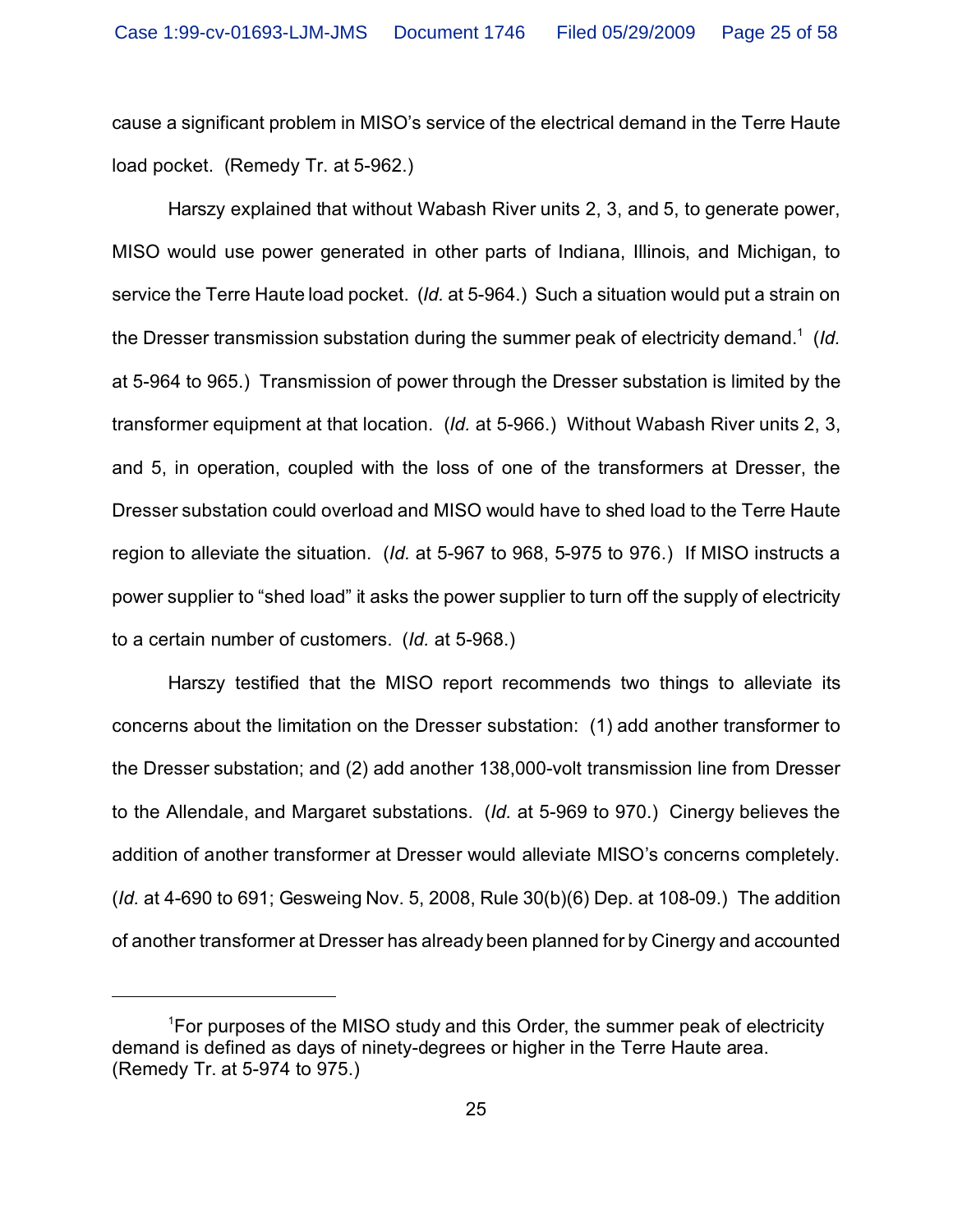for in models used at MISO, but not in the immediate future. (Remedy Tr. at 5-997, 4-778 to 779.)

Turner testified that on or about January 30, 2009, he authorized his personnel to move forward with the acquisition of a transformer for Dresser, which Turner targeted for installation in June 2012. (*Id.*) Cinergy stated that it would take approximately two years to obtain a transformer of the appropriate size for Dresser. (Geswein Nov. 5, 2008, Rule 30(b)(6) Dep. at 109.) In addition, Cinergy generally keeps a spare transformer of the size needed at Dresser in the system. (*Id.*) Turner testified that Cinergy has already planned to use its only spare transformer to replace a more critical failure in the Cincinnati, Ohio, area. (Remedy Tr. at 4-692 to 694, 4-767 to 678, 4-772.) Turner also testified that Cinergy could have a the new transmission line in place by September 2012. (*Id.* at 4-695 to 696.)

Harszy stated that if MISO knew for certain that Wabash River units 2, 3, and 5, were going to go offline; or if there were some catastrophe that would take Wabash River units 2, 3, and 5, offline; or if Cinergy had approached MISO and asked it to study such a scenario, MISO would have performed an Attachment Y study,<sup>2</sup> and it would have worked with Cinergy to formulate a plan to alleviate the concerns identified in the MISO study. (Remedy Tr. at 5-972 to 974, 5-989 to 990.)

 $2^2$ An "Attachment Y study" is a detailed engineering analysis of different transmission and capacity scenarios that MISO would perform if a power plant owner told MISO that the power plant owner intended to shut down a generating unit. (Remedy Tr. at 5-970, 5-971.) The MISO report is not an Attachment Y study. (*Id.* at 5- 960, 5-970, 5-973.)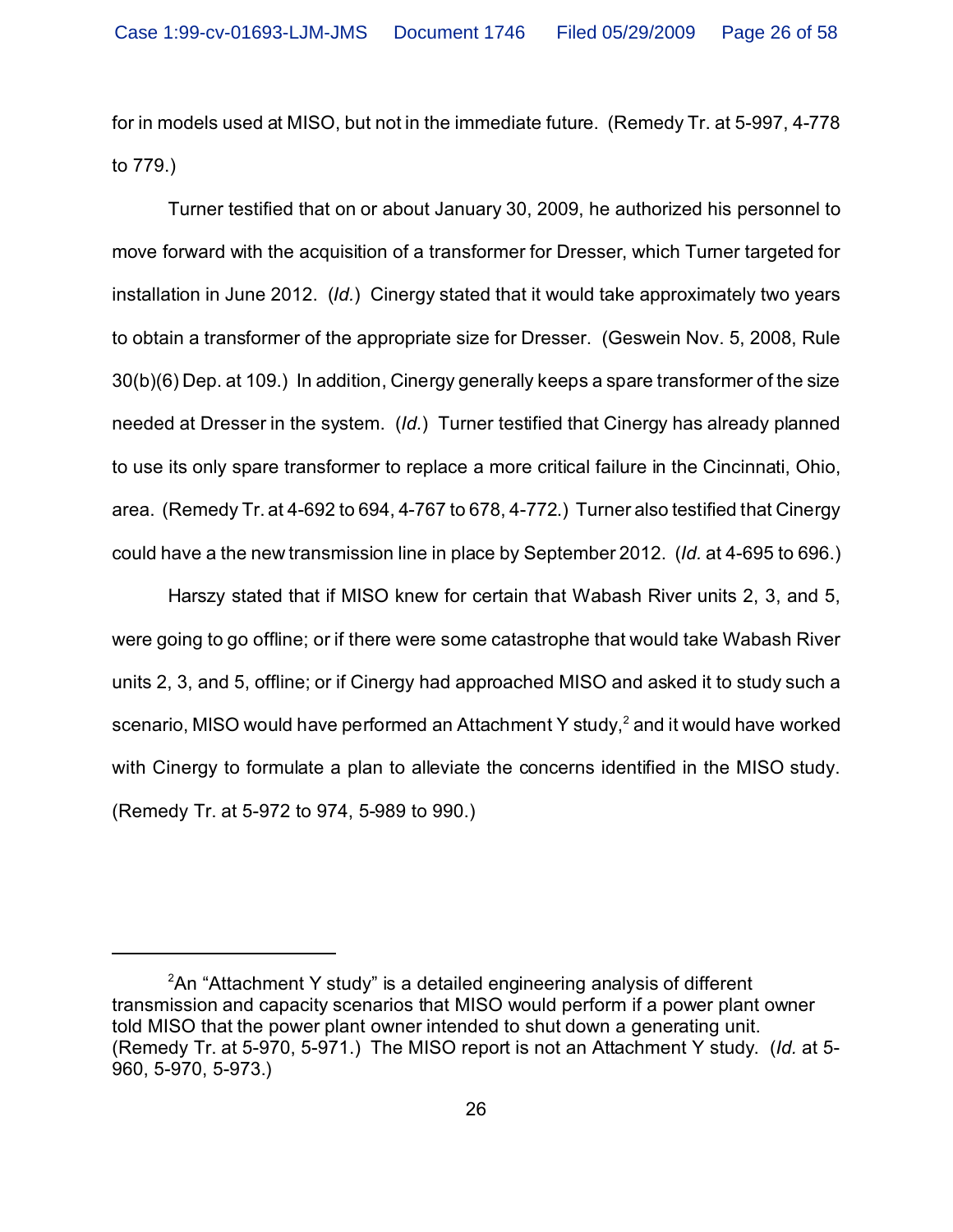# **E. THE SO<sup>2</sup> CAP-and-TRADE PROGRAM**

Since 1995, under the acid rain cap-and-trade program, total SO $_{\textrm{\tiny{2}}}$  emissions from certain coal-fired electric generating units have been capped at 8.9 million tons. 42 U.S.C.  $\S$  7651b(a)(1). In part, the purpose of the SO $_2$  cap-and-trade program is to achieve "reductions in annual emissions of sulfur dioxide of 10 million tons from 1980 emission levels." *Id.* § 7651(b). Within the SO<sub>2</sub> cap-and-trade program, the EPA has allocated SO<sub>2</sub> allowances to utilities; each allowance constitutes authorization to emit one ton of SO $_{\text{2}}$  for the specified year. *Id.* § 7651b(a)(1); *id.* § 7651a(3). (*See also* Remedy Tr. at 3-445 to 448.) Utilities may purchase needed allowances to cover their actual emissions or sell extra allowances so long as they do not emit more SO $_{\textrm{\tiny{2}}}$  in total than the amount for which they have allowances. 42 U.S.C. § 7651b(b); 40 C.F.R. § 73. (*See also* Remedy Tr. at 3- 446, 4-698 to 700.) In addition, if a company reduces emissions at one facility by putting on controls, for example, the utility can sell those allowances to other utilities, or use them in another part of its system. (Remedy Tr. at 3-445 to 446, 4-700.) Cinergy has always operated within its cap. (*Id.* at 4-698, 4-704.)

The SO $_{\tiny 2}$  allowance allocation for the Wabash River plant is approximately 12,000 allowances per year. (*Id.* at 3-475.) If Wabash River units 2, 3, and 5, are shut down, they will no longer emit SO $_{\rm 2}$ , but Cinergy will retain those allowances for use elsewhere in its system. (*id.* at 3-446, 3-475 to 476, 4-698 to 699.)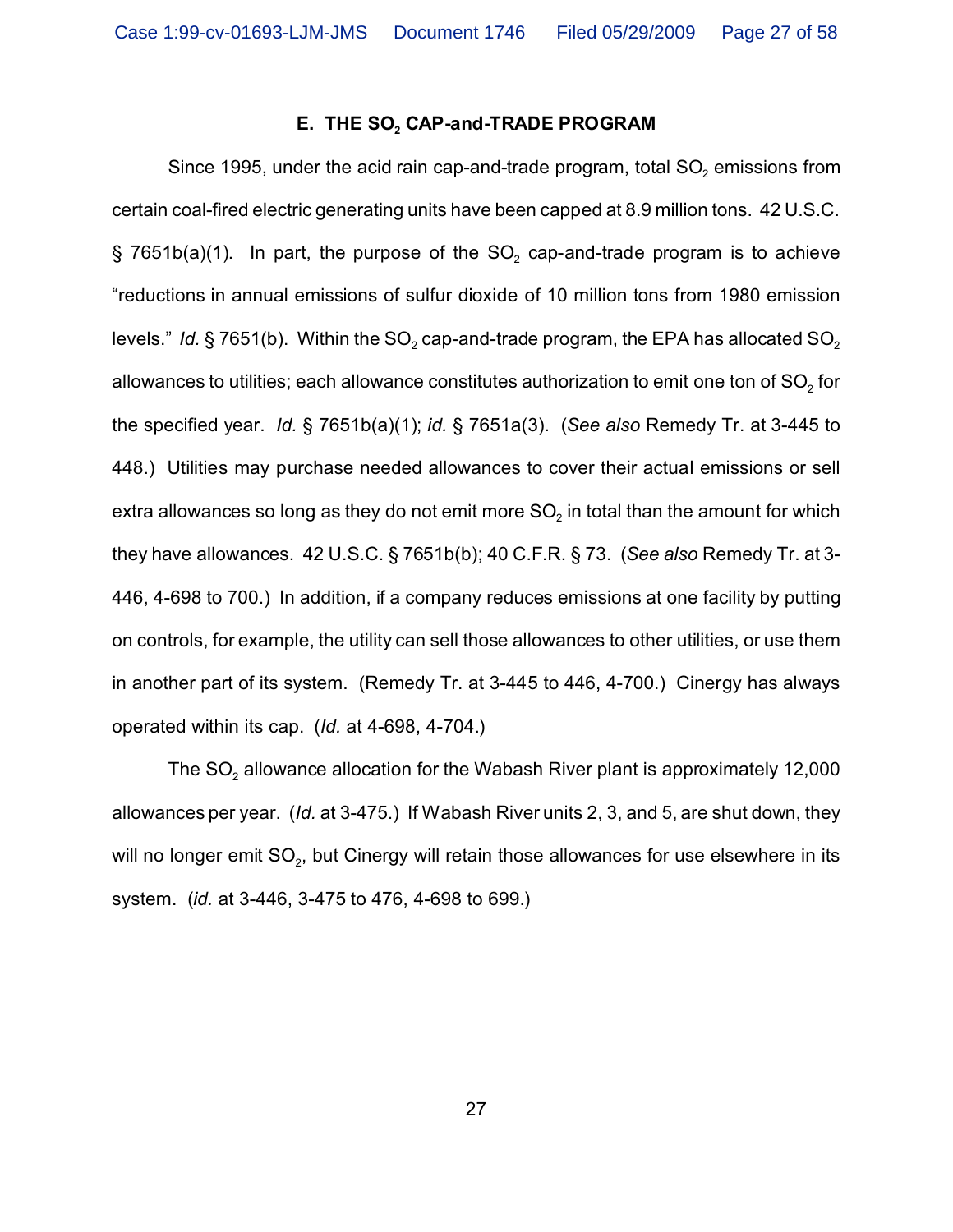# **F. VIOLATIONS AT BECKJORD**

By Order dated September 28, 2007 ("Beckjord Order"), this Court concluded that Cinergy exceeded limits established for particulate matter ("PM") emissions at its Beckjord facility in violation of both an Administrative Consent Order ("AOC"), $^3$  a settlement contract that Cinergy Corp. had entered into with the Environmental Protection Agency ("EPA"), which was effective for the years 1998 through 2000; and an Ohio State Implementation Plan ("Ohio SIP"), a permit and statutory obligation of Cincinnati Gas & Electric Company. Docket No. 984, at 2. Specifically, the Court found that Cinergy exceeded PM emissions limits on October 12, 1999; October 21-22, 1999; May 4, 2000; and May 26, 2000. *Id.* In addition, the Court concluded that Plaintiffs could hold each party liable under the two sets of obligations because, in essence, the duties thereunder were separate. *Id.* at 4-5. Since the Beckjord Order issued, the parties have stipulated that the various defendant entities are jointly responsible for any penalty imposed for the Beckjord violations. Docket No. 1499, at No. 24.

The Ohio SIP limit for PM emissions from Beckjord units 1 and 2 was 0.1 pounds per million BTU. (Remedy Tr. at 2-415.)

PM emissions at Beckjord units 1 and 2 are controlled by devices known as electrostatic precipitators ("ESPs") that were installed on those units in or about 1974. (Boots Oct. 16, 2008, Dep. at 67-68; Boots Nov. 24, 2008, Rule 30(b)(6) Dep. at 150, 152- 54.) However, the Beckjord units have no PM emissions continuous monitoring equipment;

<sup>&</sup>lt;sup>3</sup>The Court notes that the AOC was reached in response to an enforcement action brought by EPA for a March 27, 1997, PM emissions test failure at unit 1. (Remedy Tr. at 2-414.) In conjunction with the AOC settlement, Cinergy paid a \$63,000.00 penalty. (*id.* at 2-417 to 418.)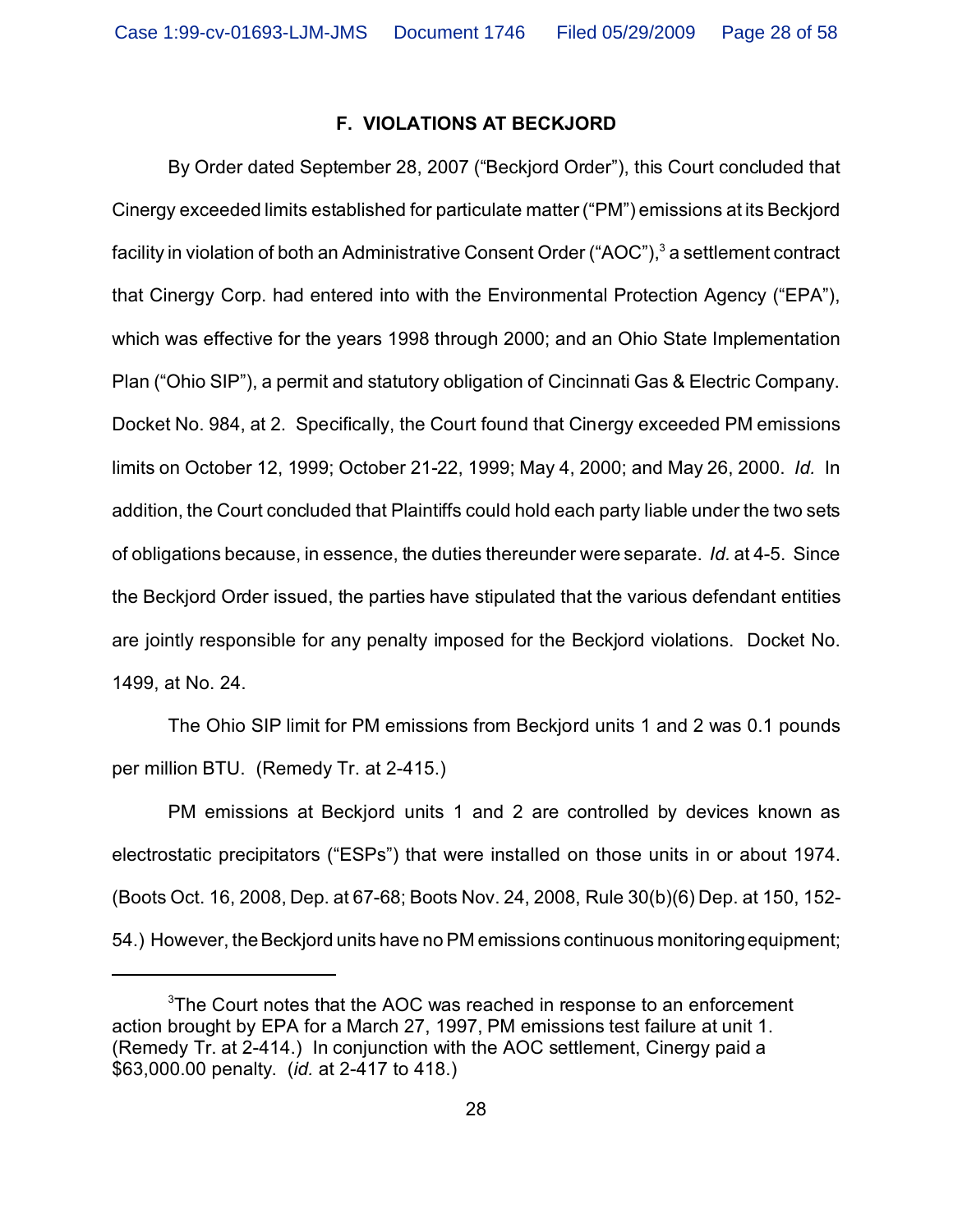rather, compliance is measured through periodic stack tests known as Method 5 tests. (Remedy Tr. at 5-1034 to 1035.) Method 5 tests are based on averaging three hours of data and are only performed periodically. (*Id.* at 5-1042 to 1043.)

The failed emissions test at Beckjord unit 2 in October 1999, was associated with a test burn of alternative fuel, which was a mixture of coal and paper pellets. (*Id.* at 5- 1008.) This was the only time that Beckjord unit 2 burned this alternative fuel. (*Id.*)

The parties agree that as a result of the PM emissions tests failure of October 12, 1999; May 4, 2000; and May 26, 2000; unit 1 was not in compliance for twenty-three days. (*Id.* at 2-416 to 417; Defs.' Ex. DR-333.) The parties also agree that as a result of the PM emissions test failures of October 21 and 22, 1999, unit 2 was not in compliance for two days. (Remedy Tr. at 2-418 to 419; Defs.' Ex. DR-333.) At the time of these violations, the statutory maximum penalty was \$27,500.00 per day per violation. (Remedy Tr. at 2- 417.)

After each emissions test failure, Cinergy promptly removed the unit from service, hired an inspector, and made the changes and/or repairs to the ESPs that the inspector recommended. (*Id.* at 5-1000 to 1004.)

Plaintiffs presented evidence at the remedy phase trial about additional PM emissions test failures at Beckjord not addressed by the Beckjord Order. Beckjord unit 1 failed another PM emissions test in October, 2003. (*Id.* at 5-1004.) In addition, Beckjord unit 2 failed a PM emissions test in April 2006. (Boots Oct. 16, 2008, Dep. at 68.)

After the unit 1, October 2003, failure, Cinergy looked to a different consultant to systematically identify the problems associated with the ESP on unit 1. (Remedy Tr. at 5-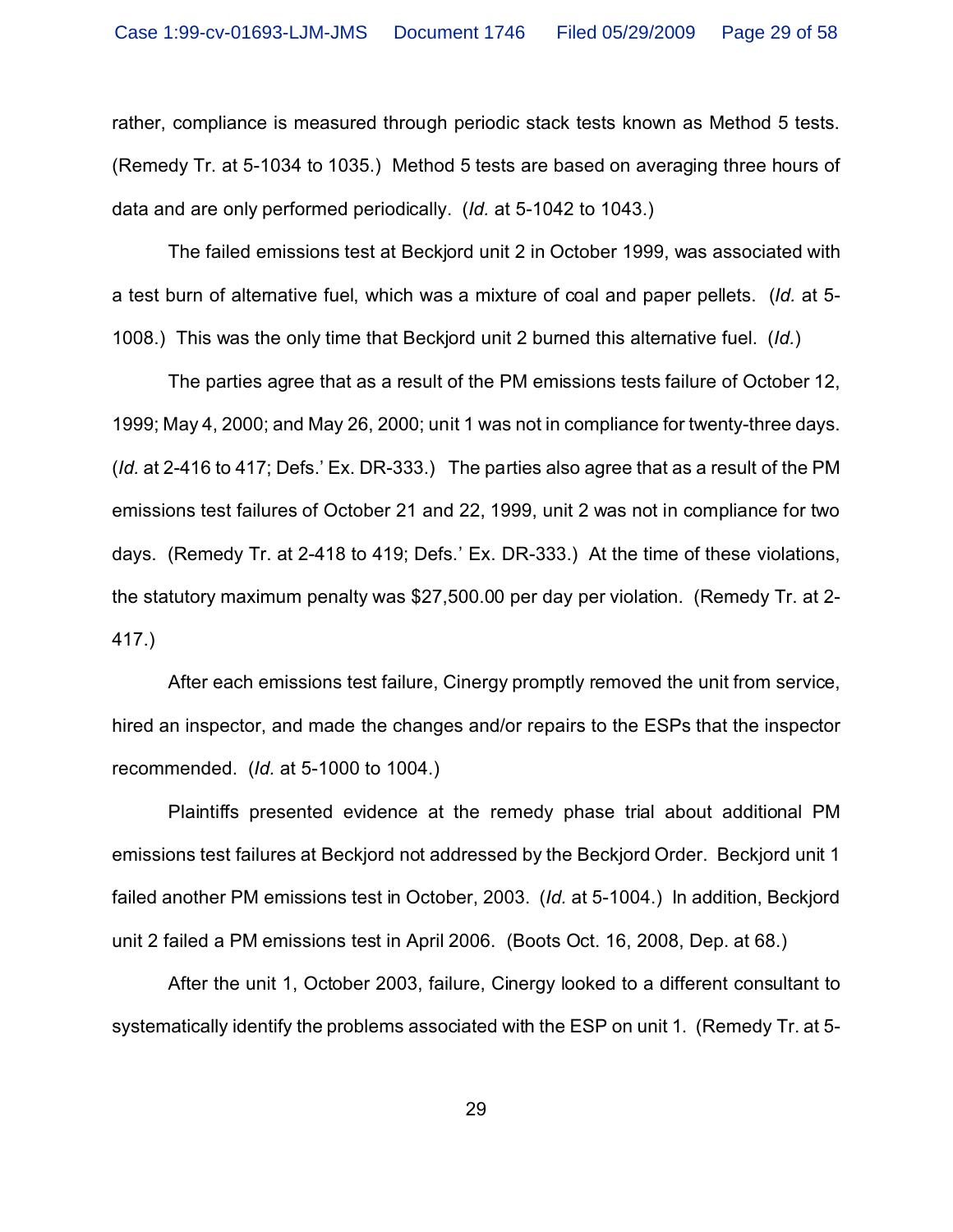1004 to 1007.) Cinergy hired NELS Consulting Services to do a full evaluation of the ESP on unit 1. (*Id.* at 5-1005.) NELS performed a gas flow evaluation at that time and concluded that it could significantly reduce the emission rate of the ESP through better distribution of the gas flow through the precipitator. (Pls.' Ex. 2054, at CINERGY1404615.) Specifically, NELS recommended improvements in the vertical distribution of the air flow through the precipitator. (*Id.* at 1323469.) According to NELS, a 1972 Research-Cottrell study had suggested to Cinergy that horizontal flow through the precipitator was excellent, however, vertical distribution was poor. (*Id.* at CINERGY1323472.) As a result of the poor vertical distribution of gas in the ESP, gas only hit the top portion of the precipitator. (Remedy Tr. at 5-1019 to 1020.) NELS designed a set of baffles and vanes to alleviate this problem; Cinergy installed the baffles and vanes in May 2004. (*Id.* at 5-1006 to 1007.) There have been no stack test failures at Beckjord unit 1 since installation of the baffles and vanes. (*Id.* at 5-1007.)

Beckjord unit 2 failed a PM emissions test in April 2006. (*Id.* at 5-1009.) In or about February 2007, Cinergy installed the baffle and vane system in the unit 2 ESP that it had installed in unit 1 in May 2004. (*Id.*)

The parties agree that PM continuous emissions monitors ("PM CEMS") should and could be installed on Beckjord units 1 and 2. (*Id.* at 5-1045 to 1046, 5-1086.) Such monitors have been installed on a number of coal-fired units. (*Id.* at 5-1046.) Currently, the EPA has approved the use of PM CEMS to determine compliance with PM limits for coal-fired utilities, at the source's option. (*Id.* at 5-1047.) However, PM CEMS have a high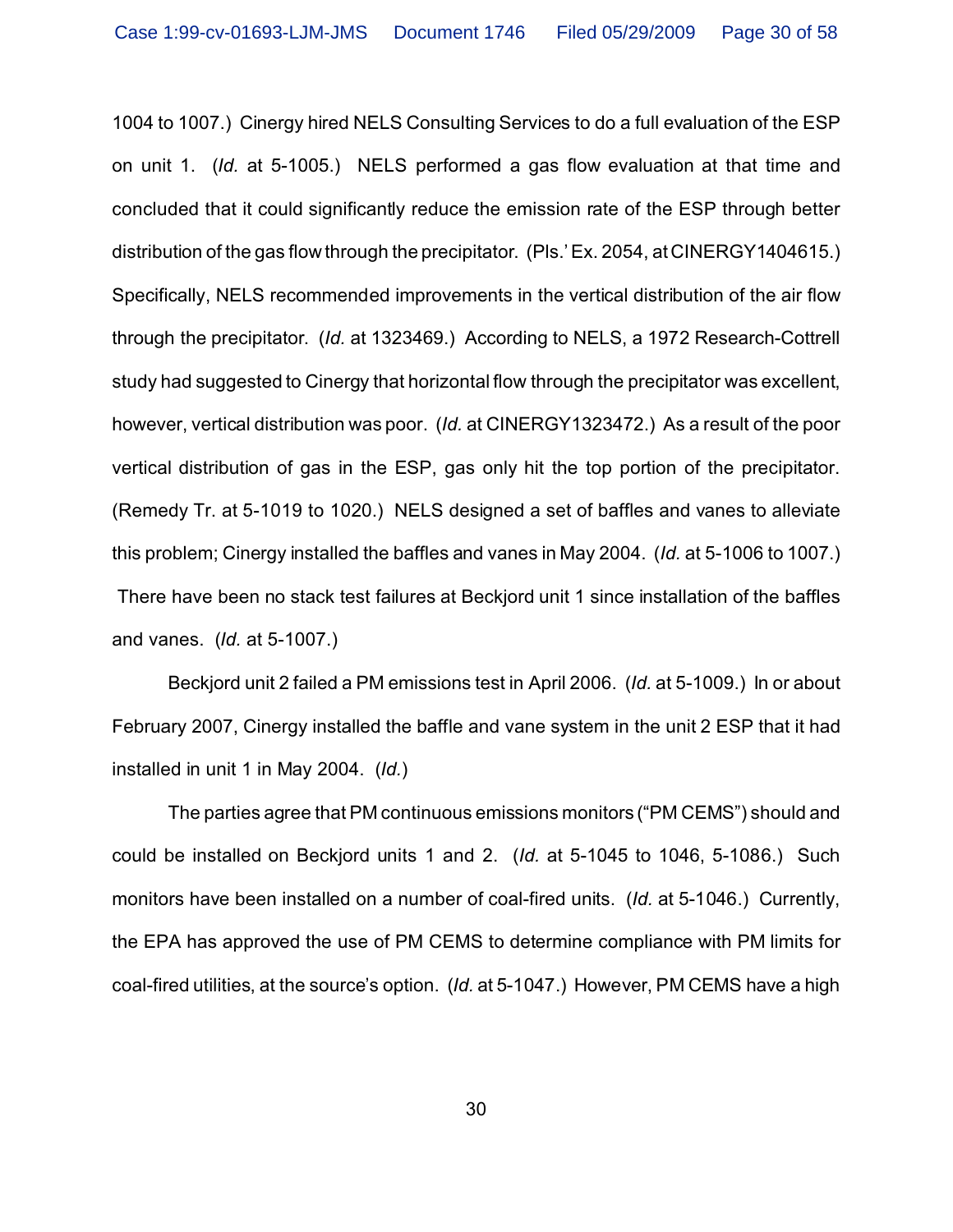"error band," meaning they are more susceptible to erroneous readings than other forms of testing. (*Id.* at 5-1035, 5-1037 to 1040.)

Cinergy's expert, Richard McRanie ("McRanie"), testified that averaging time is a key component in any emissions limit. (*Id.* at 5-1043.) "A longer averaging time enables you to squish the error out of measurement and arrive at the truth." (*Id.*) Although the EPA recommends a 24-hour averaging time, McRanie testified that if PM CEMS were used as a compliance measurement tool at Beckjord units 1 and 2, a 30-day averaging time would be sufficient to "squash the error out." (*Id.* at 5-1043 to 1044.)

### **II. DISCUSSION & LEGAL CONCLUSIONS**

The Court has addressed the available remedies in this case in at least four orders. *See* Docket Nos. 647, 984, 1440, 1524. It is with that backdrop that the Court concludes the following.

# **A. REMEDIES FOR VIOLATION OF THE CAA AT WABASH RIVER**

On November 1, 2005, this Court concluded that 28 U.S.C. § 2462 barred Plaintiffs' claims for civil penalties for violations of the CAA. In so concluding, the Court declined Plaintiffs' invitation to revisit this Court's decision in *United States of America v. Southern Indiana Gas & Electric Co.*, No. IP 9901692-C-M/F, 2002 WL 1760752 (S.D. Ind. July 26, 2002) ("*SIGECO*"), in which it held that a violation of the CAA's preconstruction permit regulations is complete at the time the construction project is completed. *Id.* at \*8. However, in the November 1, 2005, Order the Court declined Cinergy's invitation to apply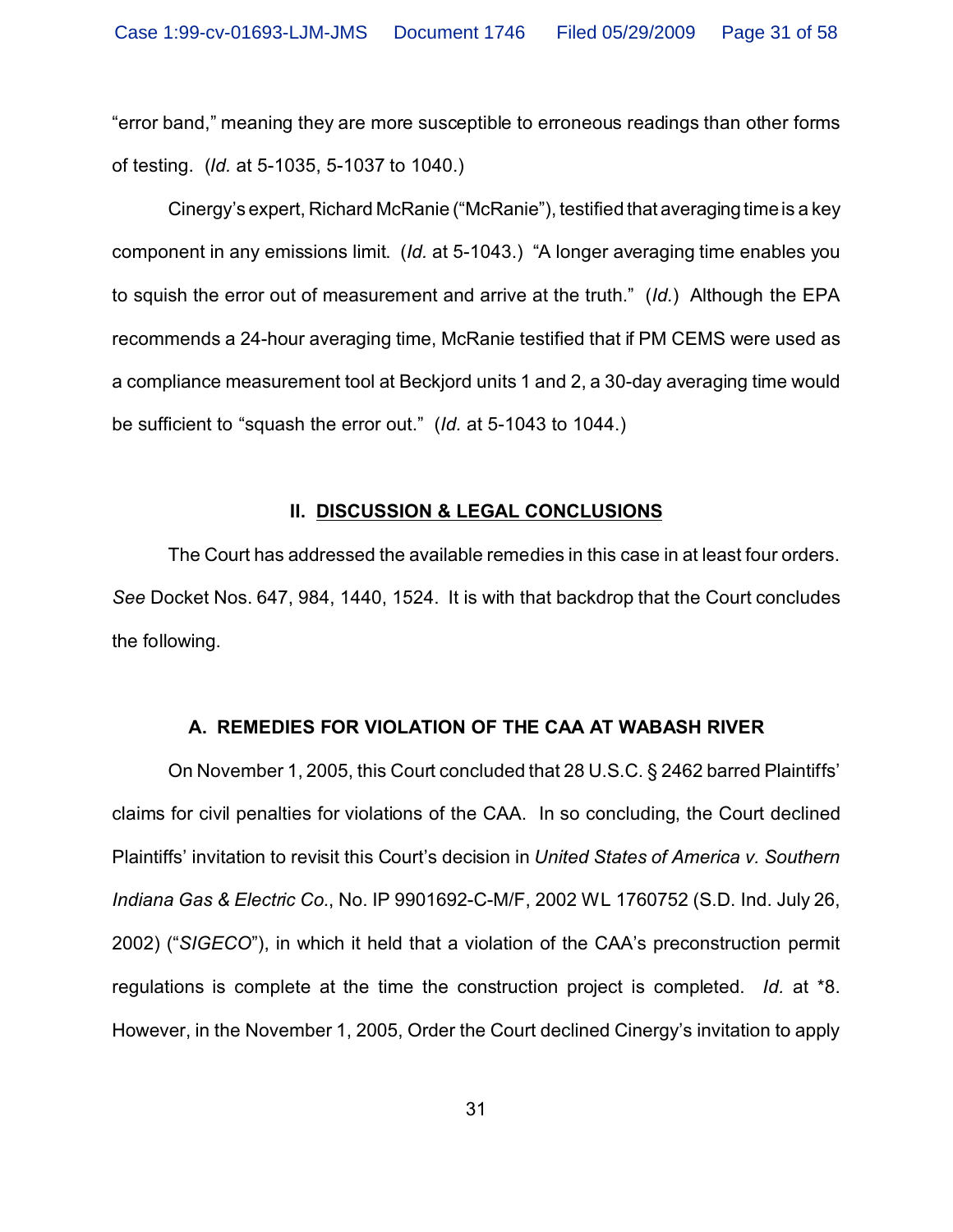the statute of limitations in 28 U.S.C. § 2462 to bar Plaintiffs' claims for equitable relief because the equitable relief sought by Plaintiffs was merely compensation for the injury caused by Cinergy's violation of the CAA and was not a penalty. Docket No. 647, at 8-9. This ruling implied that injunctive relief in the form of mitigation or remediation for past harm caused by the violation would be available.

The Court clarified its view on this issue by Order dated October 14, 2008. *See United States v. Cinergy Corp.*, 582 F. Supp. 2d 1055 (S.D. Ind. 2008) (cited to herein as *Cinergy II*; referred to herein as "Scope of Remedies Order"). Relying upon *Porter v. Warner Holding Co.*, 328 U.S. 395 (1946), and its progeny, the Court concluded that the remedy provision of the CAA applicable to Cinergy's NSR violations at Wabash River did not limit the Court's equitable power to provide remedies for past violations. *Cinergy II*, 582

F. Supp. 2d, at 1060-62. Specifically, the Court stated:

[I]n this case an order requiring [Cinergy] to take actions that remedy, mitigate, and offset harms caused to the public and the environment by [its] past CAA violations would seem to give effect to the CAA's purpose "to protect and *enhance* the quality of the Nation's air resources so as to promote the public health and welfare." 42 U.S.C. § 7401 (emphasis added). *See also* 42 U.S.C. § 7470 (stating the purpose of the PSD program is "to protect public health and welfare from any actual or potential adverse effect . . . from air pollution"). This Court therefore concludes that its equitable authority granted by [42 U.S.C. § 7413(b)] includes the authority to order relief aimed at redressing the harms caused by [Cinergy's] established violations of the CAA. In other words, this Court's equitable authority is not limited to providing prospective relief only.

*Id.* at 1061-62.

In addition, the Court concluded that any ruling on the propriety of any retroactive

mitigation remedy at that time was premature: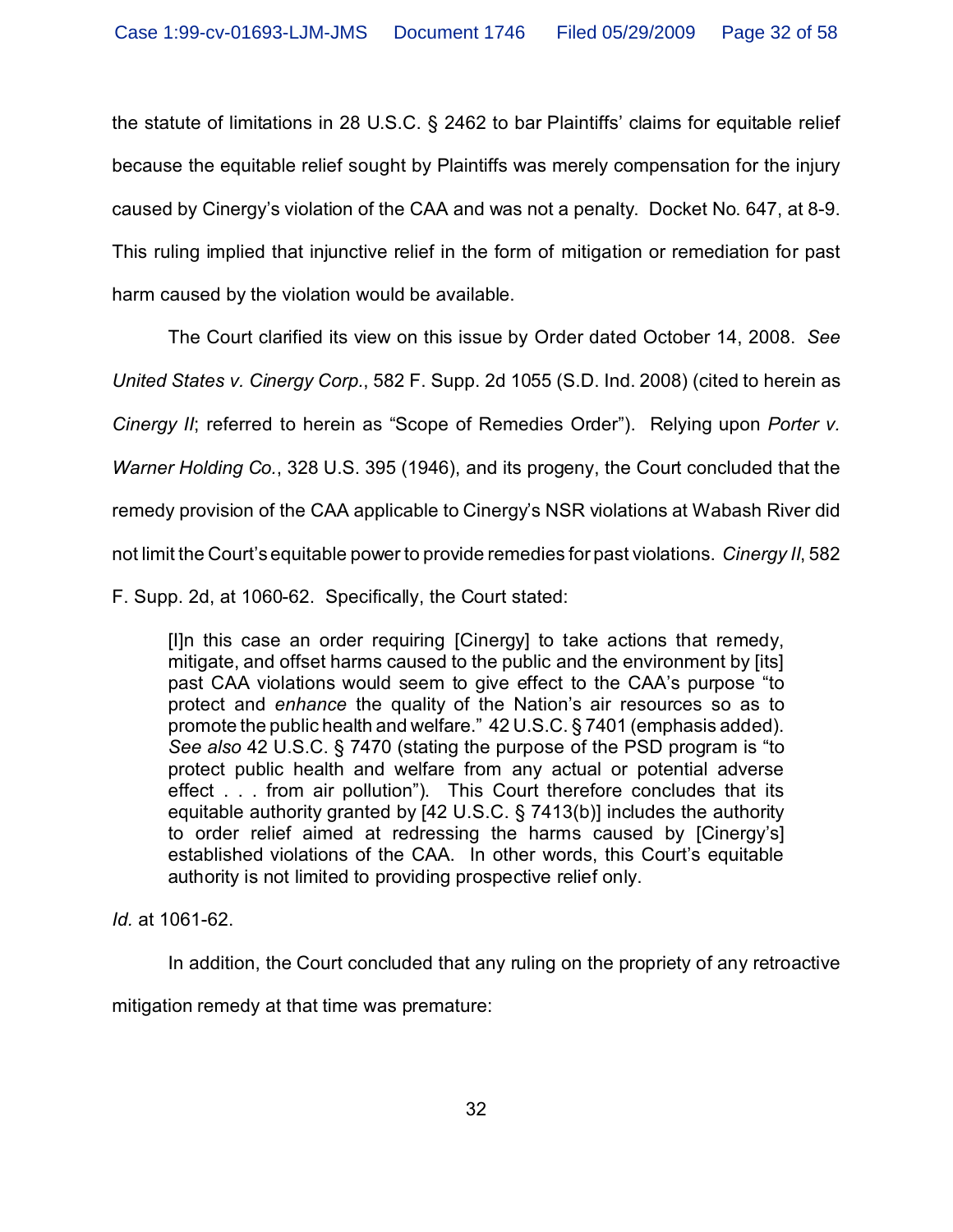This Court has indicated that a significant delay between a violation and [Plaintiffs'] filing suit may be relevant in determining whether to grant injunctive relief or other equitable relief at all. Such a delay may also be relevant in determining the extent of such relief to be awarded. determination on these questions awaits the presentation of evidence and factual development at trial, however.

*Id.* at 1066.

By Order dated January 7, 2009, the Court confirmed that traditional principles of equity would apply to the Court's consideration of the appropriate injunctive relief in this case. Docket No. 1524. The Court concluded that *Weinberger v. Romero-Barcelo*, 456 U.S. 305 (1982), compelled the Court to weigh the equities rather than conclude that the Jury's finding of a violation automatically entitled Plaintiffs to injunctive relief. Docket No. 1524, at 9. *See also Sierra Club v. Franklin County Power of Ill., LLC*, 546 F.3d 918, 935- 36 (discussing the application of traditional injunctive relief analysis after *eBay Inc. v. MercExchange, L.L.C.*, 547 U.S. 388 (2006), to a citizen suit under the CAA). Therefore, to determine the appropriate relief for Cinergy's violations of the CAA at Beckjord, the Court will consider (1) whether Plaintiffs have suffered an irreparable injury; (2) whether there are inadequate remedies available at law to compensate for the injury; (3) whether, considering the balance of hardships between Plaintiffs and Cinergy, a remedy in equity is warranted; and (4) whether a permanent injunction would not disserve the public interest. *eBay*, 547 U.S. at 391.

Plaintiffs contend that a multiple-part remedy is warranted for Cinergy's violation of the NSR provisions of the CAA for the projects at Wabash River Units 2, 3, and 5. Specifically, Plaintiffs argue for (1) the immediate shutdown of Wabash River units 2, 3, and 5; and (2) mitigation of the excess emissions from Wabash River units 2, 3, and 5, by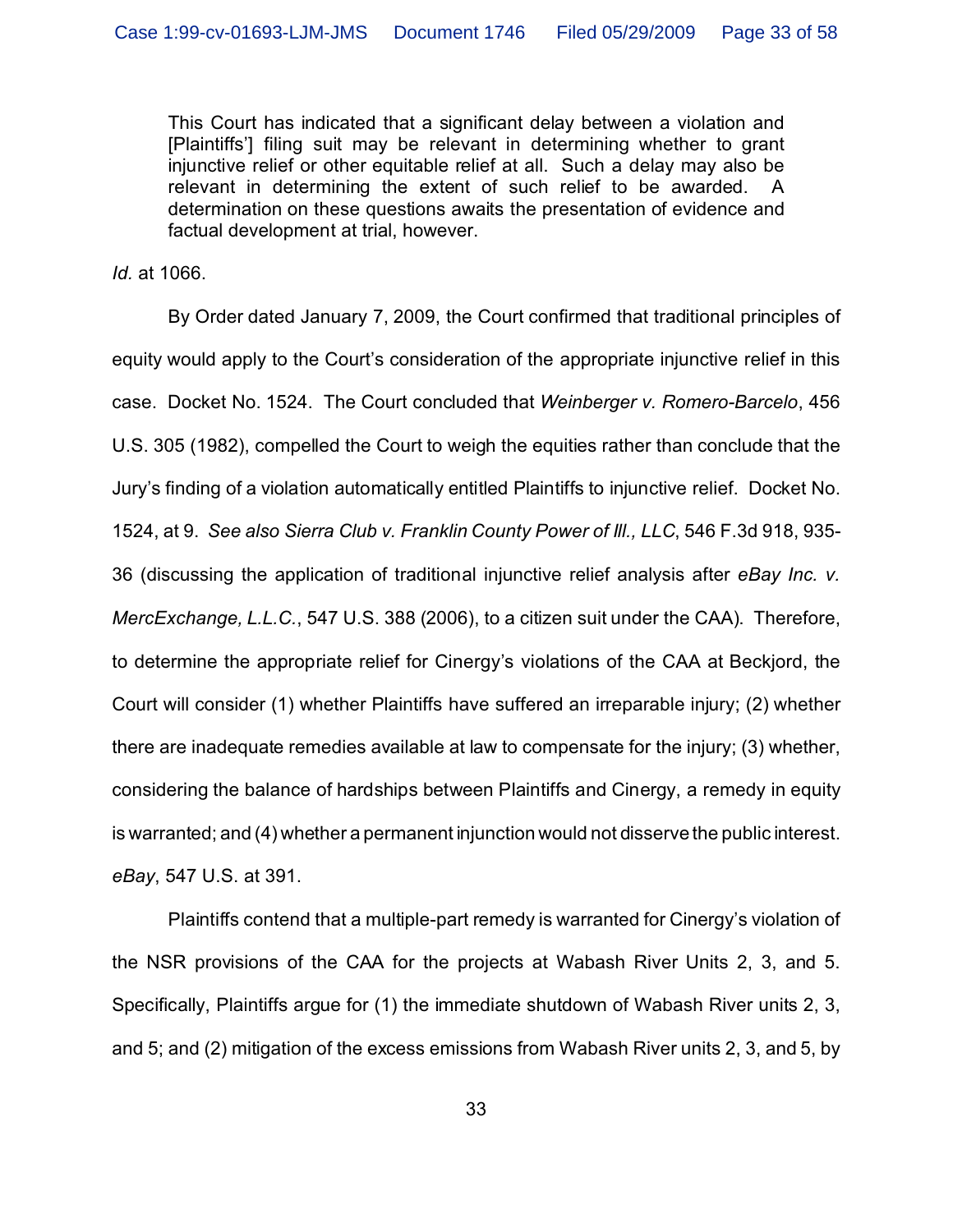(a) installation of BACT on Wabash River units 4 and 6 (or retirement of unit 4); and (b) over a twenty-year period, surrender of SO $_2$  allowances corresponding to the total SO $_2$ excess emissions. Plaintiffs assert that they have shown significant and irreparable harm to the environment from emissions from Wabash River units 2, 3, and 5. The irreparable harm includes significant PM2.5 effects that extend throughout the Midwest and into the Eastern states of New York, New Jersey and Connecticut; ground-level ozone effects in the same regions; acid rain deposition effects in the forested areas of the Midwest; and mercury effects within a 250-mile area of the Wabash River plant. Although closure of Wabash River units 2, 3, and 5, would have an immediate positive impact on the health effects from those emissions, Plaintiffs argue that the "Court should . . . craft mitigation that confers the maximum environmental benefit related to the kind and degree of the harm from the violations." (Pls.' Proposed Concl. of Law, at 36 (citing *United States v. Deaton*, 332 F.3d 698, 714 (4<sup>th</sup> Cir. 2003)).) Thus, Plaintiffs argue, additional future reductions in the same airshed are necessary to balance out the pollution that Cinergy never would have emitted if it had followed the law. (*Id.* at 32.) In addition, Plaintiffs suggest that the Court order Cinergy to surrender SO $_2$  allowances in an amount equal to the total SO $_2$  excess emissions, with the total allowance surrender coming prior to 2029, to ensure that reductions taken at Wabash River units 4 and 6, do not result in increased emissions elsewhere. (*Id.* at 38.) According to Plaintiffs, "This ensures the best possible nexus between the violations and the remedy." (*Id.*)

Cinergy asserts that, if the Court concludes that Plaintiffs have established irreparable harm, it agrees with Plaintiffs that retirement of units 2, 3, and 5, is an appropriate remedy. However, Cinergy contends that the most equitable remedy is for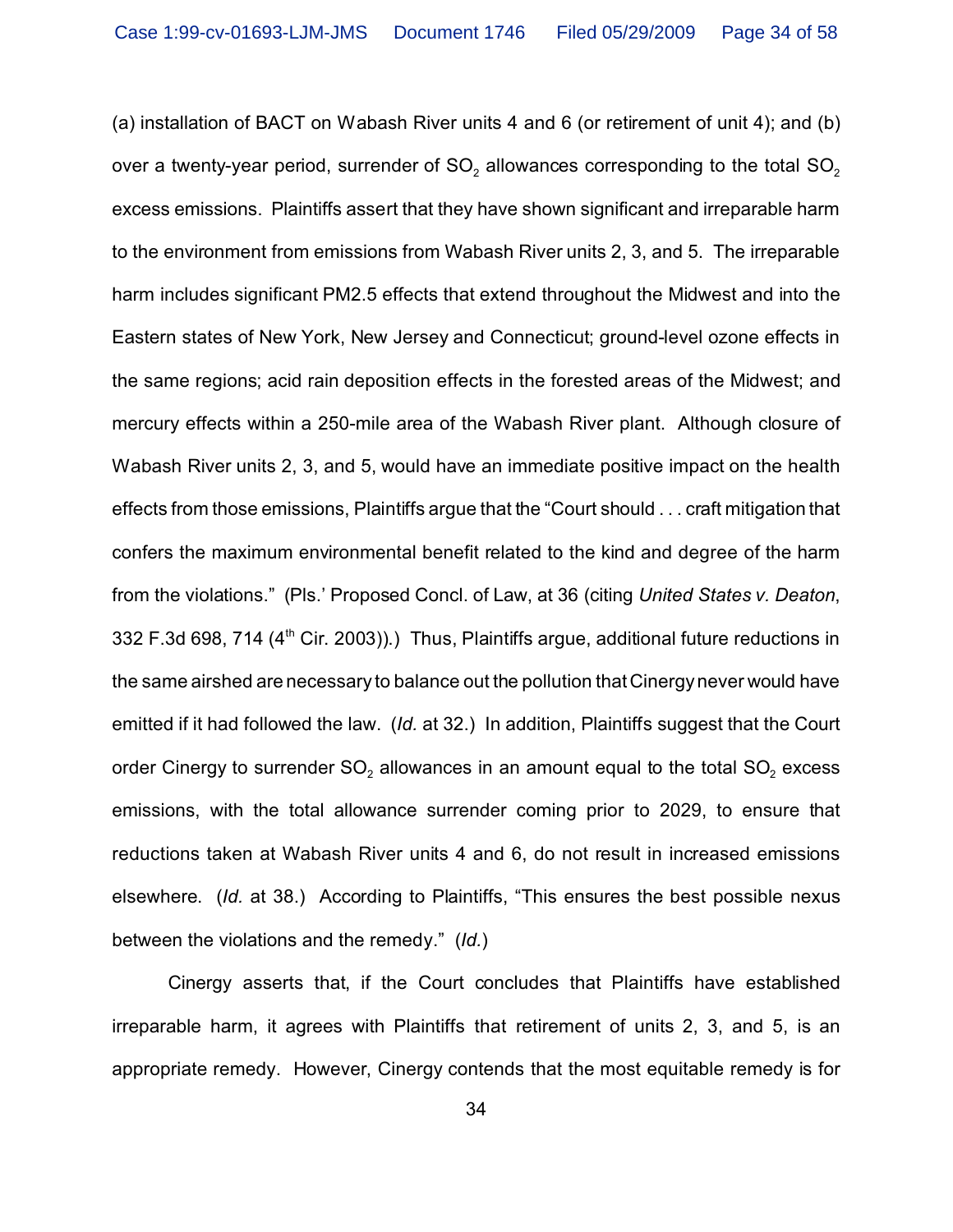Cinergy to retire the units in 2012. In addition, until retirement of the units, Cinergy proposes to operate units 2, 3, and 5, at a rate approximately equivalent to the pre-project emissions levels, or the Rosen baseline levels. Cinergy argues that this solution provides the best balance of harms, keeping in mind the public interest.

Moreover, Cinergy contends that Plaintiffs' proposed remedial measures have an insufficient nexus to Cinergy's violation of the NSR provisions of the CAA. Cinergy asserts that the SO $_{\tiny 2}$  allowance program is separate and apart from its obligations under the NSR provisions and one should not be used to remedy the other. (Cinergy Proposed Findings of Fact & Concl. of Law, at 65-67.) In addition, because Plaintiffs have dropped their claims against Cinergy for any violations at Wabash River units 4 and 6, Cinergy avers that Plaintiffs should not be allowed to achieve through mitigation what they chose not pursue in court. In other words, there is no nexus between the Jury's findings that Cinergy violated the NSR on projects at Wabash River units 2, 3, and 5, and pollution controls on Wabash River units 4, and 6. (*Id.* at 66-67.) Furthermore, Cinergy argues that to the extent that it should have to mitigate any "excess emissions," retirement of units 2, 3, and 5, will accomplish that task; any attempt to put controls on units 4 and 6 (with combined, yearly emissions nearly double that of units 2, 3, and 5, collectively), exceeds the scope of the violations. (*Id.* at 67.)

### **1. Plaintiffs Proved Irreparable Injury & Inadequate Remedies at Law**

At the outset, the Court must note that it declines Cinergy's invitation to decide on the appropriate remedy in a piecemeal fashion. Throughout the remedy phase Cinergy separately analyzed the prospective remedy of shutdown of Wabash River units 2, 3, and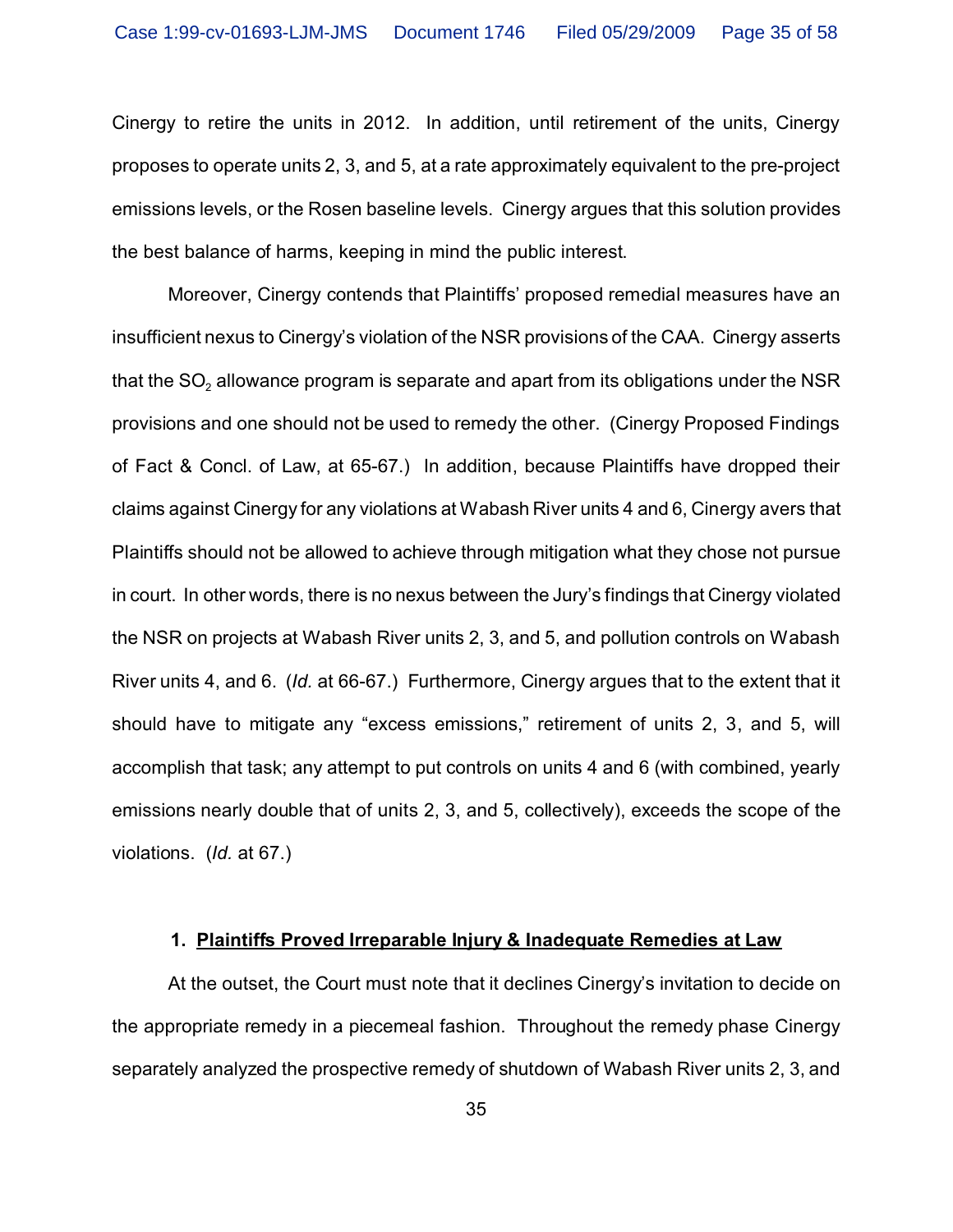5, from the mitigation remedy of controls on Wabash River units 4, and 6, coupled with surrender of SO $_{\tiny 2}$  allowances equivalent to the excess emissions from Wabash River units 2, 3, and 5, from the date of the projects to the present. Cinergy fails to recognize that the appropriateness of each of these remedies depend upon Plaintiffs' showing of an irreparable injury and an inadequate remedy at law, as well as the balance of harms, including the public interest, weighing in Plaintiffs' favor. The proof is the same; the question is whether the equities warrant all of the relief Plaintiffs request if they proved the first two elements.

That being said, the Court concludes that the evidence of environmental harm from non-permitted SO $_2$  emissions and, to a lesser extent, NO $_\mathrm{\star}$  emissions, from Wabash River units 2, 3, and 5, from the date of the project through 2007, compels a finding of irreparable injury for which there is no adequate remedy at law. There is no dispute that the Jury in this matter concluded that Cinergy violated the NSR provisions of the CAA when it unreasonably failed to expect a net increase of 40 tons or more of either SO $_2$  and/or NO $_\mathrm{\mathrm{\mathsf{x}}}$ emissions as a proximate result of the refurbishment projects at Wabash River units 2, 3, and 5.

The Court was persuaded by Plaintiffs' expert, Dr. Fox, that at the time of the Wabash River projects, LAER for SO $_{\rm 2}$  control was an FGD with a 95% removal efficiency. (Remedy Tr. at 2-307.) Cinergy presented little and unpersuasive evidence to contradict Dr. Fox that an FGD with a 95% removal efficiency was running at a coal-fired generating unit in the United States at the time of the projects with reportedly good, if not great, success. (*Id.* at 2-318 to 319.) In addition, there was published literature on the subject and the manufacturer of the unit that was already running had applied for a patent for an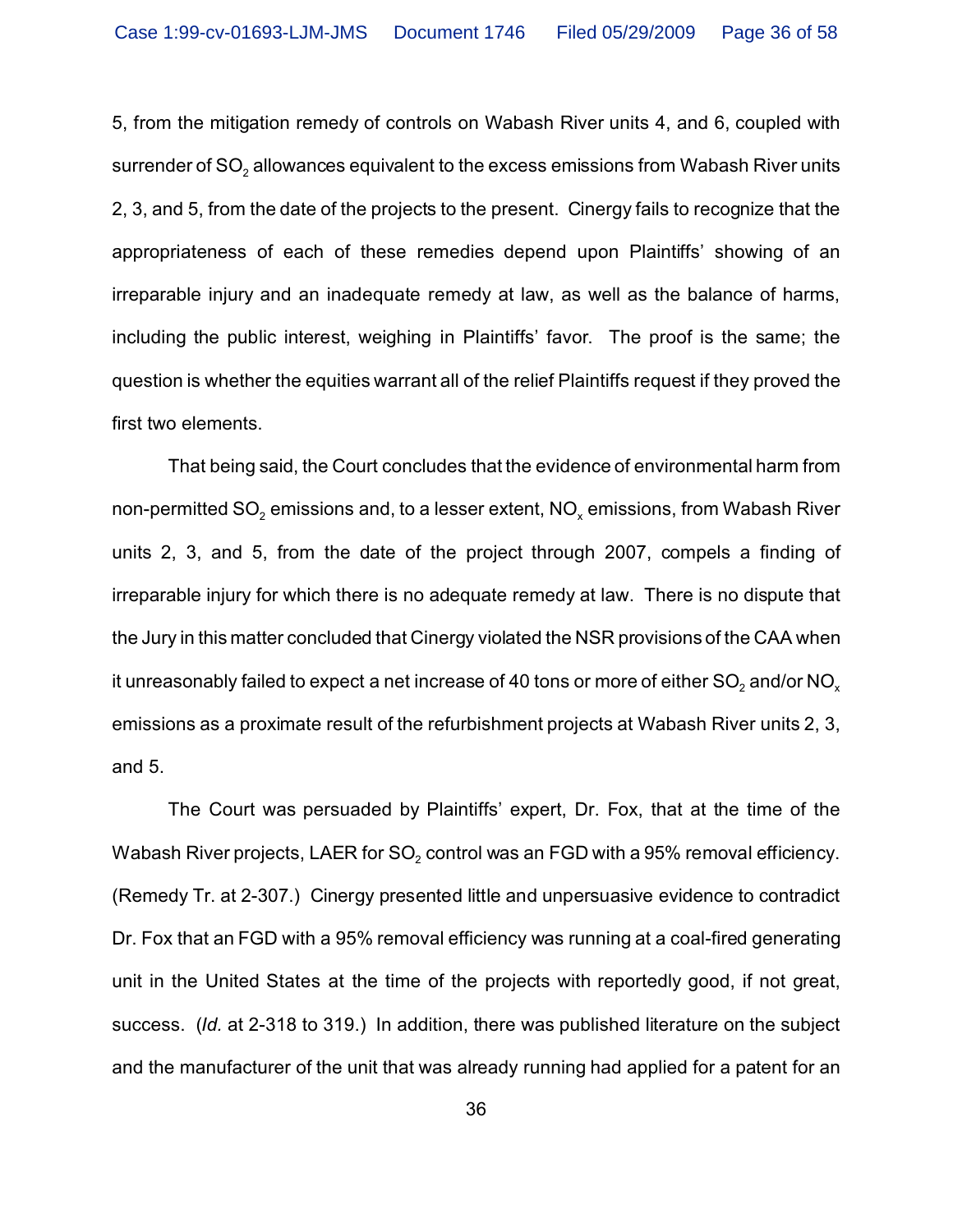FGD with a 99% removal efficiency. (*Id.* at 2-319 to 320.) As such, the Court can only conclude that LAER for SO $_{\rm 2}$  removal at the time of the projects was, at a minimum, an FGD with a removal efficiency of 95%.

Rarick's assertion that Cinergy would have applied for a synthetic minor permit cap for SO $_{\text{2}}$  emissions instead of installing LAER at the time of the Wabash River projects is not credible. Not only had another coal-fired plant installed an FGD at the time of the projects, there is no evidence that Cinergy had ever or has ever obtained a synthetic minor permit for any coal-fired unit. (Pearl Oct. 30, 2008, Rule 30(b)(6) Dep. at 60.) Cinergy admitted that such permits were much more common for combustion turbine units that operate only during periods of peak energy demand. (*Id.* at 60-61.) As Pearl testified, coal-fired units, such as Wabash River units 2, 3, and 5, are "base-load units" that Cinergy would "want . . . available to operate at all times, so [it is] much more hesitant to restrict their operation," as would be required by a synthetic minor permit. (*Id.* at 61.) Pearl's testimony is consistent with Cinergy's reasons for undertaking the Wabash River projects in the first place—life extension of the base-load units. For these reasons, the Court concludes that it is unlikely that Cinergy would have sought a synthetic minor permit cap for SO $_{\rm 2}$  emissions at Wabash River units 2, 3, and 5, at the time of the projects.

The Court has concluded that LAER for SO $_{\rm 2}$  at the time of the Wabash River units 2, 3, and 5, projects was an FGD with an SO $_{\rm 2}$  removal efficiency of 95%. The Court also concludes that Dr. Fox's method for calculating the excess emissions for SO $_{\textrm{\tiny{2}}}$  as a result of the projects most accurately reflects the intent of the NSR to measure emissions permit compliance on an annual basis. Therefore, the Court concludes that the excess  $SO_2$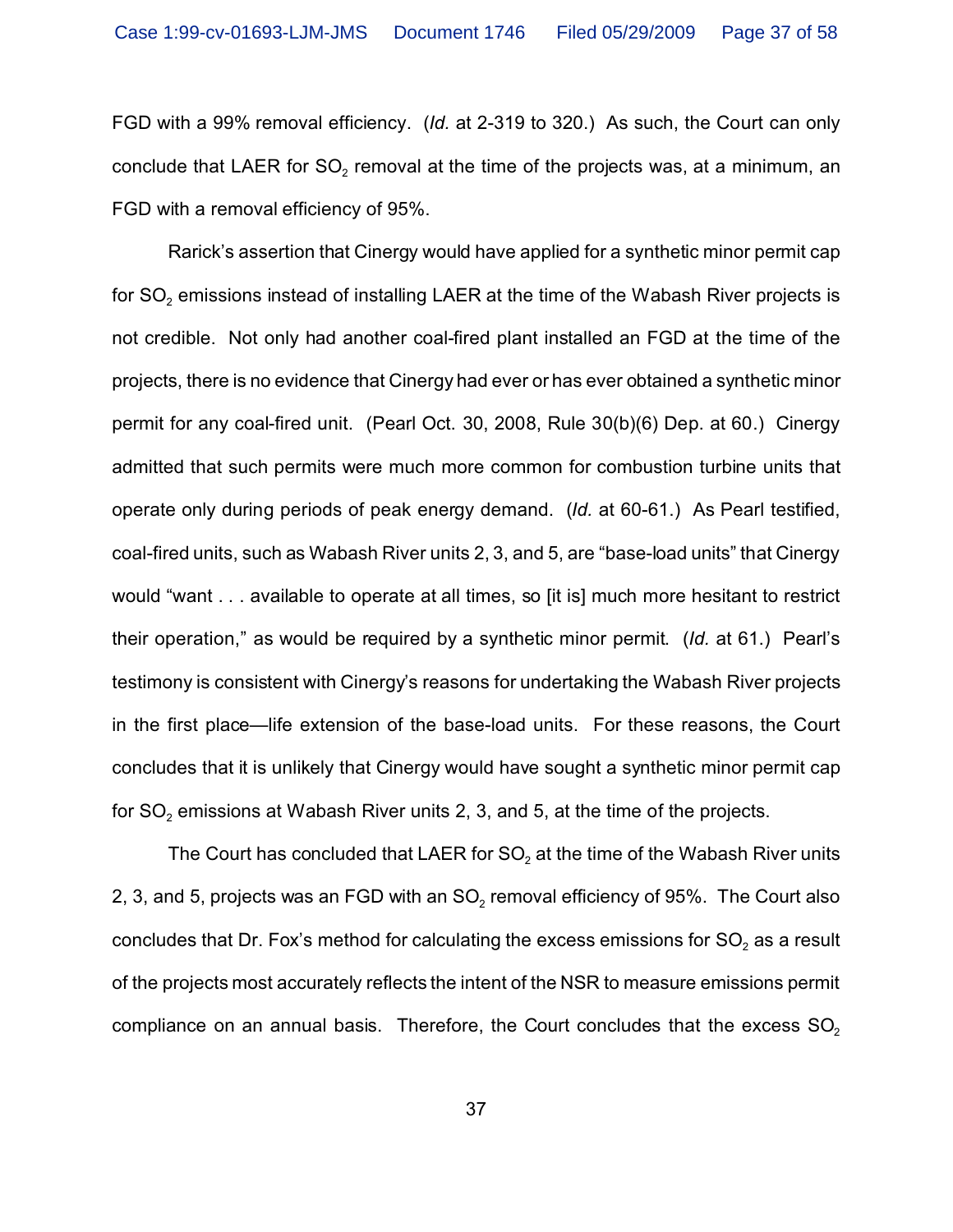emissions caused by the projects at Wabash River units 2, 3, and 5, total 359,000 tons, in the time period from the date of the projects through 2007.

However, the Court was persuaded by Cinergy's experts, Rarick and DePriest, that BACT for NO<sub>x</sub> was a low-NO<sub>x</sub> burner, not an SCR. At the time of the projects, the uncontested fact is that no SCR had been installed on a coal-fired generating unit in the United States. (Remedy Tr. at 2-325 to 326, 4-889.) Moreover, there was evidence that SCRs on coal-fired units in Europe and Japan had run into problems when using highsulfur coals, coal more similar to that available in the United States. (*Id.* at 2-403, 4-559 to 569.)

In addition, the EPA rule-making comments in June 1991 indicate that even at that time SCR was not used in the United States. (*Id.* at 4-887 to 888, 4-890.) In that publication, the EPA recommended low-NO<sub>x</sub> burners as BACT for NO<sub>x</sub> emissions control. (*Id.*) Although never promulgated into a rule, the EPA's comments are strong evidence that BACT in 1989 and 1990 for NO $_{\mathrm{\mathsf{x}}}$  emissions was low-NO $_{\mathrm{\mathsf{x}}}$  burners, not SCR.

Cinergy installed low-NO<sub>x</sub> burners that would meet an emissions limitation of 0.6 pounds per million BTU on unit 5 at the time of that project. (*Id.* at 4-889.) Cinergy installed a similar low-NO<sub>x</sub> burner on unit 3 a few years after the modification to that unit that is at issue in this case. (*Id.* at 4-889.) Even with these installations, Cinergy's excess emissions of NO<sub>x</sub> totaled 4,865 tons, through 2009. (*Id.* at 5-946 to 947.)

Like Plaintiffs' expert, Dr. Fox, Cinergy's expert, Rarick, opined that at the time of the projects, installation of BACT for NO $_{\mathrm{\mathsf{x}}}$  emissions would have been the most reasonable presumption for how Cinergy would have applied for a permit at the time of the projects on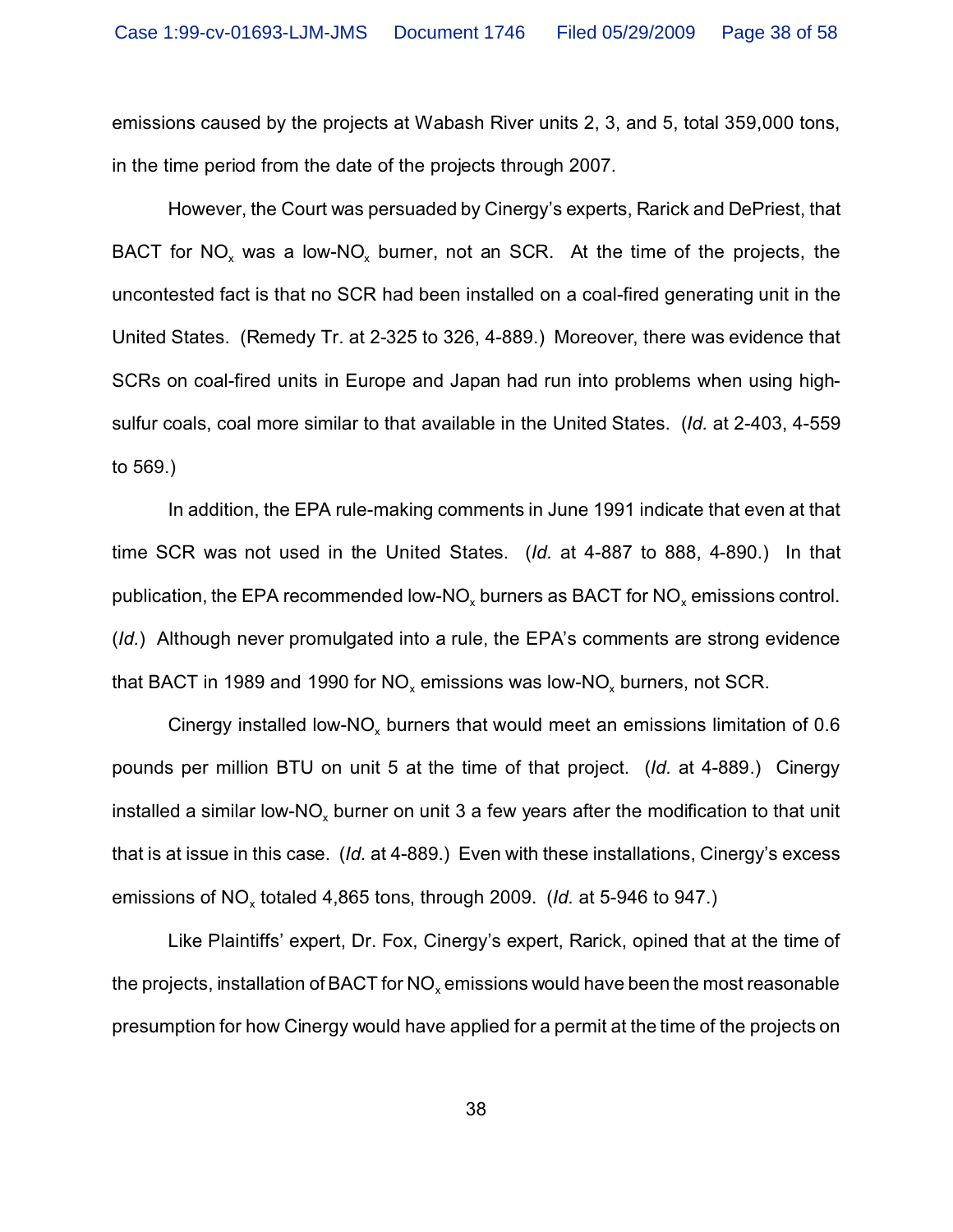Wabash River units 3 and 5. (*Id.* at 5-947 to 948.) The Court has no reason to doubt this conclusion and hereby adopts it.

Given the Court's conclusion that Cinergy's failure to apply for permits and install LAER for SO $_2$  emissions control, and BACT for NO $_\mathrm{\mathsf{x}}$  emissions control at the time of the Wabash River units 2, 3, and 5, projects, resulted in  $359,000$  tons of excess  $SO<sub>2</sub>$ emissions $^4$  and 4,865 tons of excess NO $_\mathrm{\times}$  emissions, $^5$  the Court now turns to Plaintiffs' proof of irreparable harm caused by these excess emissions.

The Court is persuaded by Plaintiffs' experts, Dr. Schwartz and Chinkin, that secondary PM2.5 formed in the air from emissions of SO $_2$  and, to a lesser extent, NO $_{\sf x}$ , from the Wabash River plant has a significant impact on human health in Indiana, Illinois, Wisconsin, Michigan, Ohio, and Kentucky. (*Id.* at 1-141 to 149, 1-138, 1-171 to 173.)

This is evidenced by the relatively high concentrations of secondary PM2.5 in those areas as predicted by Chinkin's CMAQ and CAMx models. (*Id.*) Although those predicted levels do not by themselves approach the NAAQS, they are significant because the NAAQS is a regional standard that measures the PM2.5 total from all sources within the region. (*Id.* at 1-118, 1-194 to 197, 3-634 to 637.) The Court found credible Chinkin's statement that the annual excess emissions from Wabash River units 2, 3, and 5, alone would rank among the top 5% of sources of SO $_{\rm 2}$  pollution in the Eastern United States and would have a substantial and meaningful impact on the PM2.5 concentration in

<sup>&</sup>lt;sup>4</sup>These excess emissions were calculated by Plaintiffs' expert, Dr. Fox, from the date of the projects through 2007. (Remedy Tr. at 2-230 to 231.)

<sup>5</sup>These excess emissions were testified to by Cinergy's expert, Rarick, from the date of the projects through 2009. (*Id.* at 5-946 to 947.)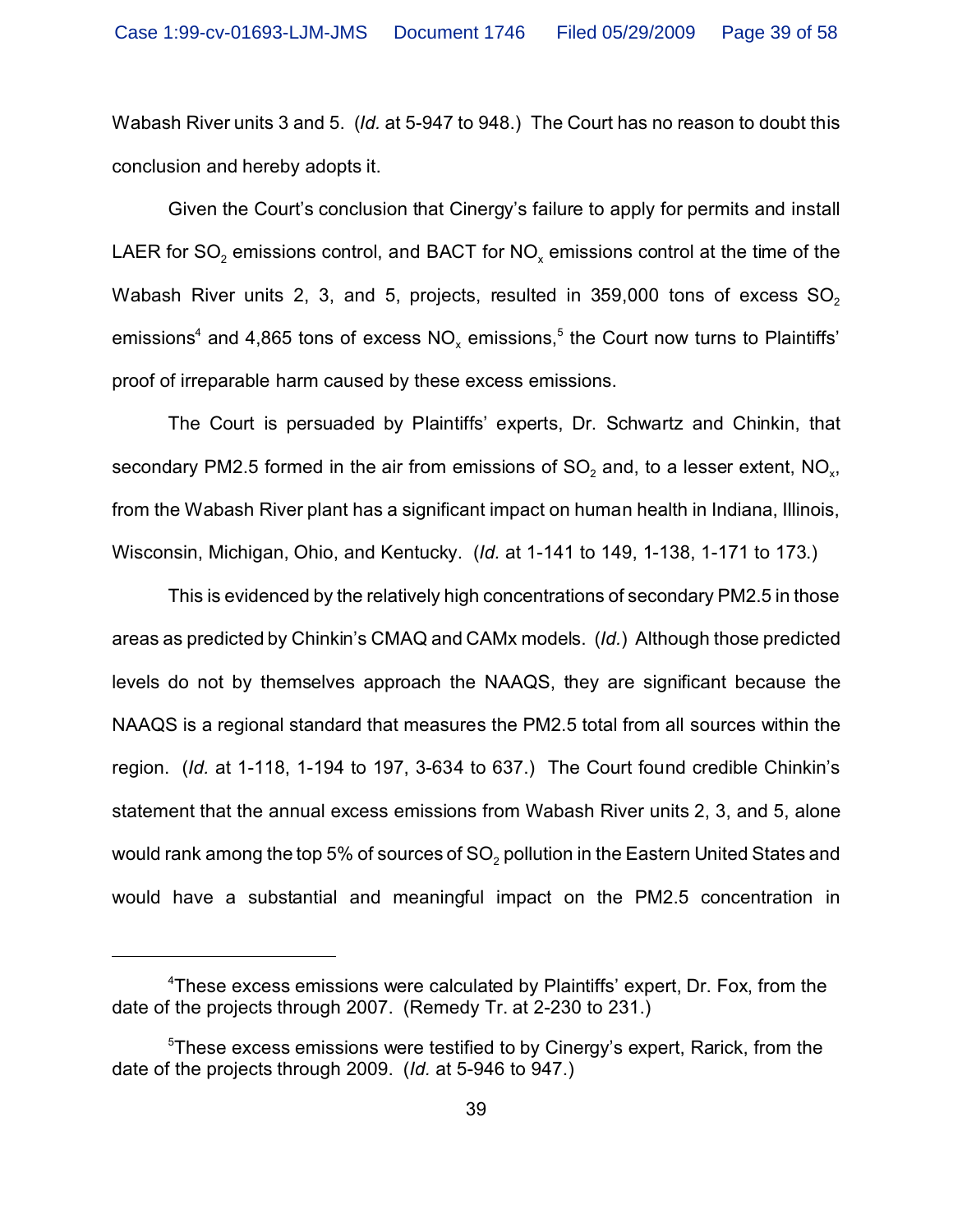nonattainment areas. (Remedy Tr. at 1-212, 1-118, 1-194 to 197.) Hayes, one of Cinergy's experts, testified that the annual excess emissions of SO $_{\textrm{\tiny{2}}}$  is equivalent to the  $\mathsf{SO}_2$  emissions from all other sources of the gas in the State of Indiana.  $(\mathsf{Id.~at~3{\text -}641.})$ And, the Wabash River annual excess SO $_{\rm 2}$  emissions is approximately two times that of the total annual SO $_2$  emissions from all point sources in all six counties of the Dayton Regional Air Pollution Control Agency, which is in a nonattainment area within the relevant geography of the Wabash River plant. (*Id.* at 2-242 & 2-321.) Reductions in secondary PM2.5 of the magnitude of that contributed by the annual excess emissions from Wabash River Units 2, 3, and 5, could effect the nonattainment status of several communities including Dayton, Ohio. (*Id.* at 2-225.) These opinions and figures, that the Court adopts, evidence that Cinergy's un-permitted emissions are quantitatively significant. The measurable secondary PM2.5 from emissions at the Wabash River plant extend as far as New York, New Jersey and Connecticut. (*Id.* at 1-141, 1-143 to 147.) Although the effects in these states are less severe than the effects closer to the Wabash River plant, any reduction in PM2.5 formation could impact a region's attainment status. (*Id.* at 2-259.)

The relevant public health advisory groups agree that PM2.5 causes decreased lung function, increased prevalence of respiratory symptoms, worsened respiratory infections, heart attacks, and early death. (*Id.* at 1-49 to 54.) These same groups conclude that there is clear and convincing scientific evidence that significant adverse human-health effects occur in response to exposures to PM2.5 at and below the 15 µg/m3 of the current annual PM2.5 NAAQS. (*Id.* at 1-50 to 54; Pls.' Ex. 1911.) Because the relationship between the does-response curve for PM2.5 and mortality is linear, any reduction in PM2.5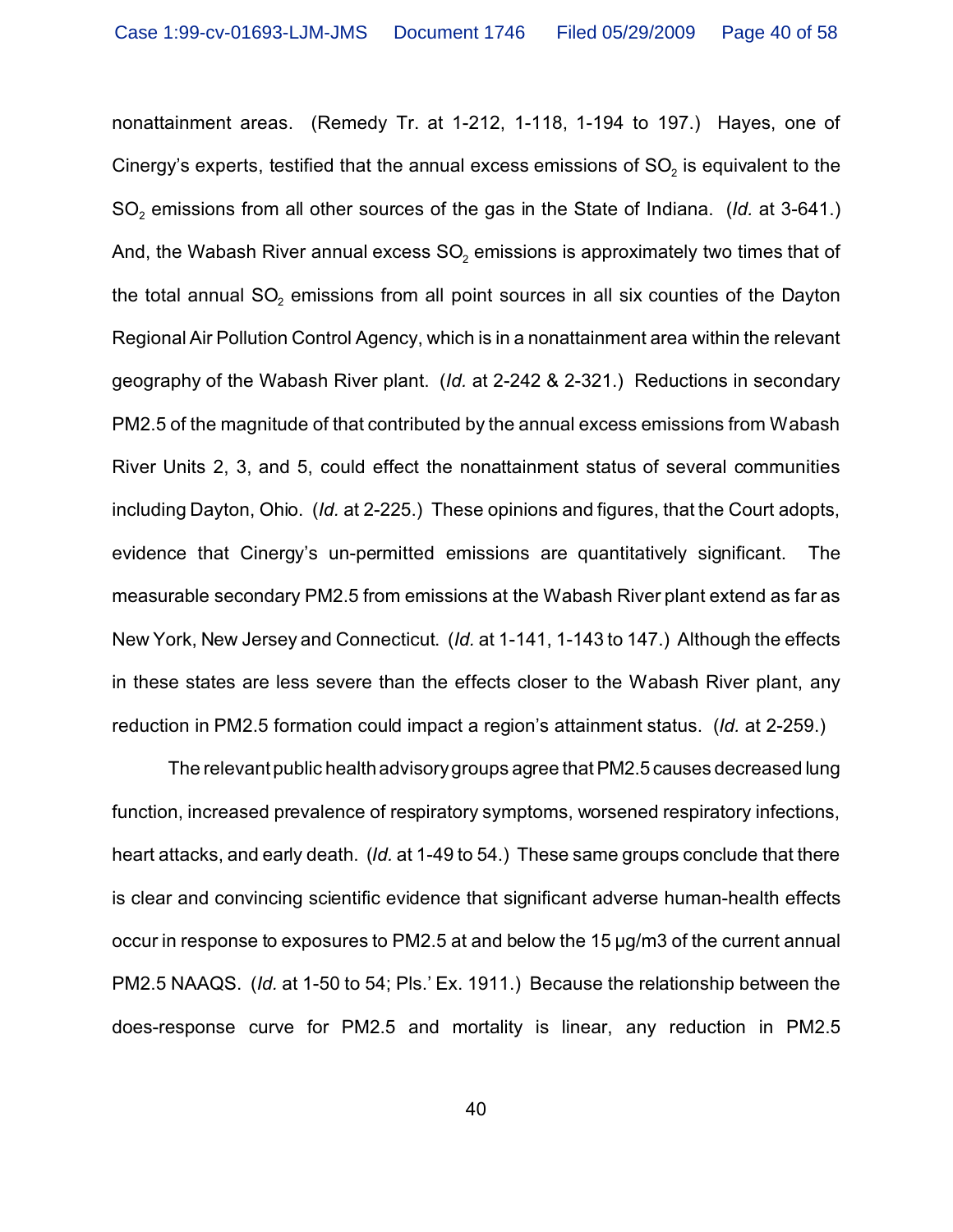concentration would have a corresponding reduction in mortality rate. (Remedy Tr. at 1-50 to 54, 1-85 to 87. *See also id.* at 4-873 to 877.)

The Court was not persuaded by Cinergy's expert that the HAPS report and TERA report indicate that SO $_2$  and NO $_\mathrm{\star}$  emissions have no adverse health effects for the reasons stated in the Factual Background section of this Order. Cinergy also argues that Plaintiffs' data is not particularized enough to warrant a finding that excess emissions from Wabash River had significant detrimental environmental effects because the PM2.5 CMAQ and CMAx model numbers are small compared to the NAAQS. But, as stated earlier, the NAAQS is not the standard against which a single source is measured. Rather, the NAAQS is a regional limit for PM2.5 from all sources within that region. (*Id.* at 1-197, 3-634 to 637.) The uncontroverted evidence is that the annual SO $_{\rm 2}$  excess emissions from Wabash River units 2, 3, and 5, not only exceed the 40-ton threshold in the NSR provisions of the CAA, those excess emissions alone could be ranked in the top 5% of all contributors to the NAAQS in the Eastern United States. (*Id.* at 1-212.) By any measure, the negative effects from such pollution is significant.

The Court also rejects Cinergy's argument that there can be no excess  $SO<sub>2</sub>$ emissions because it always stayed within its limits under the SO $_{\text{2}}$  cap and trade program. Cinergy's obligations under the cap and trade program are separate from its responsibilities under the NSR program. The purpose of the NSR is to ensure that older facilities that undergo certain major modifications are brought within tighter emissions standards. 42 U.S.C. § 7470. Cinergy is required to meet this obligation whether or not it can continue to meet its obligations under the cap and trade program. The responsibility under NSR is not fungible like Cinergy's allowances under the cap and trade program. In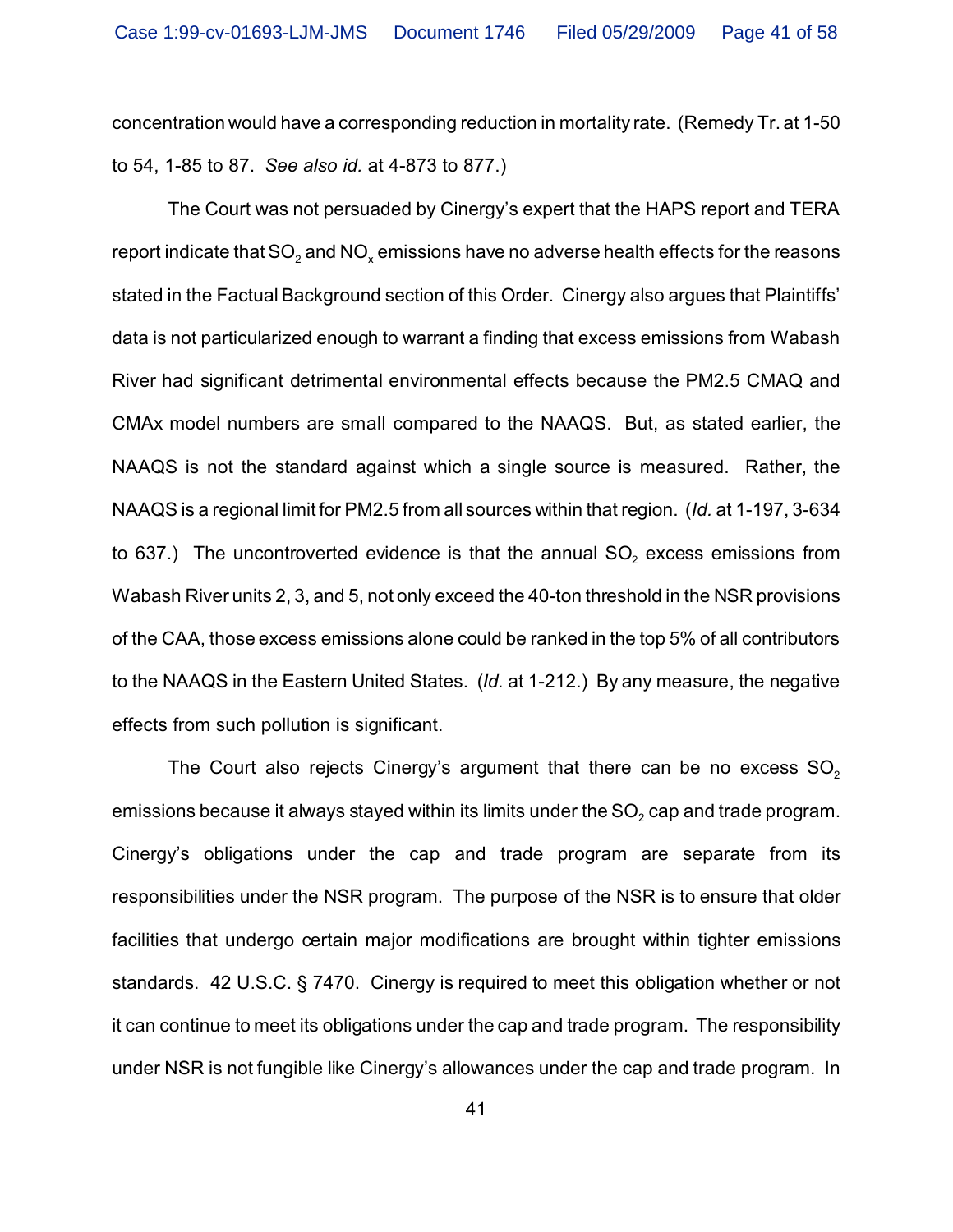other words, Cinergy cannot escape responsibility for operating Wabash River units 2, 3, and 5, without a proper permit as required by the NSR provisions of the CAA because another provision of the CAA allows it to look at its total emissions under a regional cap. For this Court to so hold would render the NSR provisions superfluous.

Although the Court did not agree with Plaintiffs assertion that Cinergy's excess  $NO<sub>x</sub>$ emissions were in the tens of thousands, Cinergy still emitted excess NO $_\mathrm{\mathsf{x}}$ . Therefore, the Court concludes that such excess  $\mathsf{NO}_\mathsf{x}$  emissions would cause a negative effect with respect to ground level ozone, but not the effects testified to by Chinkin as predicted by the CMAQ and CAMx models.

With respect to Plaintiffs' proof of acidic deposition impacts and mercury impacts, the Court concludes that Plaintiffs did not provide sufficient nexus between the relevant excess emissions and the negative environmental and health effects to support a conclusion of irreparable harm.

In summary, the Court concludes that Plaintiffs have proven that the excess  $SO<sub>2</sub>$ and NO<sub>x</sub> emissions from Wabash River units 2, 3, and 5, had significant health and environmental effects in the form of PM2.5 in the states of Indiana, Illinois, Wisconsin, Michigan, Ohio, and Kentucky. Such health and environmental effects are irreparable and there is no adequate remedy at law.

# **2. Equity Demands Shutdown of Wabash River Units 2, 3, and 5, No Later Than September 30, 2009 & Surrender of Certain Allowances**

The Court concludes that the balance of harms weighs heavily in favor of a relatively immediate shutdown of Cinergy's Wabash River units 2, 3, and 5. When it enacted the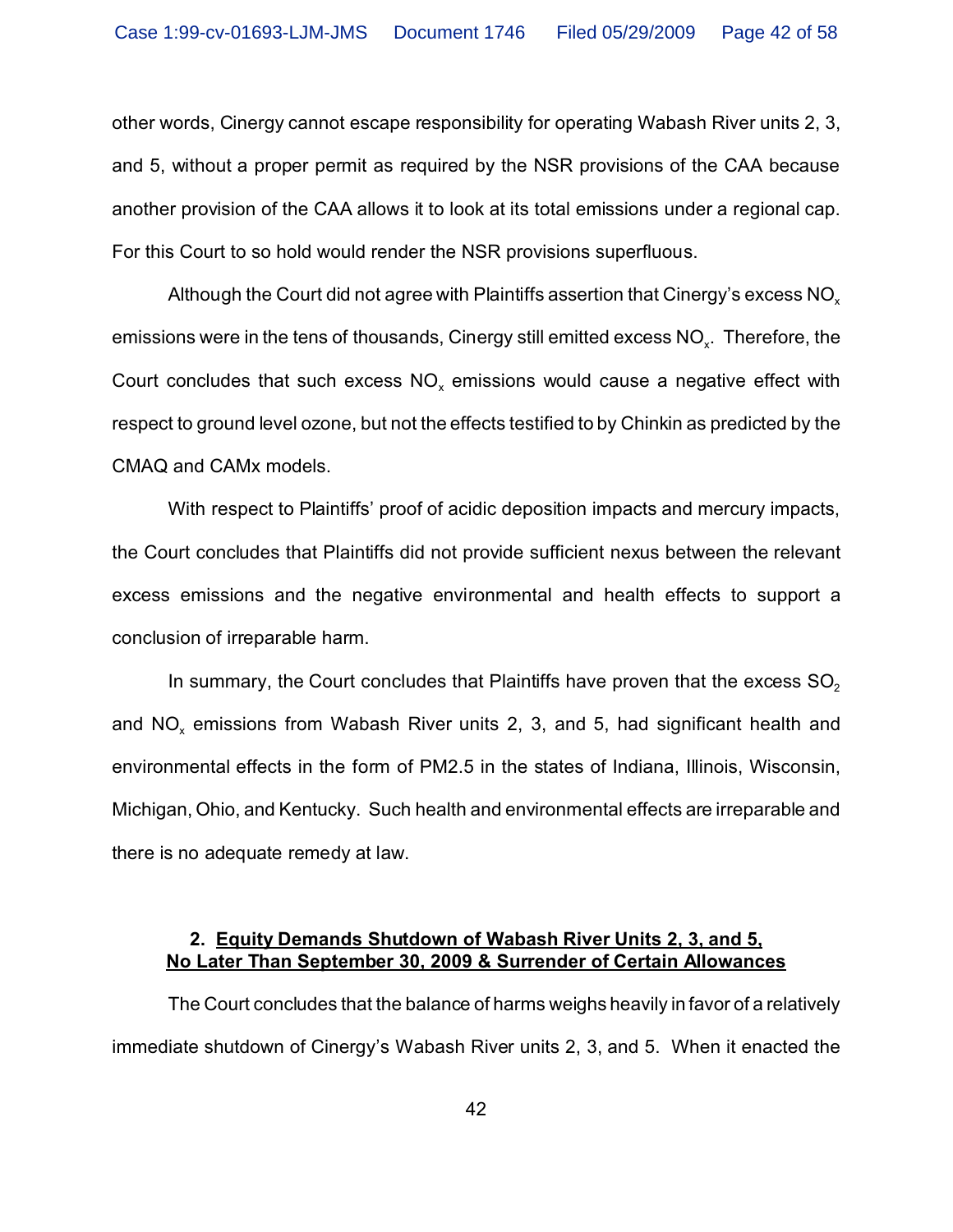NSR provisions of the CAA, Congress struck a balance in favor of pollution controls on units for which a major modification was expected to result in an increase in net emissions of 40 tons or more of either SO<sub>2</sub> or NO<sub>x</sub>. 42 U.S.C. §§ 7475(a), 7479(3), 7502(c)(5), 7503, 7411(a)(4), 7477. Cinergy was aware of this legislation before it undertook the Wabash River units 2, 3, and 5, projects. *See United States v. Cinergy Corp.*, 495 F. Supp. 2d 892, 908-09 (S.D. Ind. 2007). There is no doubt that Cinergy has benefitted from its decision to proceed with its life extension projects without installing pollution controls on Wabash River units 2, 3, and 5: it obtained an additional approximately twenty years of service from these "base-load" coal-fired units. (Pls.' Ex. 1955, at PSI 0083177, PSI 0083172; Pls.' Ex. 1319, at CINWA002121-22; Remedy Tr. at 2-271 to 272, 2-300 to 3-02, 2-306, 2-315 to 317.)

Moreover, despite a finding of liability for the Wabash River units 2, 3, and 5, projects by the Jury on May 22, 2008, Cinergy took no action to determine the consequences that a decision to close those units would have on the Terre Haute load pocket, or on the broader region. The evidence is clear that Cinergy had already determined by that time that installation of pollution control technology on those units was not economical. Earlier in May 2008, Turner submitted testimony to the IURC that Cinergy would consider closure of the older units, like Wabash River units 2, 3, and 5, as tighter clean air restrictions were implemented. (Pls.' Ex. 1971, at CINERGY 1407877-78; Remedy Tr. at 4-720 to 722.) Likewise, at trial, Turner testified that Cinergy has ruled out controlling those units. (Remedy Tr. at 4-679 to 680, 4-730.) Yet, after a finding of liability under the NSR with respect to the Wabash River units and knowing that the alternative was to apply for the necessary permits or shut down the units, Cinergy did nothing. It did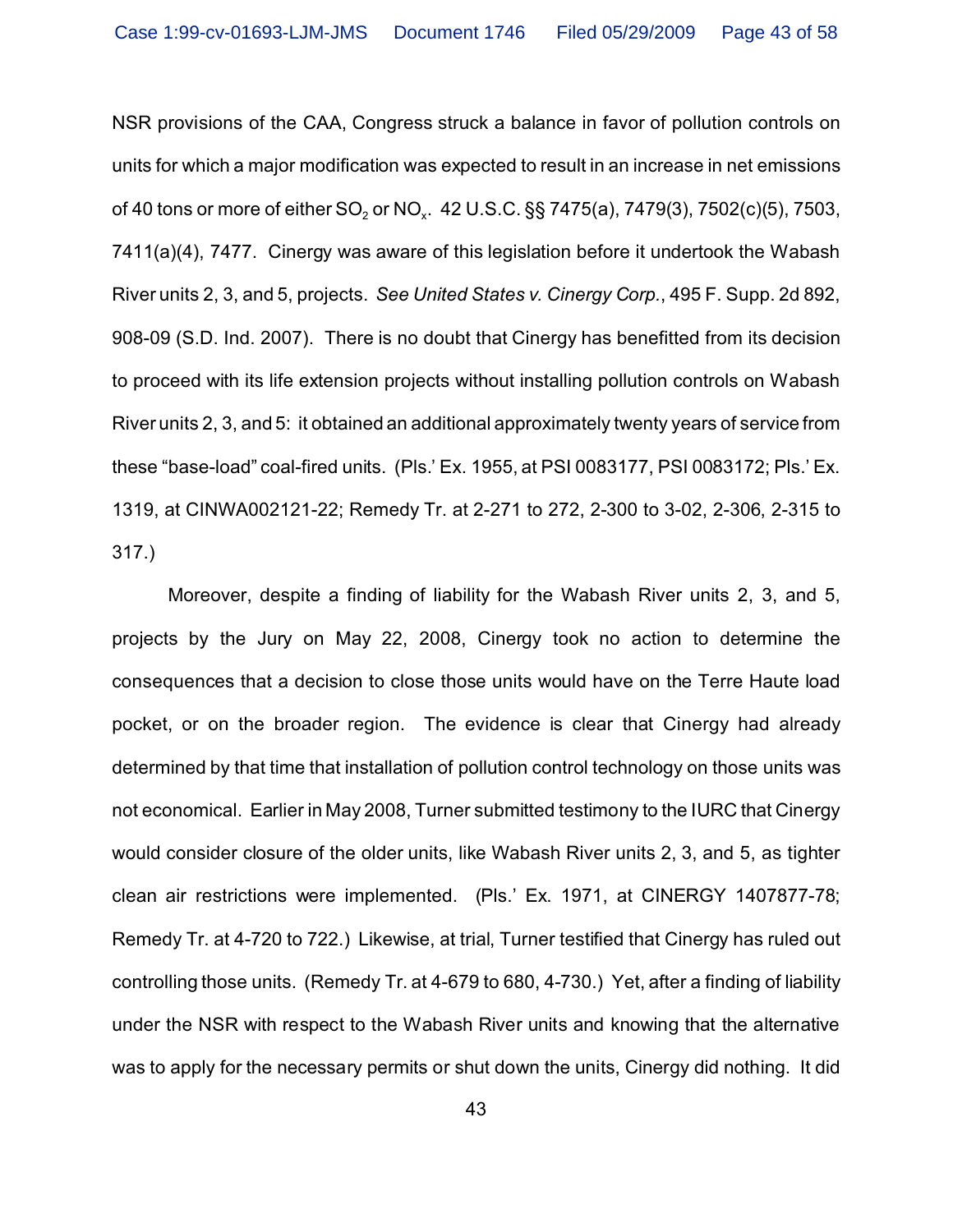not curtail its emissions from Wabash River units 2, 3, and 5; it did not request an Attachment Y study from MISO to have answers for the Court at the remedy phase trial about the consequences of a decision to immediately shut down those units.

By its actions, Cinergy has indicated to the Court a failure to respect the balance struck by Congress in the NSR and less than due regard for the dispute resolution process presided over by this Court. Cinergy's apparent inability to appreciate the relevance of the regulatory scheme and the Jury's verdict was made plain by Turner's testimony. Turner testified that shortly after the Jury rendered its verdict in May 2008, he learned that the remedy Plaintiffs sought was either installation of pollution controls or immediate shutdown of Wabash River units 2, 3, and 5. (Turner, Nov. 11, 2008, Dep. at 195; Remedy Tr. at 4- 739.) But, the following dialog took place during Turner's deposition on November 11, 2008, in preparation for the remedy phase trial:

Q. Okay. In your mind is the shutdown of Units 2, 3 and 5 before 2012 a possibility as a result of this litigation?

\* \* \*

- A. that I think are [sic] not acceptable.
- Q. Okay. . . . And what steps, in your view, has Duke taken to address the possibility that Units 2, 3 and 5 could be shut down before 2012 as a result of a court order?
- A. At this point we are, I guess for lack of a better way to say it, we're not planning for that to happen. If the Court tells us otherwise, we'll have to change our plans.
- Q. Okay. An how, in your view, does that show that Duke has acted prudently with regard to reliability if it has not done any planning yet for the possibility of Units 2, 3 and 5 being shut down before 2012?
- [A.] Well, I think we're being prudent in every way that we're looking at the remedy phase of this case and that the remedy we have proposed is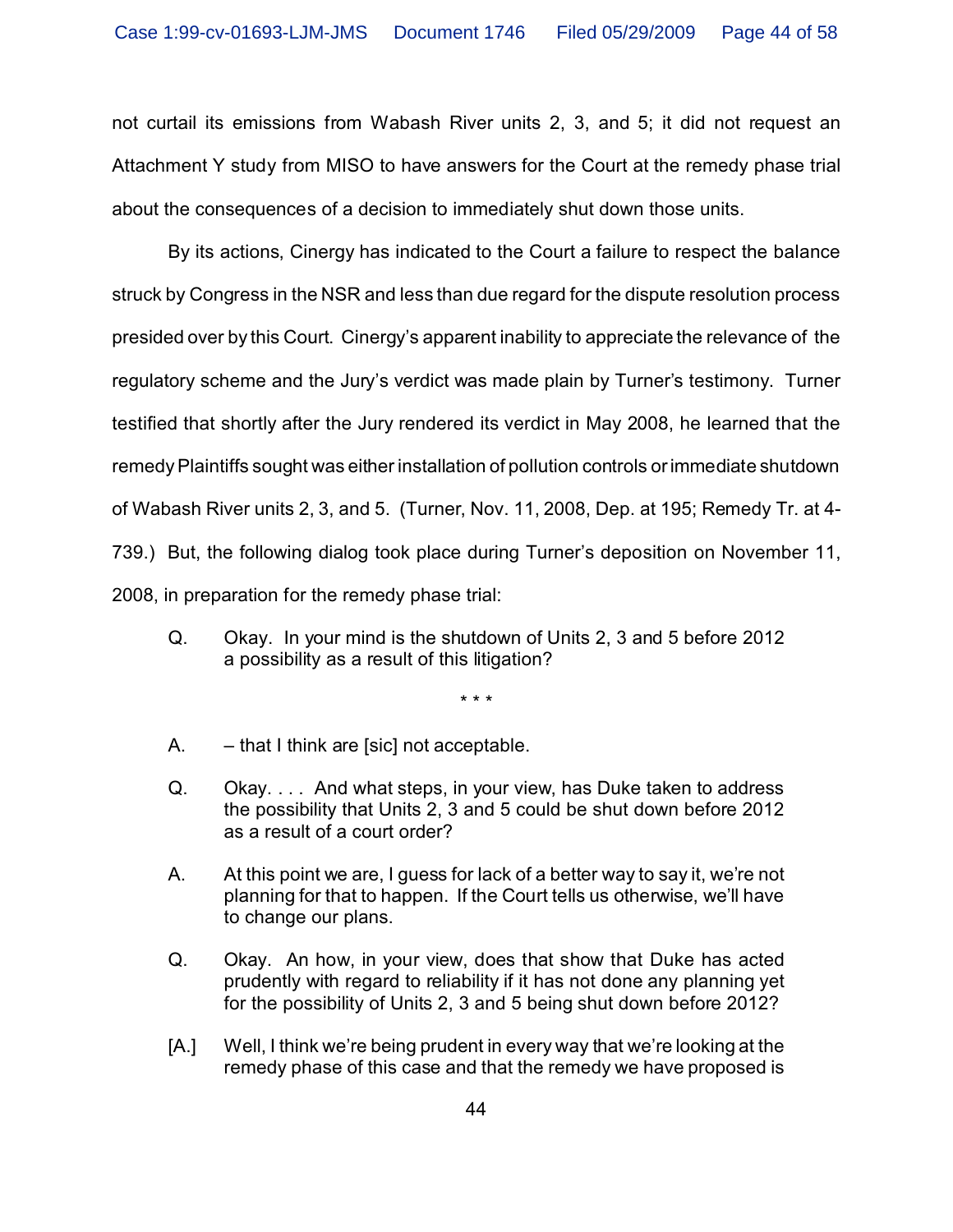the most prudent. I'm hoping we are not ordered to do something that I think would be less prudent than  $-$  than the remedy or the  $-$  the  $$ the offer that we've made in this case, but if we're ordered to do something other than the prudent remedy that we've carved out here or we've proposed, we will quickly assess plans and – and shift gears.

Q. Okay. I mean, why haven't you assessed the – the reliability impacts of shutting down before 2012?

\* \* \*

\* \* \*

[A.] I – I think we have a sense of the reliability impacts of shutting down before 2012. I don't know that we've done – I don't know what kind of detailed studies you're looking for, but I think we have an understanding of it as I believe the MISO witness testified as well, and in addition to that we believe, you know, it makes sense to wait until Edwardsport comes on line.

(Turner, Nov. 11, 2008, Dep. at 249-50.) Similarly, at the remedy phase trial Turner

testified that at the time Cinergy's answers to interrogatories were filed on October 8, 2008,

Cinergy did not contact MISO to request any kind of reliability study connected to the

closure of Wabash River units 2, 3, and 5. (Remedy Tr. at 4-729.) Specifically, Turner

testified:

- A . . . We would not have asked MISO in 2008 to conduct that study for a 2012 shutdown.
- Q Because you decided 2012 was the right date for the shutdown, right?
- A I decided it was the most appropriate remedy.

(*Id.* at 4-729.)

Cinergy's move in December 2008 to curtail its emissions from Wabash River units

2, 3, and 5, in 2009 comes too late to mitigate the consequences of the Jury's and the

Court's conclusion that Cinergy has failed to appreciate the significance of its decision to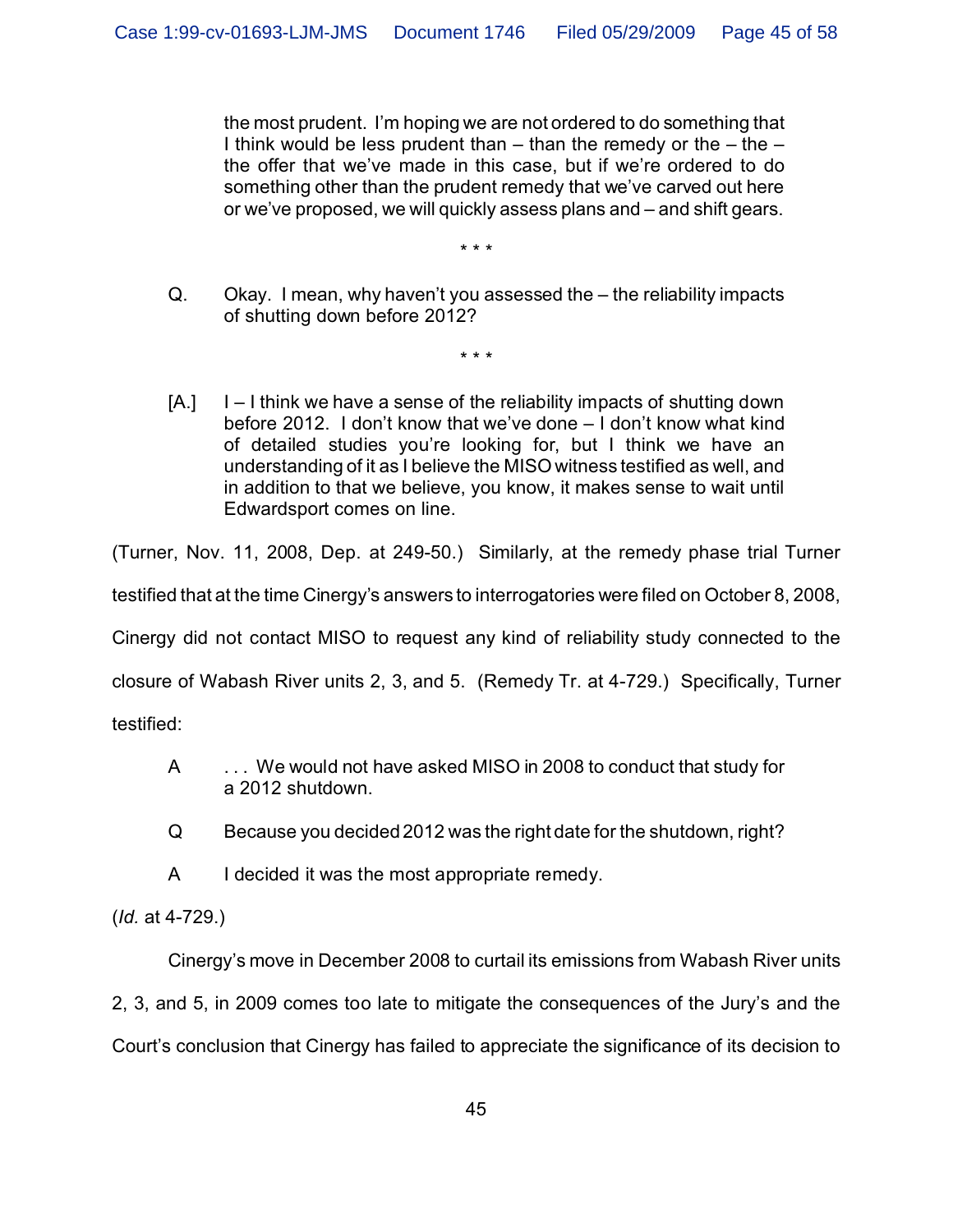ignore the balance struck by Congress in the NSR provisions of the CAA. Cinergy has emitted several hundred thousand tons of excess emissions since the date of the projects and, even faced with a Jury verdict against it, Cinergy did nothing to account for its actions except propose a plan in its own best interests and one that comports closely to its own business plan. All of these factors weigh in favor of immediate shut down of Wabash River 2, 3, and 5.

The Court is mindful, however, that the MISO report raises some legitimate reliability concerns if Wabash River units 2, 3, and 5, are immediately shut down. However, the evidence supports a conclusion that Cinergy has been aware of the need to upgrade the Dresser substation by installing a third transformer because it had planned to supply power through that station from its new Edwardsport, Indiana, plant. (Remedy Tr. at 4-662, 4- 674, 4-686, 4-690 to 692.) Moreover, the MISO report indicates that MISO's reliability concerns are greatest for the summer months when temperatures are likely to exceed 90 degrees Fahrenheit. (Defs.' Ex. DR 321, at CINERGY 1665224, CINERGY 1665229; Remedy Tr. at 5-967.) The Court must take these concerns seriously because reliability of electricity in the Terre Haute load pocket could impact the public. Taking this into account in the balance, allowing Cinergy to run Wabash River units 2, 3, and 5, at the Rosen baseline levels, which is where Turner currently ordered them to be run, through the summer months of 2009, but no longer, would allow Cinergy and MISO time to perform a full-blown Attachment Y study; and would allow Cinergy to make alternative plans to make upgrades to the Dresser substation.

In addition, the Court concludes that surrender of  $SO<sub>2</sub>$  emission allowances approximately equal to amount of SO $_{\text{2}}$  excess emissions from Wabash River units 2, 3,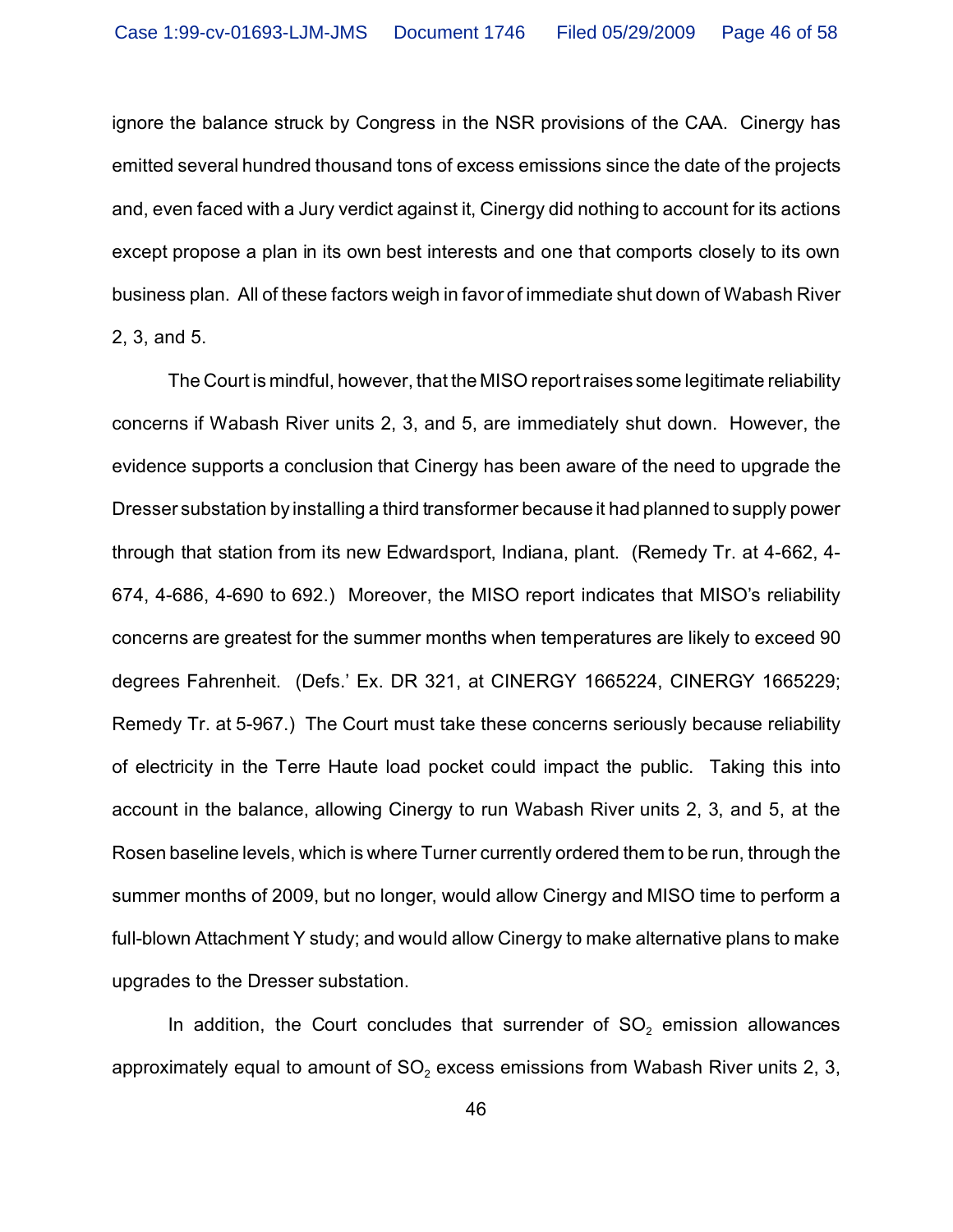and 5, in the period from May 22, 2008, to September 30, 2009, as an additional remediation measure is appropriate. The Court considers three factors when it evaluates remediation measures: (1) whether the measure "'would confer maximum environmental benefits;'" (2) whether the measure is "'achievable as a practical matter;'" and (3) whether the measure bears "'an equitable relationship to the degree and kind of wrong it is intended to remedy.'" *United States v. Deaton*, 332 F.3d 698, 714 (4th Cir. 2003) (quoting *United States v. Cumberland Farms of Conn., Inc.*, 826 F.2d 1151, 1164 (1<sup>st</sup> Cir. 1987)).

Under Plaintiffs' remedy proposal, the surrender of SO $_2$  emission allowances was tied to their mitigation proposal that the Court require Cinergy to install BACT on units 4 and 6, to further reduce the emissions in the Wabash River region and to ensure that Cinergy does not benefit from installation of pollution control technology on those units. The Court agrees with Cinergy that Plaintiffs' mitigation proposal does not bear an equitable relationship to the degree and kind of harm it is intended to remedy. There is no dispute that Wabash River units 4 and 6 have combined emissions that are twice that of units 2, 3, and 5, combined. (Remedy Tr. at 1-177 to 178, 3-632.) For the Court to order Cinergy to install pollution control technology on those units would far exceed any mitigation remedy justified by Plaintiffs evidence of irreparable harm. Plaintiffs have not proven that Cinergy violated any CAA provisions with respect to units 4 and 6. Therefore, it is the Court's view that imposition of such a remedy is punitive in nature and the Court has already determined that such remedy is not available to Plaintiffs for Cinergy's violations of the NSR for the projects at Wabash River units 2, 3, and 5. Thus, any surrender of SO $_{\rm 2}$  allowances that is tied to installation of pollution controls on units 4 and 6 is also a penalty without sufficient nexus to the violation to be considered mitigation.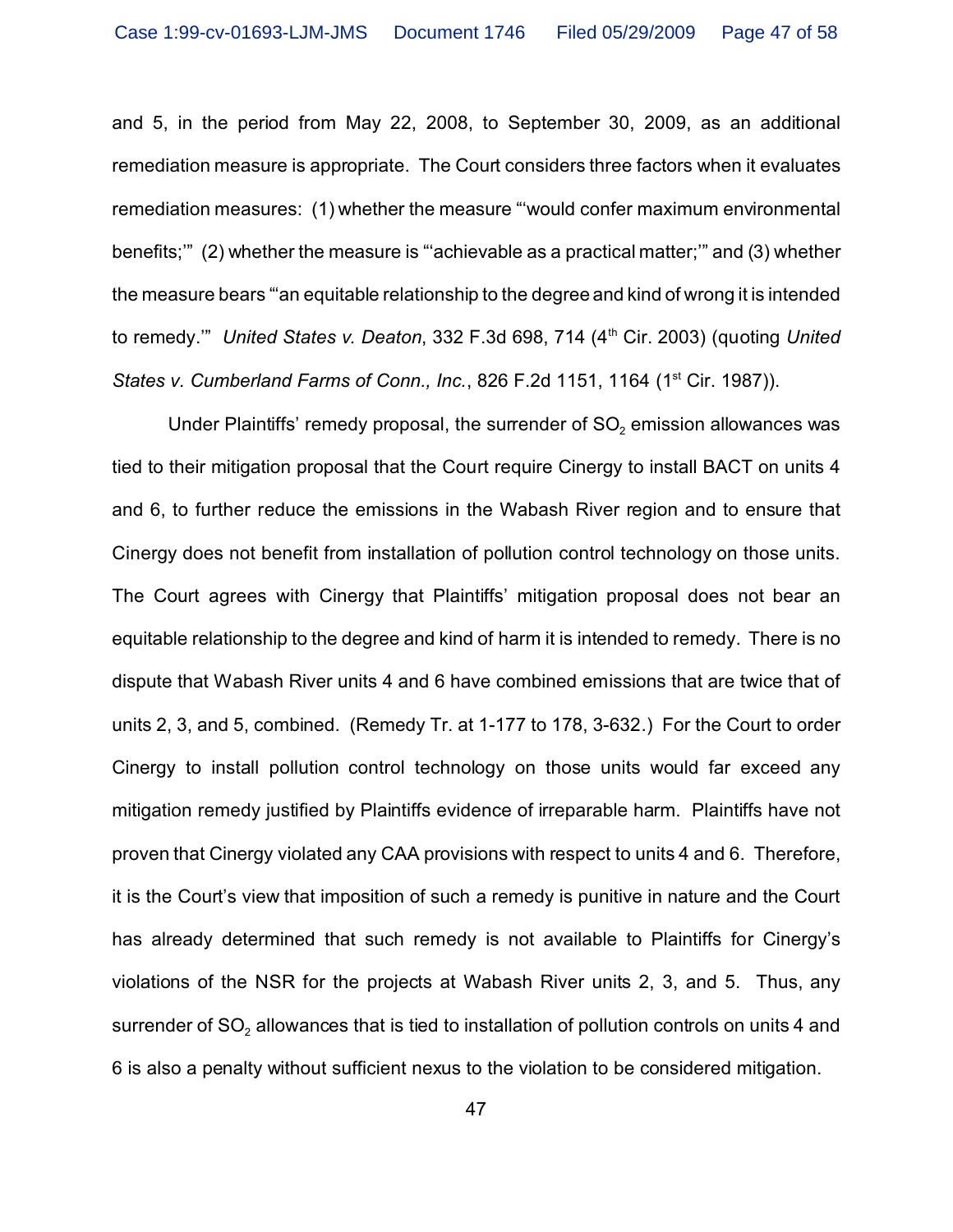On the other hand, by closing Wabash River units 2, 3, and 5, in the relatively near future, Plaintiffs and the public will enjoy a significant reduction in SO $_2$  and NO $_\mathrm{\tiny X}$  emissions in the region. The Court's remedy will require Cinergy to retire units 2, 3, and 5, at least three years sooner than it would have otherwise, and likely more years earlier given Turner's testimony that absent this law suit, Cinergy did not plan to shut down those units. (Remedy Tr. at 4-675.) This is a significant step toward remediation by itself. However, surrender of SO $_{\rm 2}$  allowances tied to excess emissions from Wabash River units 2, 3, and 5, for the time period after the Jury determined liability and until September 30, 2009, the date upon which the Court has ordered herein for shutdown to occur, would further confer an environmental benefit to the region, and bears an equitable relationship to the degree of harm it is designed to remedy. Permanent surrender of SO $_{\text{2}}$  allowances confers an environmental benefit to the region that has been harmed by the over 350,000 tons of excess SO $_{\rm 2}$  emissions from Wabash River units 2, 3, and 5, over the past twenty years. Such a surrender would mitigate, in part, the excess emissions from Wabash River 2, 3, and 5, in the year 2008, and mitigate the excess emissions from those units in some fraction of the previous years. Moreover, despite Cinergy's protestations otherwise, surrender of allowances has been used in other cases as part of consent decrees in suits by the EPA against power plant owners. *See, e.g.*, *United States v. Am. Elec. Power Serv.* Corp., Consent Decree, at 11 70-84, 91-99 (available at epa.gov/compliance/resources/decrees/civil/caa/americanelectricpower-cd.pdf). Because such a surrender is tied to the facility and units for which Plaintiffs have proven Cinergy liable, there is, as coined by Plaintiffs, an "elegant nexus" between the surrender of this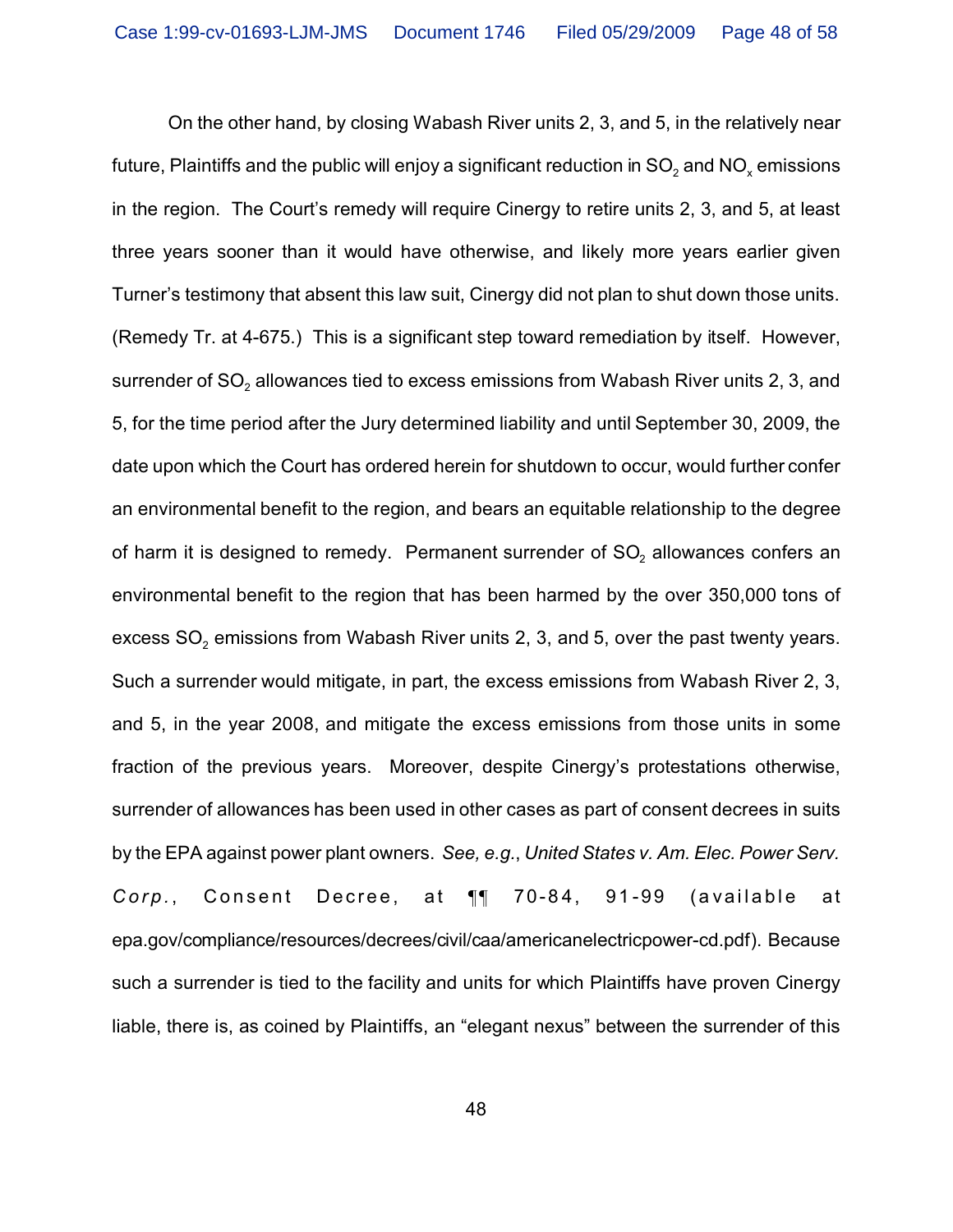specific number of allowances and the harm caused by Cinergy's SO $_{\rm 2}$  excess emissions from Wabash River units 2, 3, and 5.

The fact that Plaintiffs waited until 1999 to file this law suit does not change the Court's conclusion that shut down of Wabash River units 2, 3, and 5, should come as soon as possible rather than on Cinergy's time table or that surrender of some SO $_{\textrm{\tiny{2}}}$  allowances is equitable. The Court recognizes that Plaintiffs claims were filed approximately ten years after the projects at issue. However, this fact cannot render insignificant Cinergy's decision to perform life-extension projects at its older units without making any kind of prediction of the potential for increased emissions from those units as required by the NSR provisions of the CAA. Cinergy has benefitted from nearly twenty years of additional service from Wabash River units 2, 3, and 5; Plaintiffs' delay in filing suit does not outweigh the seriousness of Cinergy's NSR violations.

Finally, although the Court considered the public interest when it decided the appropriate time table for the shutdown of Wabash River units 2, 3, and 5, the Court will briefly address Cinergy's argument that the cost of Plaintiffs' proposed remedy will affect its ratepayers. The Court recognizes that any remedy that does not coincide with Cinergy's business plan will adversely affect Cinergy's bottom line. In addition, it is possible that for certain types of remedies, Cinergy may be allowed to petition the Indiana Utility Regulatory Commission for rate changes to pay for those remedies. In these difficult economic times, the Court cannot ignore those possibilities. However, the Court also cannot ignore the Jury's verdict that Cinergy violated the NSR when it did not seek a permit or take action to install LAER for SO $_2$  emissions controls and BACT for NO $_\mathrm{\mathsf{x}}$  emissions controls at the time of the Wabash River units 2, 3, and 5, projects. Plaintiffs have proven irreparable harm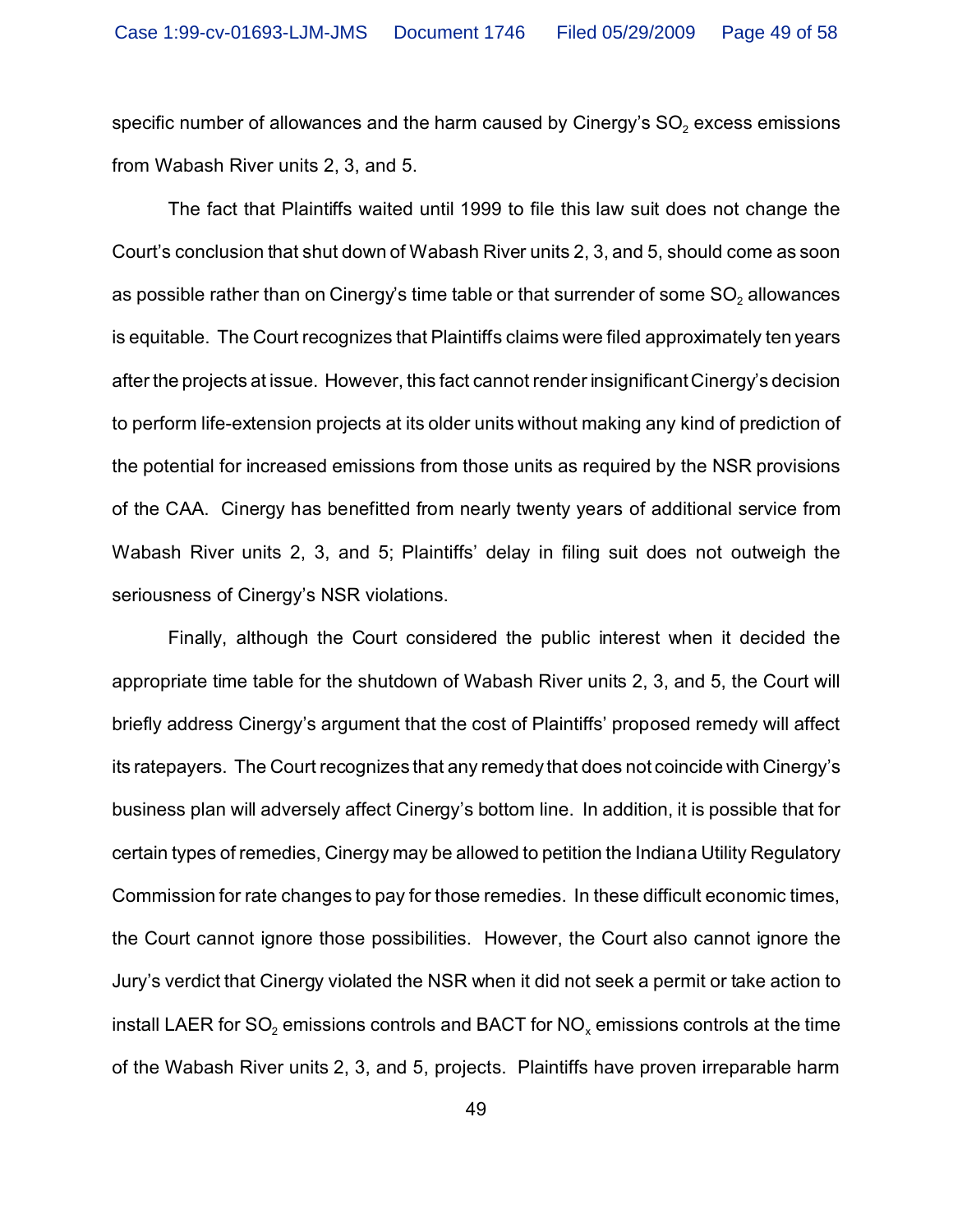to human health and the environment as a result of Cinergy's violations. The Court's remedy attempts to balance the need to redress the harm caused by Cinergy's violation with both Cinergy and its ratepayer's needs to control costs and is significantly less onerous than the remedy proposed by Plaintiffs.

In summary, for its violation of the NSR provisions of the CAA for its four projects

at Wabash River units 2, 3, and 5, as found by the Jury in this matter on May 22, 2008, the

Court concludes that the equities weigh in favor of an injunction. The following injunctive

relief is appropriate:

- 1. Cinergy shall shut down Wabash River units 2, 3, and 5, no later than September 30, 2009;
- 2. Cinergy shall run Wabash River units 2, 3, and 5, at a rate that does not exceed the Rosen baseline emissions until the time it shuts down those units; unless Cinergy can show the Court good cause for running those units above said baseline; and
- 3.  $\hbox{\ \}$  Cinergy shall surrender, permanently, SO $_2$  emission allowances in an amount approximately equal to the amount of SO $_{\rm 2}$  emissions from Wabash River units 2, 3, and 5, from the period beginning on May 22, 2008, through shut down of those units on September 30, 2009.

# **B. REMEDIES FOR PM VIOLATIONS AT BECKJORD**

Plaintiffs contend that the appropriate remedy for Cinergy's four violations at Beckjord units 1 and 2 is for Cinergy to install a PM CEMS as a compliance measurement tool, with a 30-day averaging time. Plaintiffs argue that this remedy comports with the EPA's standard to use any credible evidence to determine whether a source is in violation of permitted limits. *See* 40 C.F.R. § 52.12(c). In addition, Plaintiffs assert that the appropriate penalty for the Beckjord PM violations is the statutory maximum penalty of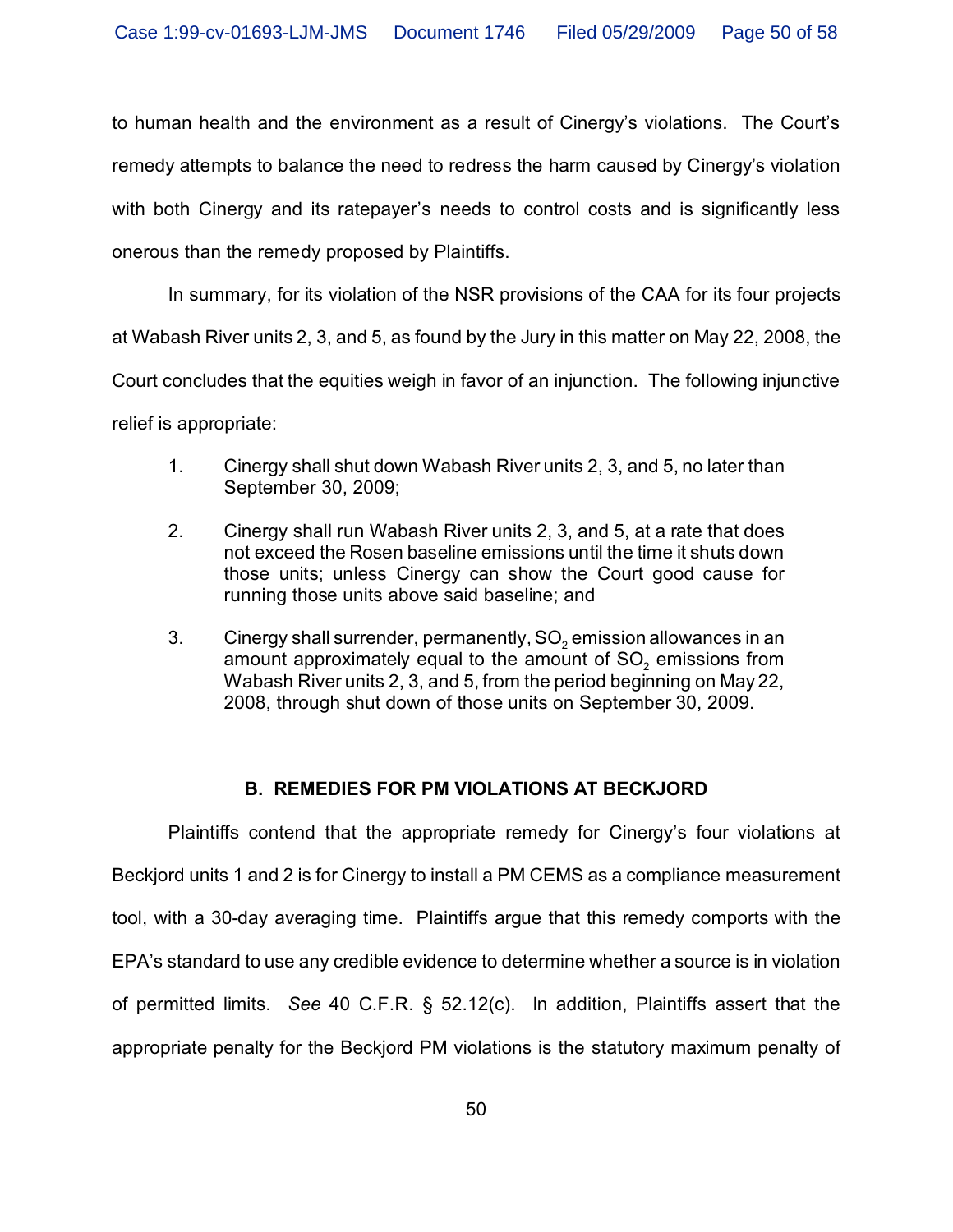\$1.32 million. Plaintiffs calculated this amount by adding (a) the product of the statutory maximum penalty of \$27,500.00 per day times twenty-three days, the number of days that Cinergy Corp. violated the AOC; to (b) the product of the statutory maximum penalty of \$27,500.00 per day times twenty-five, the number of days that Cincinnati Gas & Electric violated the Ohio SIP. (Pls.' Proposed Concl. of Law, at 49.) Plaintiffs argue that such a penalty comports with the purposes of the penalty provisions of the CAA, which include retribution, deterrence, and restitution. *See Tull v. United States*, 481 U.S. 412, 422 (1987). Plaintiffs contend that none of the evidence adduced at trial warrants a reduction from the maximum penalty.

Cinergy asserts that the maximum penalty is not warranted because of its good faith efforts to comply with its permit obligations. Specifically, Cinergy argues that as soon as it became aware of each violation it shut down the unit, hired inspectors, and implemented the repairs and/or changes recommended by the outside inspector. In addition, Cinergy spent considerable time and money assessing the appropriate modifications to the ESPs and implemented those changes. Since making those changes, Cinergy argues, there have been no PM violations at Beckjord. In addition, Cinergy avers that by addressing the problems quickly, the seriousness of the violations was minimized. In total, Cinergy contends that the factors way against application of the maximum penalty. Furthermore, Cinergy argues that Plaintiffs seek a double penalty for identical violations of the Ohio SIP and the AOC at Beckjord unit 1. The parties have now stipulated that the various Cinergy entities are jointly responsible for any penalty assessed for violations at Beckjord; therefore, Cinergy asserts that there is no reasonable justification for a double penalty.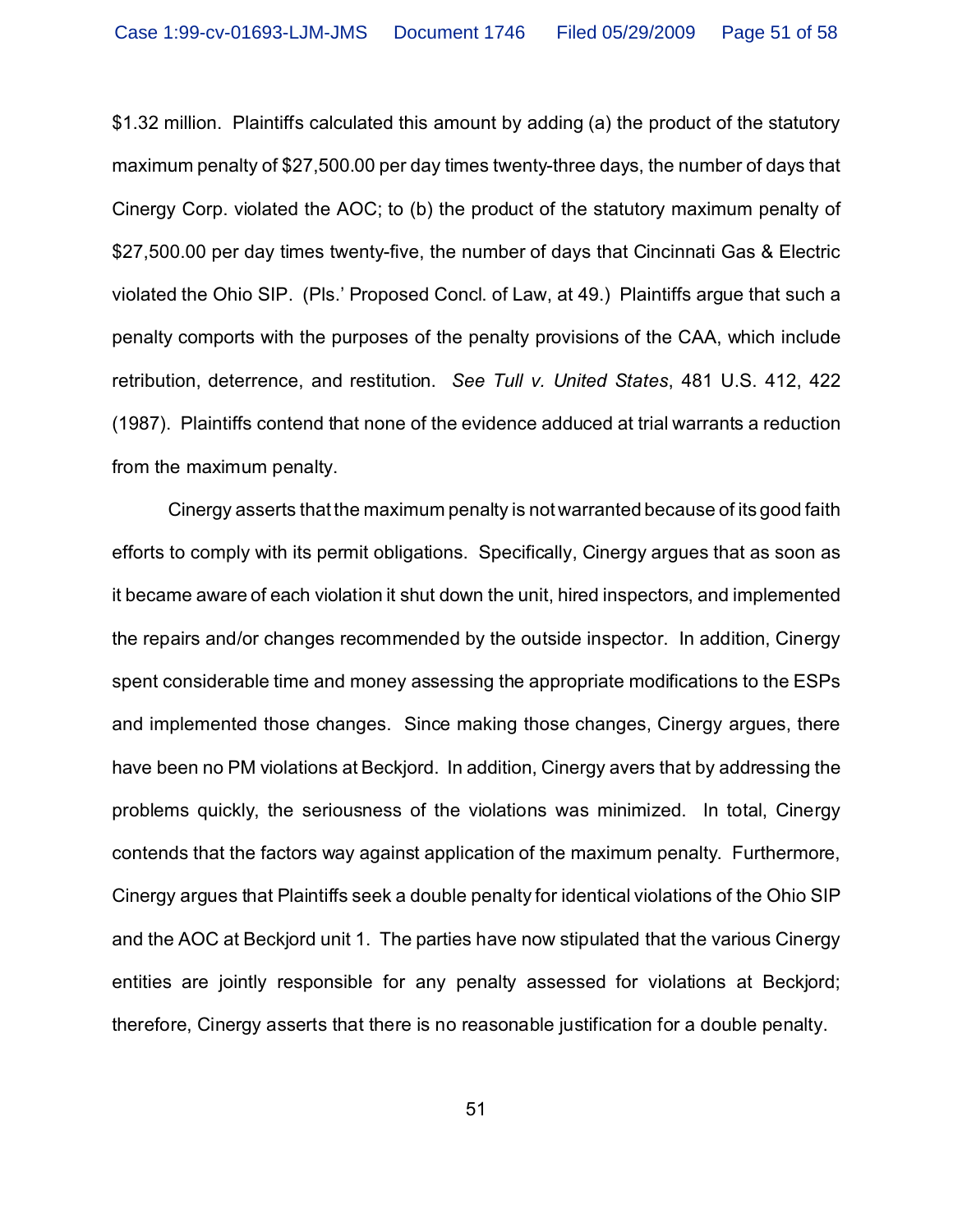According to the Seventh Circuit, when considering fines under the CAA, the Court

should "generally presume that the maximum penalty should be imposed. " *United States*

*v. B&W Inv. Props.*, 38 F.3d 362, 368 (7<sup>th</sup> Cir. 1994). However, the Court

shall take into consideration (in addition to such other factors as justice may require) the size fo the business, the economic impact of the penalty on the business, the violator's full compliance history and good faith efforts to comply, the duration of the violation as established by any credible evidence (including evidence other than the applicable test method), payment by the violator of penalties previously assessed for the same violation, the economic benefit of noncompliance, and the seriousness of the violation.

42 U.S.C. § 7413(e)(1). The Court has considerable discretion to determine the proper weight for each factor. *B&W Inv. Props.*, 38 F.3d at 368. Furthermore, a penalty may be assessed for each day of violation. 42 U.S.C. § 7413(e)(2).

The Court concludes that the statutory maximum penalty should apply to Cinergy's violation of the Ohio SIP, but additional recovery under the AOC would not serve the interests of justice in this case. Despite Cinergy's avowal that it made good faith efforts to ensure that its ESPs on Beckjord units 1 and 2 worked properly, and to make necessary upgrades of the equipment to improve air flow through the unit to improve results, it took Cinergy four years to implement the key change in vertical airflow to the ESP on unit 1. Although the 1972 study that suggested that vertical airflow was a problem is not conclusive, a history of successive failures in 1999 and 2000 at unit 1 should have prompted Cinergy to delve deeper into the problems with the ESPs. Moreover, after discovering the vertical airflow problem on the unit 1 ESP in late 2003, Cinergy waited until unit 2 failed another test in April 2006 to consider making the necessary vertical airflow adjustments to the ESP on unit 2. In fact, Cinergy waited until February 2007 to implement such improvements on the unit 2 ESP.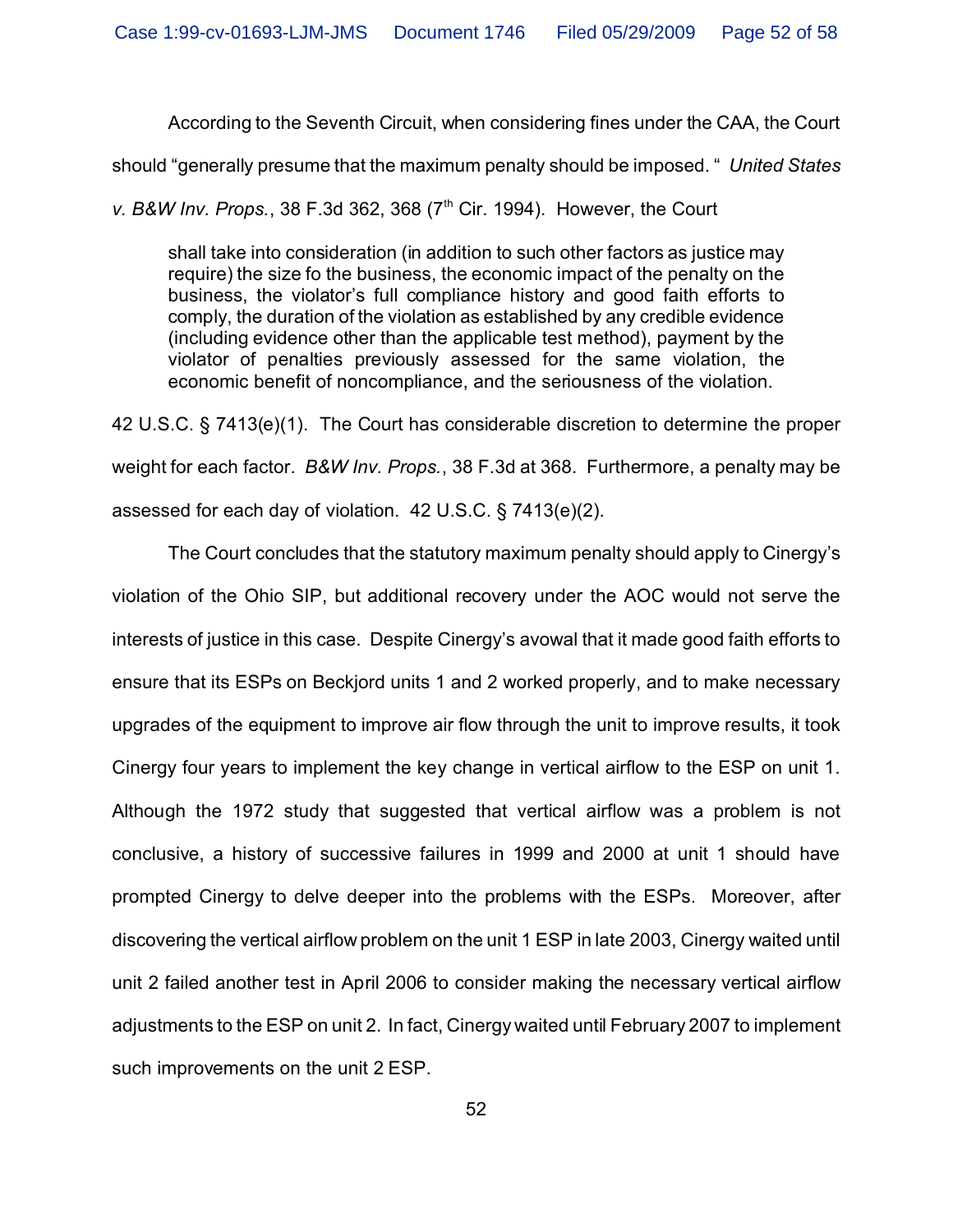Although Cinergy contends that its prompt actions once it learned of a violation reduces the seriousness of the violation, such a view fails to consider that Method 5 is not a continuous monitoring measurement. Rather, it is a spot-check of the average of three hours worth of emissions. Such a method does not account for the potential that Cinergy violated the Ohio SIP at other times during which no test was performed.

The Court notes that Cinergy's violations at unit 2 in 1999 could have been caused by its test burn of an alternative fuel. There is no evidence, however, that Cinergy alerted any regulatory authority about its test burn or negotiated any kind of permit variance during the test burn that would have mitigated the seriousness of a two-day violation.

The Court is not convinced, however, that penalizing the individual defendants under each of the agreements is just given the parties' stipulation that all of the Cinergy defendant entities are jointly liable for the PM violations at Beckjord units 1 and 2. As Plaintiffs point out, the purposes of the CAA penalty provisions include retribution, deterrence, and restitution. *See Tull*, 481 U.S. at 422. Requiring the Cinergy entities to pay the maximum daily penalty for all violations under the Ohio SIP serves all of these purposes.

Turning now to the appropriate injunctive relief, the parties largely agree that the Court should require Cinergy to install PM CEMS on Beckjord units 1 and 2 for continuous emissions monitoring. The Court agrees that the evidence presented at the remedy phase trial supports a conclusion that continuous emissions monitoring is an appropriate remedy for Cinergy's violations of the Ohio SIP and the AOC. There is little doubt that the harm caused by violation of emissions limits is irreparable, and the Court so concludes. In addition, monetary penalties cannot deter completely the harm caused by Cinergy's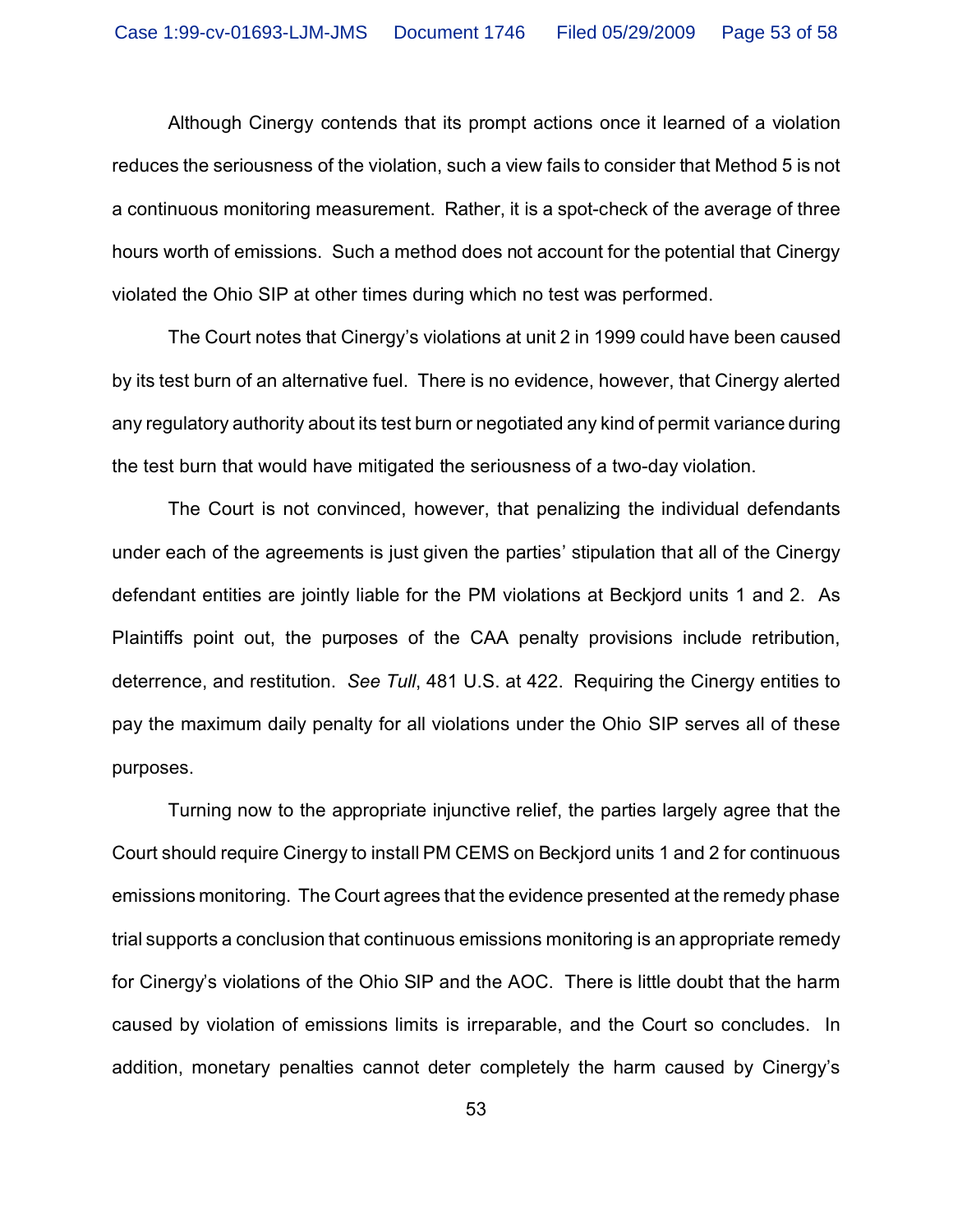multiple violations of emissions limits. As a result, continuous emissions monitoring like that provided by PM CEMS is a logical remedy to ensure that Cinergy complies with the Ohio SIP. The Court notes, however, that using a PM CEMS as a compliance measurement tool on a daily basis is inappropriate given the evidence that the device has a high error band. The Court found this evidence credible. Pursuant to these findings, the Court concludes that the use of the PM CEMS on Beckjord units 1 and 2 for compliance purposes is appropriate only if the averaging time is thirty days. (Remedy Tr. at 5-1043 to 1044.)

In summary, the Court concludes that Cinergy must pay the maximum statutory penalty of \$27,500.00 per day, for twenty-five days of violation of the Ohio SIP; the interests of justice make an additional penalty under the AOC excessive. In addition, Cinergy shall be required to install a PM CEMS for continuous PM emissions monitoring on Beckjord units 1 and 2. The PM CEMS devices shall be used for compliance purposes only if a thirty-day averaging time is used.

#### **III. CONCLUSION & ORDER**

For the reasons stated herein, the Court **ORDERS** the following:

As the remedy for defendants', Cinergy Corp., PSI Energy, Inc., and the Cincinnati Gas & Electric Company, violation of the New Source Review provisions of the Clean Air Act as found by the Jury on May 22, 2008, for the following projects: (1) the front wall radiant superheater replacement project at Wabash River, Indiana, unit 2 from June 1989 to July 1989; (2) the high temperature finishing superheater tubes and upper reheater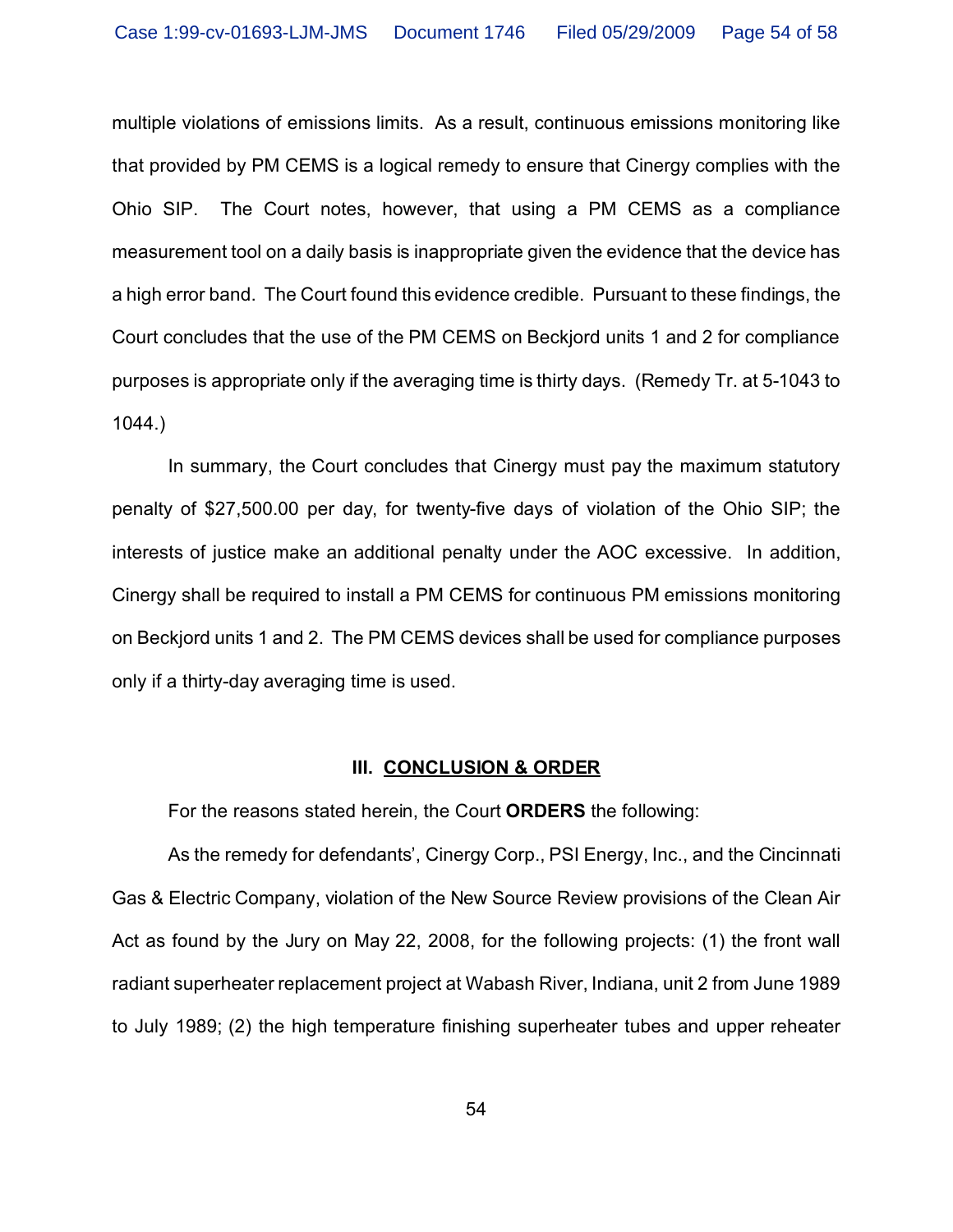tubing assemblies replacement project at Wabash River, Indiana, unit 2 from May 1992 to September 1992; (3) the finishing, intermediate, and radiant superheater tubes and upper reheat tube bundles replacement project at Wabash River, Indiana, unit 3 from June 1989 to October 1989; and (4) the boiler pass and heat recovery actions replacement project at Wabash River, Indiana, unit 5 from February 1990 to May 1990; defendants, Cinergy Corp., PSI Energy, Inc., and the Cincinnati Gas & Electric Company, **SHALL**:

- 1. Shut down Wabash River units 2, 3, and 5, no later than September 30, 2009;
- 2. Run Wabash River units 2, 3, and 5, at a rate that does not exceed the Rosen baseline emissions until the time said units are shut down; unless defendants can show the Court good cause for running those units above said baseline; and
- 3. Surrender, permanently, SO<sub>2</sub> emission allowances in an amount approximately equal to the amount of SO $_{\text{2}}$  emissions from Wabash River units 2, 3, and 5, from the period beginning on May 22, 2008, through shut down of those units on September 30, 2009.

As the remedy for defendants', Cinergy Corp., PSI Energy, Inc., and the Cincinnati

Gas & Electric Company, violation of the Ohio State Implementation Plan particulate matter

emissions limits at Beckjord units 1 and 2 on October 12, 1999; October 21-22, 1999; May

4, 2000; and May 26, 2000; as concluded by the Court by Order dated September 28,

2007, defendants, Cinergy Corp., PSI Energy, Inc., and the Cincinnati Gas & Electric

Company, **SHALL**:

1. Pay to plaintiffs, the United States of America, and plaintiffintervenors, the States of New York, New Jersey and Connecticut, and the Hoosier Environmental Council and the Ohio Environmental Council , a penalty in the total amount of \$687,500.00;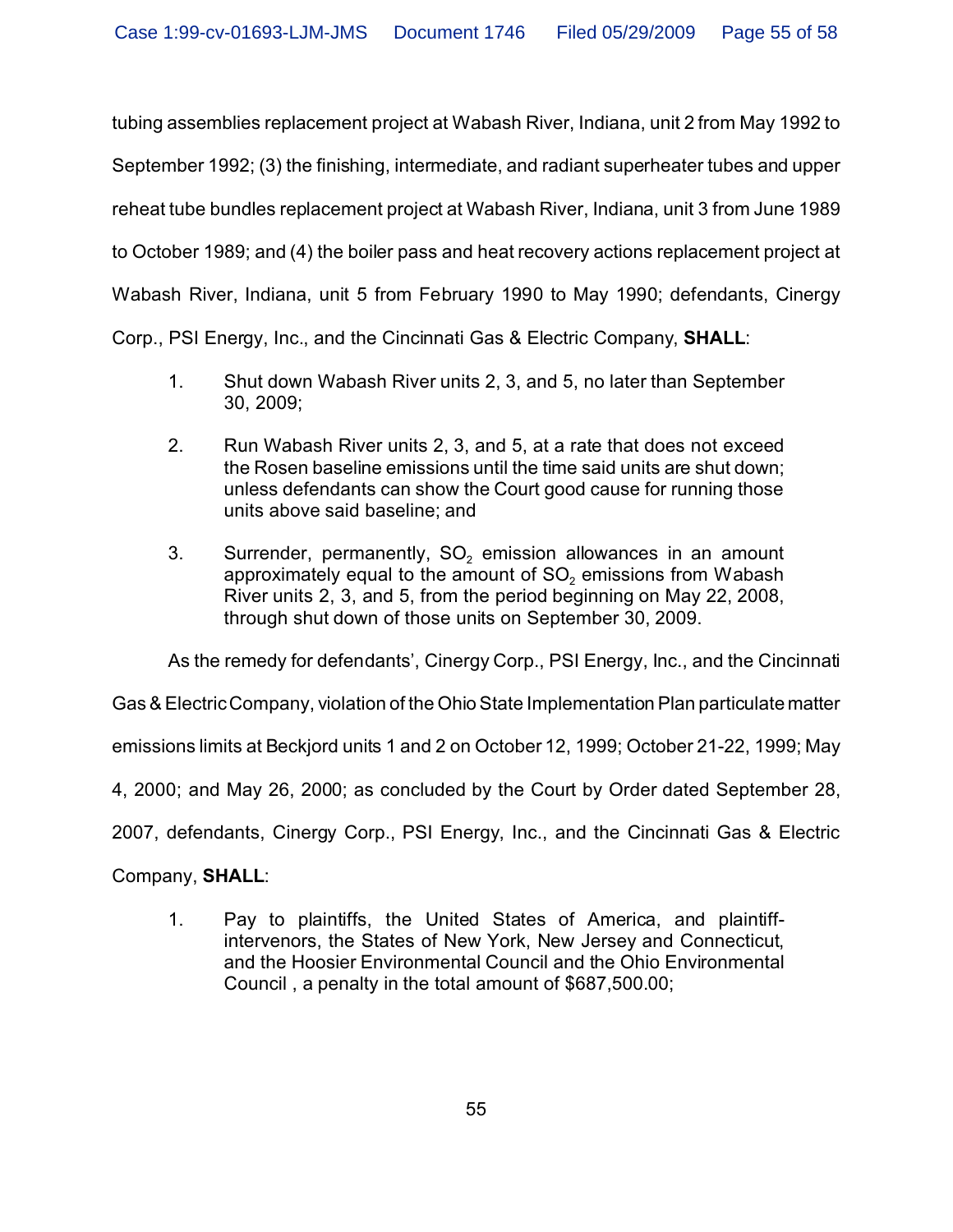2. Install a particulate matter continuous emissions monitor on Beckjord units 1 and 2 as soon as practical. Said particulate matter continuous emissions monitors shall be used for compliance purposes only if a thirty-day averaging time is used.

There being no just reason for delay, the Court shall enter partial final judgment on plaintiff's, the United States of America, and plaintiff-intervenors', the States of New York, New Jersey and Connecticut, and the Hoosier Environmental Council and the Ohio Environmental Council, claims that defendants, Cinergy Corp., PSI Energy, Inc., and the Cincinnati Gas & Electric Company, violated the New Source Review provisions of the Clean Air Act with respect to the projects on Wabash River unit 2, 3, and 5, as finally resolved herein.

IT IS SO ORDERED this  $29<sup>th</sup>$  day of May, 2009.

 $\mathcal{U}\mathcal{W}$  /  $\mathcal{W}\mathcal{U}$  /  $\mathcal{U}\mathcal{U}$  $\sim$ 

 $\mathsf{RRY}\mu$ . McKINNEY, JUDGE $\diagup$ United/States District Court Southern District of Indiana Southern District of Indiana LARRY J. McKINNEY, JUDGE

Distribution attached.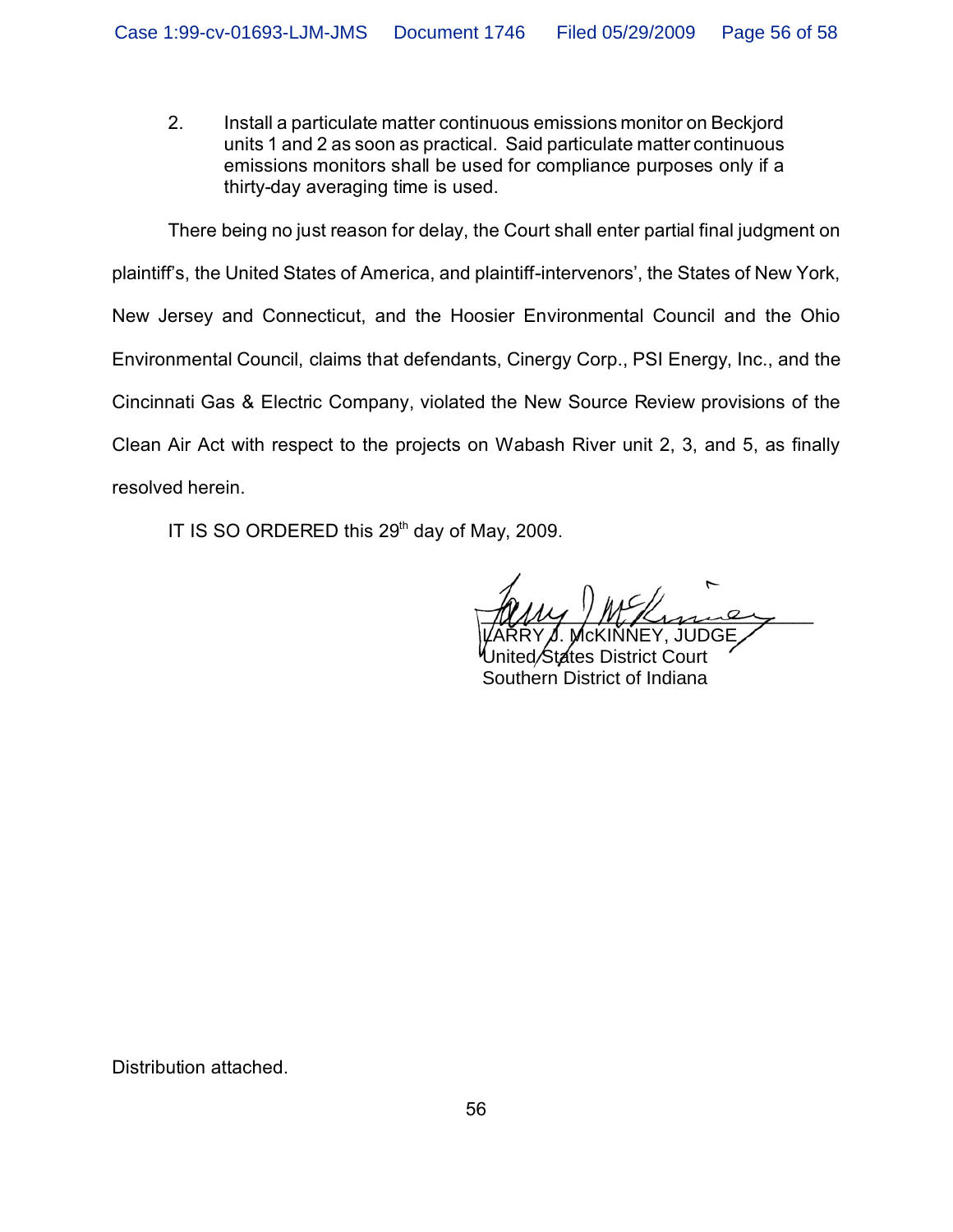Distributed to:

Scott R. Alexander TAFT STETTINIUS & HOLLISTER LLP salexander@taftlaw.com

Kevin P. Auerbacher STATE OF NEW JERSEY DEPT. OF LAW & PUBLIC SAFETY auerbkev@law.dol.lps.state.nj.us

Thomas Andrew Benson U.S. DEPARTMENT OF JUSTICE, ENVIRONMENTAL ENFORCEMENT thomas.benson@usdoj.gov

Meghan Delaney Berroya SIDLEY AUSTIN LLP mberroya@sidley.com

Samuel B. Boxerman SIDLEY AUSTIN LLP sboxerman@sidley.com

Phillip Brooks U.S. DEPARTMENT OF JUSTICE phillip.brooks@usdoj.gov

Jayna Morse Cacioppo TAFT STETTINIUS & HOLLISTER LLP jcacioppo@taftlaw.com

Robert R. Clark TAFT STETTINIUS & HOLLISTER LLP rclark@taftlaw.com

Larry Martin Corcoran U.S. DEPARTMENT OF JUSTICE, ENVIRONMENTAL & NATURAL RESOURCES DIV. larry.corcoran@usdoj.gov

Michael E. DiRienzo KAHN DEES DONOVAN & KAHN mdirienzo@kddk.com

Jason A. Dunn U.S. DEPARTMENT OF JUSTICE jason.dunn@usdoj.gov

Steven David Ellis U.S. DEPARTMENT OF JUSTICE, ENVIRONMENT & NATURAL RESOURCES steven.ellis@usdoj.gov

Julie L. Ezell DUKE ENERGY LEGAL DEPARTMENT julie.ezell@duke-energy.com

Cynthia Marie Ferguson U.S. DEPARTMENT OF JUSTICE, ENVIRONMENT & NATURAL RESOURCES cynthia.ferguson@usdoj.gov

Myles E. Flint II U.S. DEPARTMENT OF JUSTICE myles.flint@usdoj.gov

Richard Mark Gladstein U.S. DEPARTMENT OF JUSTICE richard.gladstein@usdoj.gov

Thomas Charles Green SIDLEY AUSTIN LLP tcgreen@sidley.com

R. Keith Guthrie ATTORNEY AT LAW kgmail@comcast.net

Sarah Dale Himmelhoch U.S. DEPARTMENT OF JUSTICE sarah.himmelhoch@usdoj.gov

Eugene J. Kelly Jr. NEW YORK STATE ATTORNEY GENERAL eugene.kelly@oag.state.ny.us

Thomas E. Kieper UNITED STATES ATTORNEY'S OFFICE tom.kieper@usdoj.gov

Jung W. Kim NEW JERSEY OFFICE OF THE ATTORNEY GENERAL jung.kim@dol.lps.state.nj.us